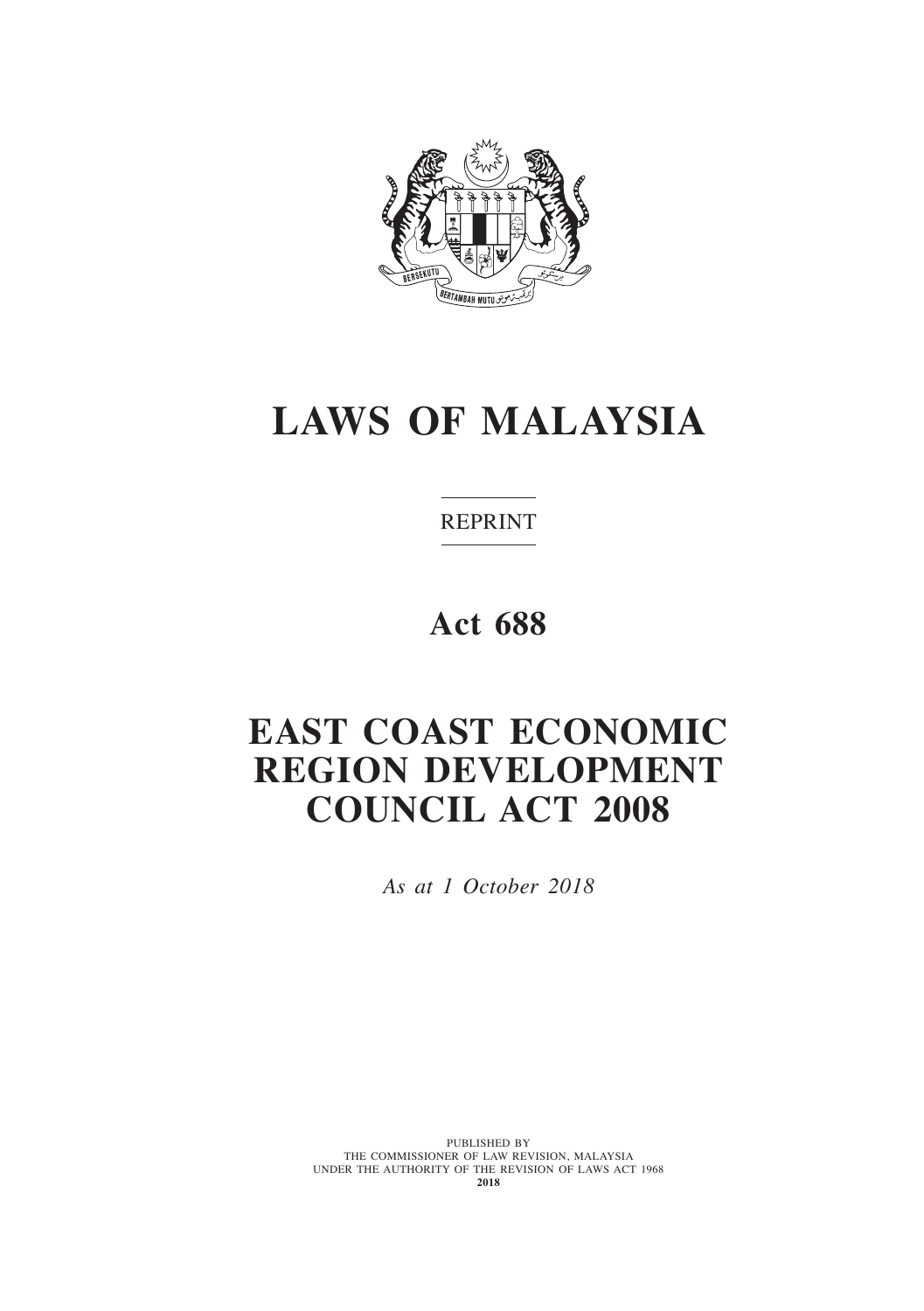# **EAST COAST ECONOMIC REGION DEVELOPMENT COUNCIL ACT 2008**

| Date of Royal Assent       | 20 February 2008 |
|----------------------------|------------------|
| Date of publication in the |                  |
| Gazette                    | 25 February 2008 |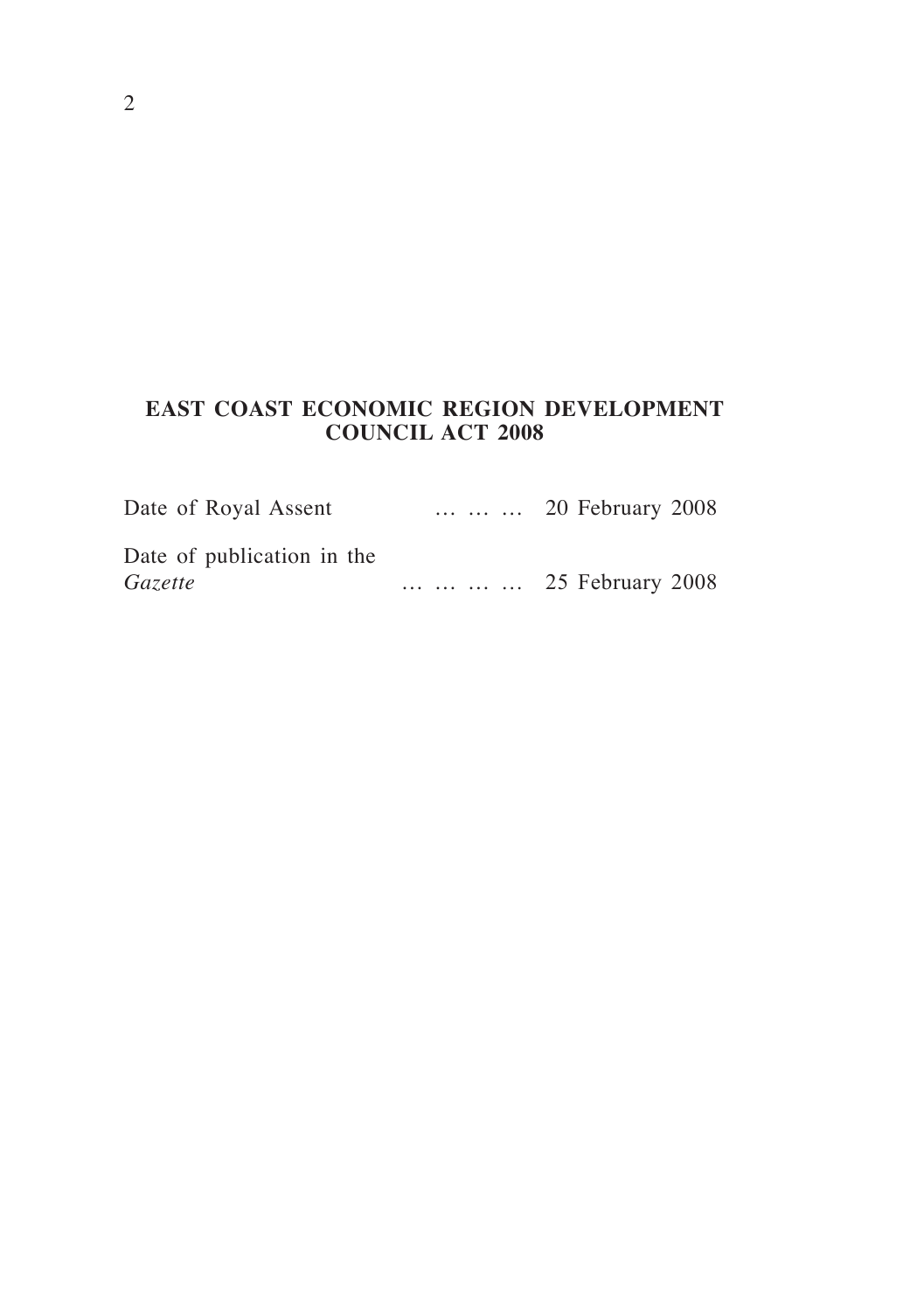# **LAWS OF MALAYSIA**

# **Act 688**

# **EAST COAST ECONOMIC REGION DEVELOPMENT COUNCIL ACT 2008**

#### ARRANGEMENT OF SECTIONS

#### PART I

## PRELIMINARY

Section

- 1. Short title and commencement
- 2. Interpretation
- 3. General assurance that power of State Government and other Government entities not affected
- 4. The East Coast Economic Region

## PART II

#### THE COUNCIL

- 5. Establishment of Council
- 6. Objectives of Council
- 7. Functions of Council
- 8. Powers of Council
- 9. Additional functions and powers of Council
- 10. Membership of Council
- 11. Alternate member of Council
- 12. Council may establish committees
- 13. Delegation of functions and powers of Council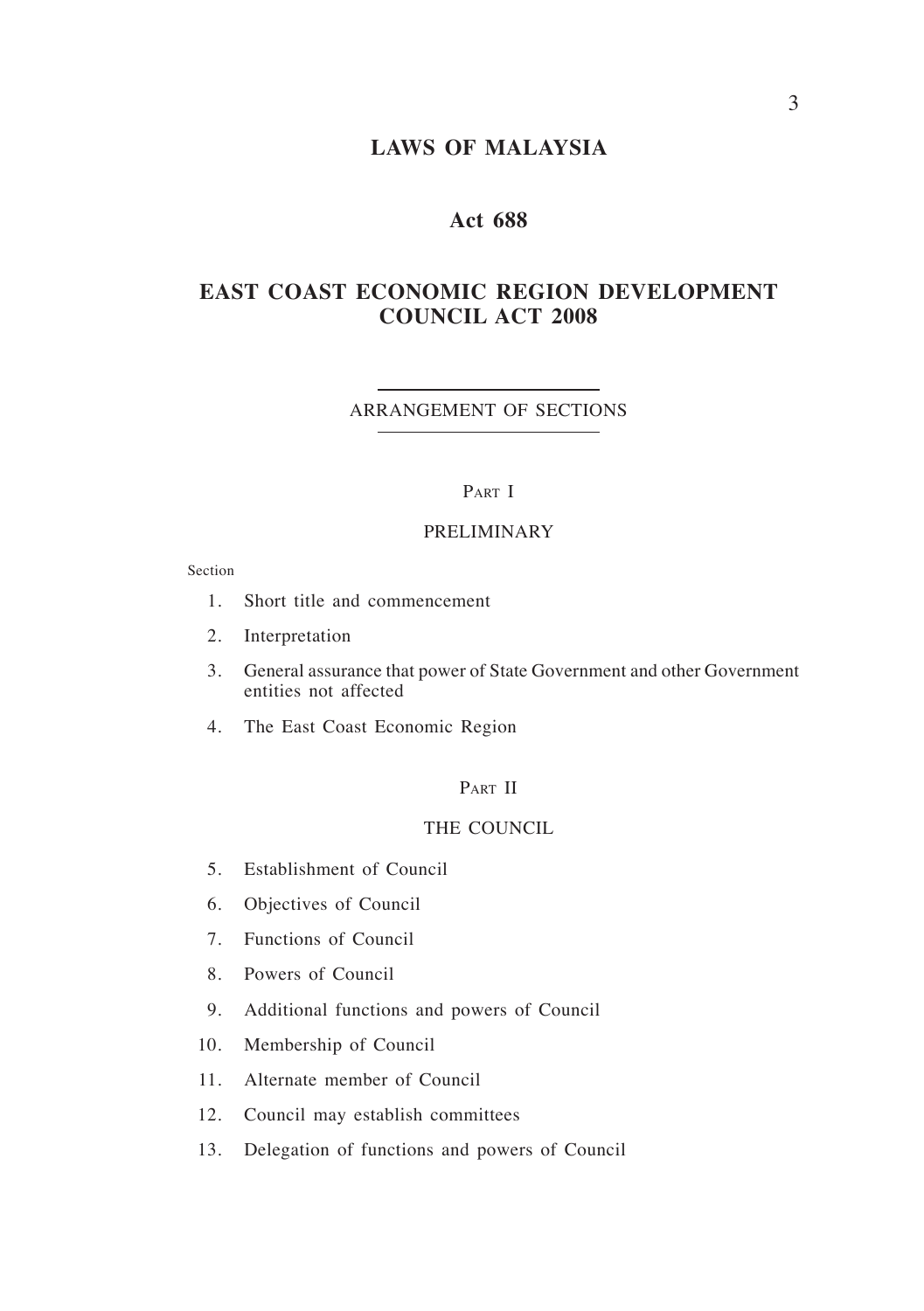## PART III

## CHIEF EXECUTIVE, OFFICERS AND SERVANTS OF COUNCIL

Section

- 14. Chief Executive
- 15. Employment of officers and servants of Council
- 16. Financial assistance to officers and servants and their dependents

#### Part IV

#### EAST COAST ECONOMIC REGION MASTER PLAN

- 17. The East Coast Economic Region Master Plan
- 18. Consultation with State Government
- 19. Approval and adoption of the East Coast Economic Region Master Plan
- 20. Review and alteration of the East Coast Economic Region Master Plan
- 21. Duty to take cognizance of the East Coast Economic Region Master Plan
- 22. Designated strategic development

#### Part V

#### DIRECTION, POLICIES AND STRATEGIES FOR DEVELOPMENT IN THE EAST COAST ECONOMIC REGION

- 23. Responsibility of Council
- 24. Responsibility of Government entity

#### Part VI

#### COORDINATION BERTWEEN GOVERNMENT ENTITIES IN THE EAST COAST ECONOMIC REGION

- 25. Principal coordinating agency
- 26. Arrangement with Government entity
- 27. Council may request for information from Government entity
- 28. Implementation and Coordination Committee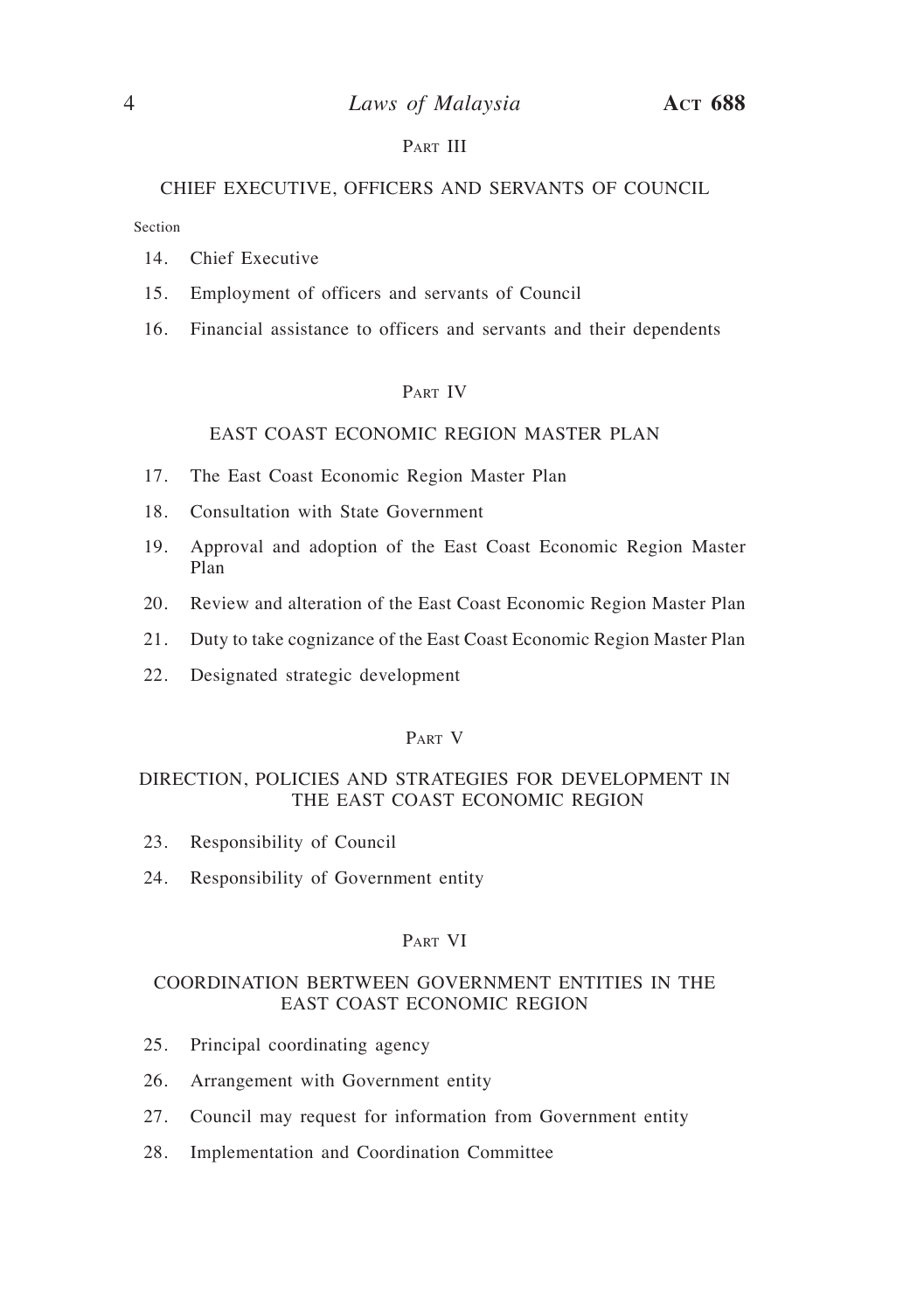#### Part VII

#### FINANCE

#### Section

- 29. The Fund
- 30. Expenditure to be charged on the Fund
- 31. Authority to sanction expenditure from the Fund
- 32. Conservation of the Fund
- 33. Special fund
- 34. Reserve fund
- 35. Bank accounts
- 36. Power to impose fees
- 37. Power to borrow and raise funds
- 38. Investment
- 39. Expenditure and preparation of estimates
- 40. Financial year
- 41. Statutory Bodies (Accounts and Annual Reports) Act 1980

#### PART VIII

#### OFFENCES AND PENALTIES

- 42. Offence for failure to disclose interest
- 43. Obligation of secrecy
- 44. Offence for giving false or misleading information
- 45. Offence for unauthorized modification of information in the Council's custody
- 46. Offence by body corporate and employee

#### Part IX

#### GENERAL PROVISIONS

- 47. Returns, reports, accounts and information
- 48. Power to establish companies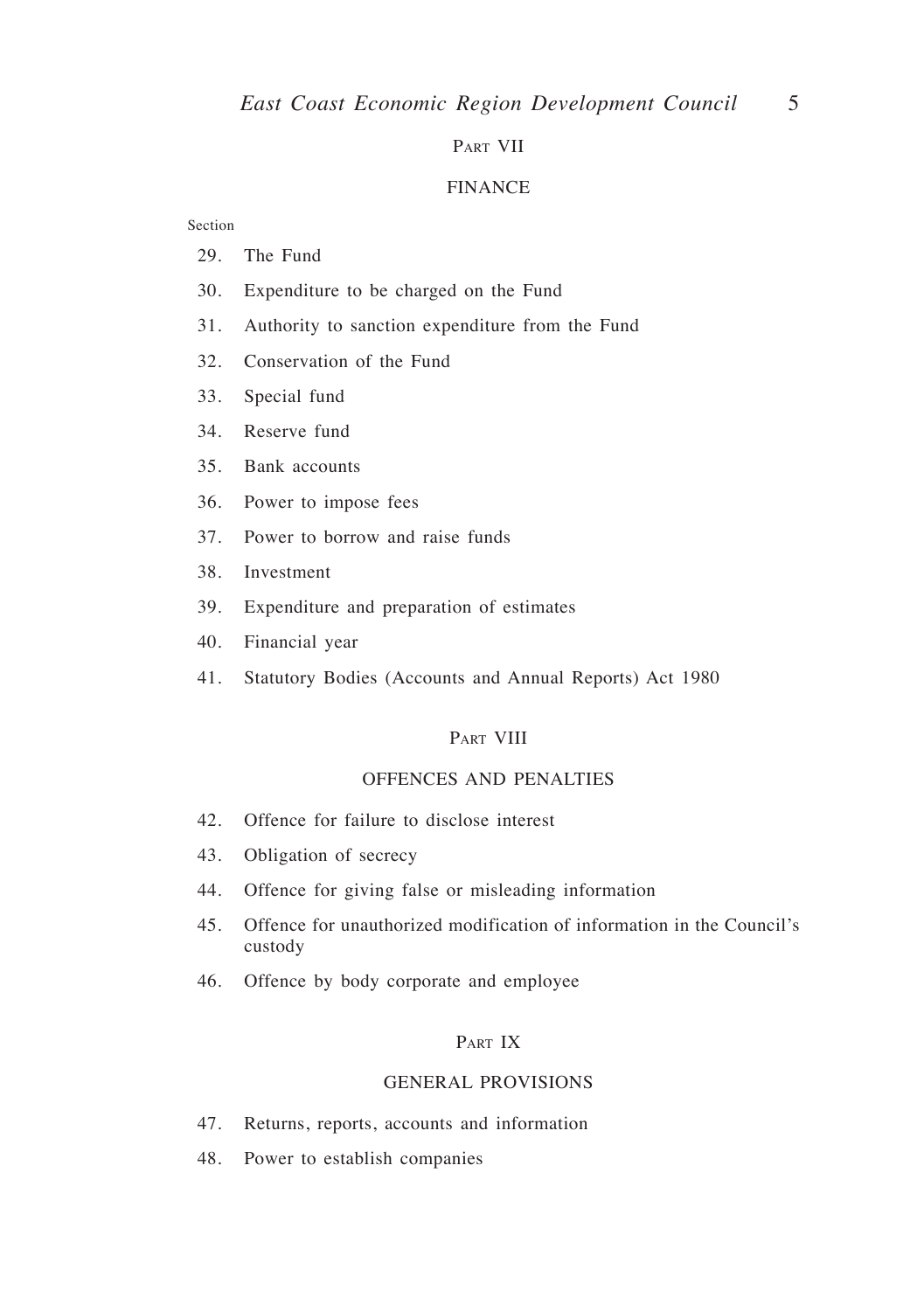Section

- 49. Power to employ professionals
- 50. Protection against suits and legal proceedings
- 51. Public Authorities Protection Act 1948
- 52. Public servants
- 53. Power to make regulations
- 54. Things done in anticipation of the enactment of this Act
- 55. Savings provisions

FIRST SCHEDULE

SECOND SCHEDULE

THIRD SCHEDULE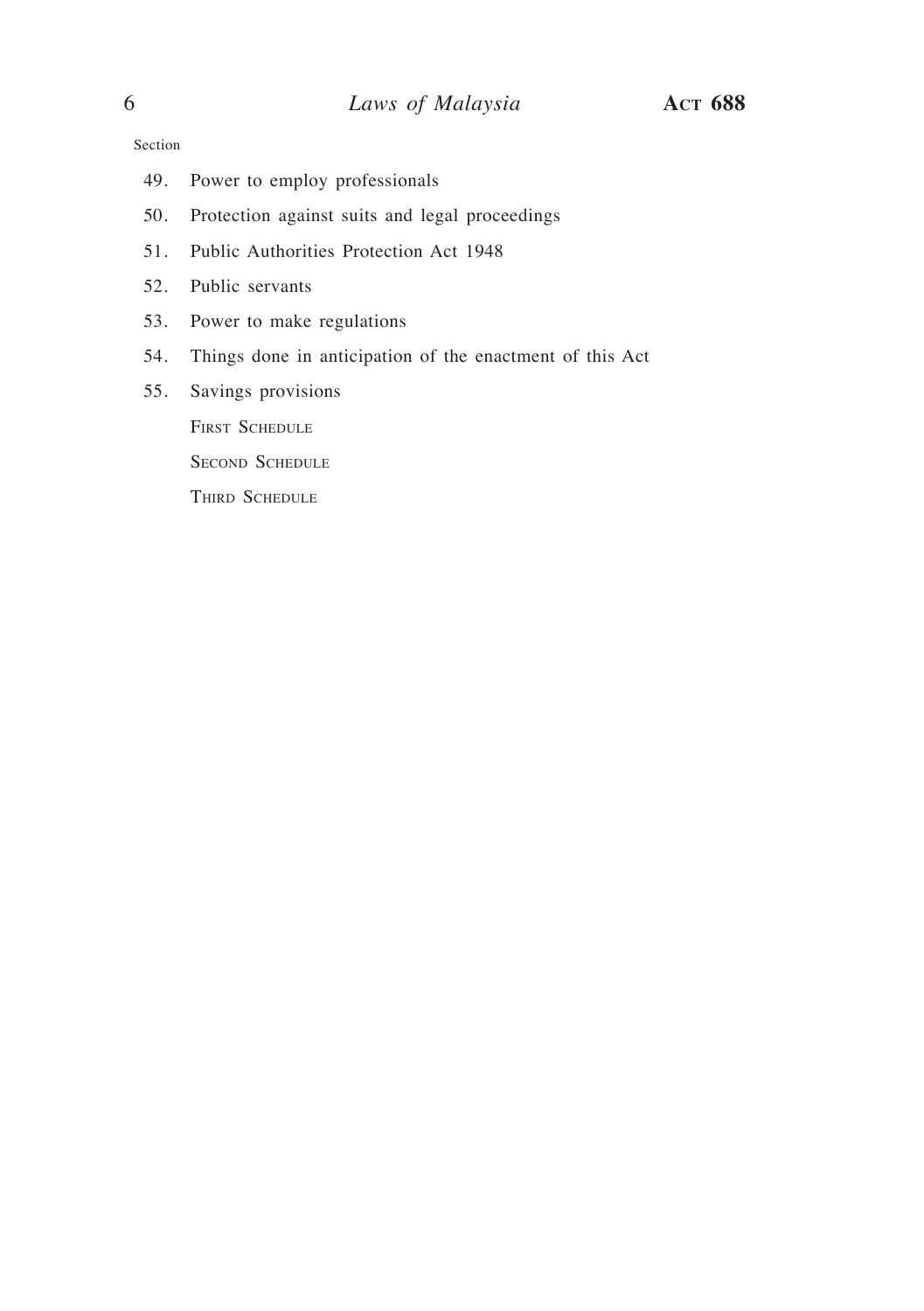## **LAWS OF MALAYSIA**

## **Act 688**

# **EAST COAST ECONOMIC REGION DEVELOPMENT COUNCIL ACT 2008**

An Act to incorporate the East Coast Economic Region Development Council, to provide for the proper direction, policies and strategies in relation to the development within the East Coast Economic Region, to provide for coordination between Government entities in the promotion of trade, investment, tourism and development activities within the East Coast Economic Region, and to provide for matters connected therewith or ancillary thereto.

[*13 June 2008, P.U. (B) 244/2008*]

**ENACTED** by the Parliament of Malaysia as follows:

# PART I

#### PRELIMINARY

#### **Short title and commencement**

**1.** (1) This Act may be cited as the East Coast Economic Region Development Council Act 2008.

(2) This Act comes into operation on such date as the Prime Minister may, after consultation with the State Authorities of Kelantan, Terengganu, Pahang and Johor, appoint by notification in the *Gazette.*

#### **Interpretation**

**2.** In this Act, unless the context otherwise requires—

"member" means a member of the Council appointed under subsection 10(1) and includes an alternate member appointed under section 11;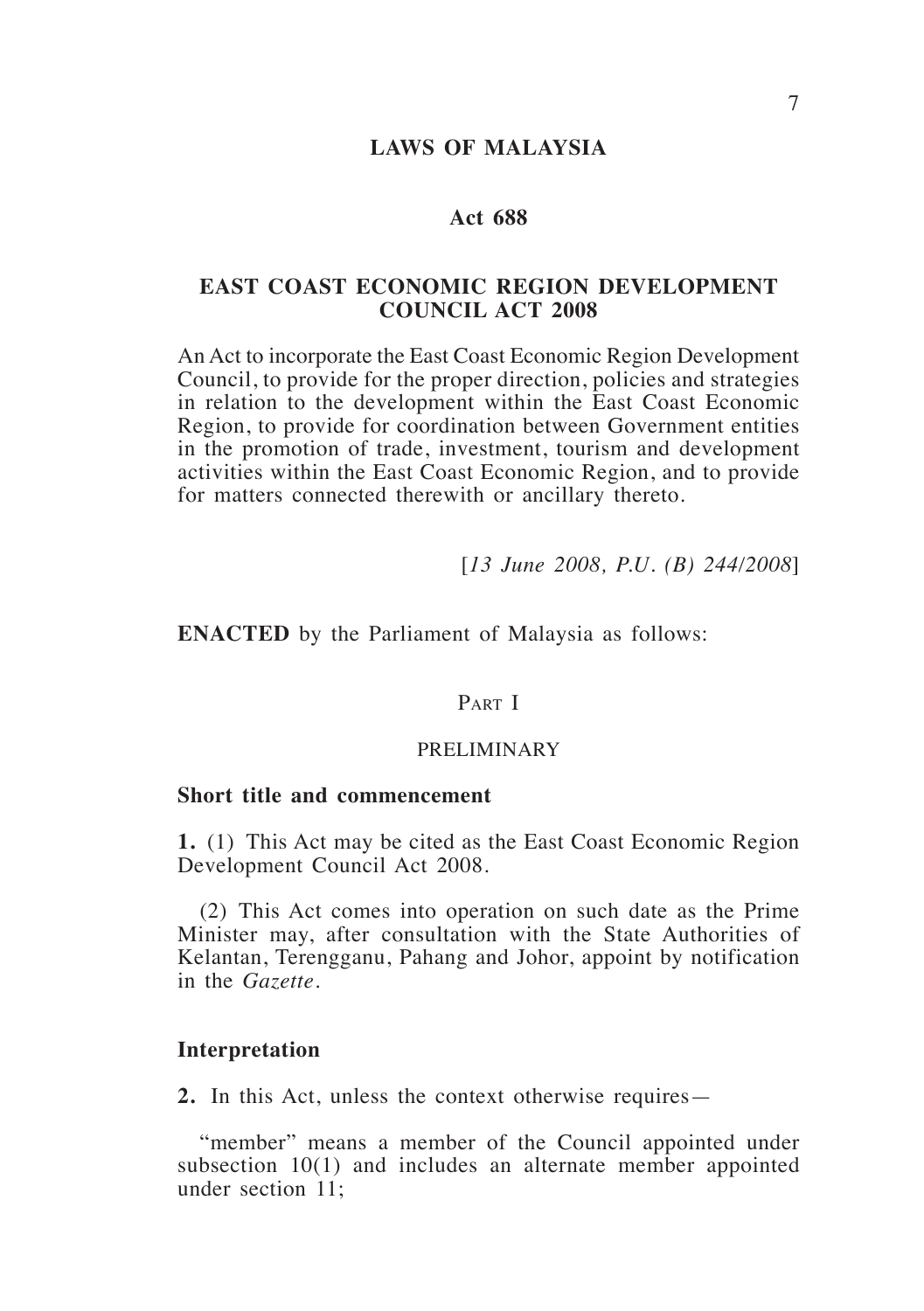"Government entity" means—

- *(a)* the Federal Government, any State Government or local government; and
- *(b)* any ministry, department, office, agency, authority, commission, committee, board, council or other body, corporate or unincorporate, of the Federal Government, any State Government or local government, whether established under any written law or otherwise;

"committee" means a committee appointed under section 12;

"Implementation and Coordination Committee" means the Implementation and Coordination Committee appointed under section 28:

"Chief Executive" means the Chief Executive appointed under subsection 14(1) and includes an officer directed to perform the duties of the Chief Executive under subsection 14(6);

"Fund" means the East Coast Economic Region Development Fund established under section 29;

"Council" means the East Coast Economic Region Development Council established under section 5;

"East Coast Economic Region Master Plan" means the East Coast Economic Region Master Plan prepared pursuant to section 17 and includes any alterations to such Master Plan;

"Chairman" means the Chairman of the Council appointed under paragraph 10(1)*(a)*;

"East Coast Economic Region" means the area declared under section 4.

# **General assurance that power of State Government and other Government entities not affected**

**3.** (1) Nothing contained in this Act shall be construed as reducing or limiting the powers, functions, rights, jurisdiction, duties and responsibilities of the States of Kelantan, Terengganu, Pahang and Johor, and any other Government entity.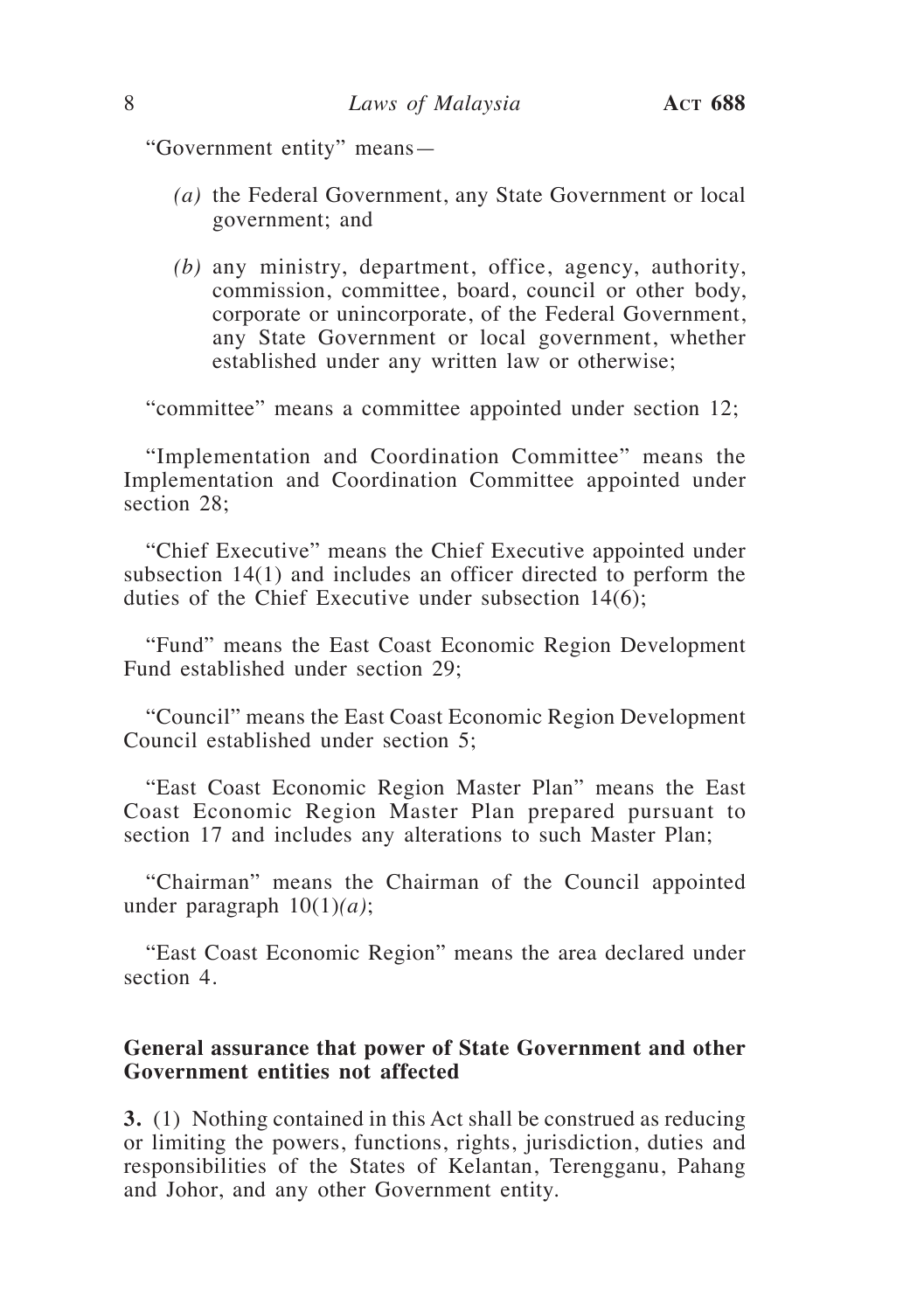(2) The provisions of this Act shall be read together with any written law relating to the States of Kelantan, Terengganu, Pahang and Johor, and any other Government entity and shall not be in derogation of the powers, functions, rights, jurisdiction, duties and responsibilities conferred upon the States of Kelantan, Terengganu, Pahang and Johor, and any other Government entity under any such written law.

#### **The East Coast Economic Region**

**4.** It is declared, for the purposes of this Act, an area that shall be collectively known as the "East Coast Economic Region" which shall comprise the States of Kelantan, Terengganu, Pahang and the District of Mersing in the State of Johor.

# PART II

## THE COUNCIL

## **Establishment of Council**

**5.** (1) A body corporate by the name of the "East Coast Economic Region Development Council" is established.

(2) The Council shall have perpetual succession and a common seal.

(3) The Council may sue and be sued in its own name.

(4) The Council may, subject to and for the purposes of this Act, upon such terms as the Council deems fit—

- *(a)* enter into contracts;
- *(b)* acquire, purchase, take, hold and enjoy movable and immovable property of every description and to underwrite or otherwise acquire and hold any securities; and
- *(c)* convey, assign, surrender, yield up, charge, mortgage, demise, reassign, transfer, dispose of, or otherwise deal with, any movable or immovable property, including securities, or any interest vested in the Council.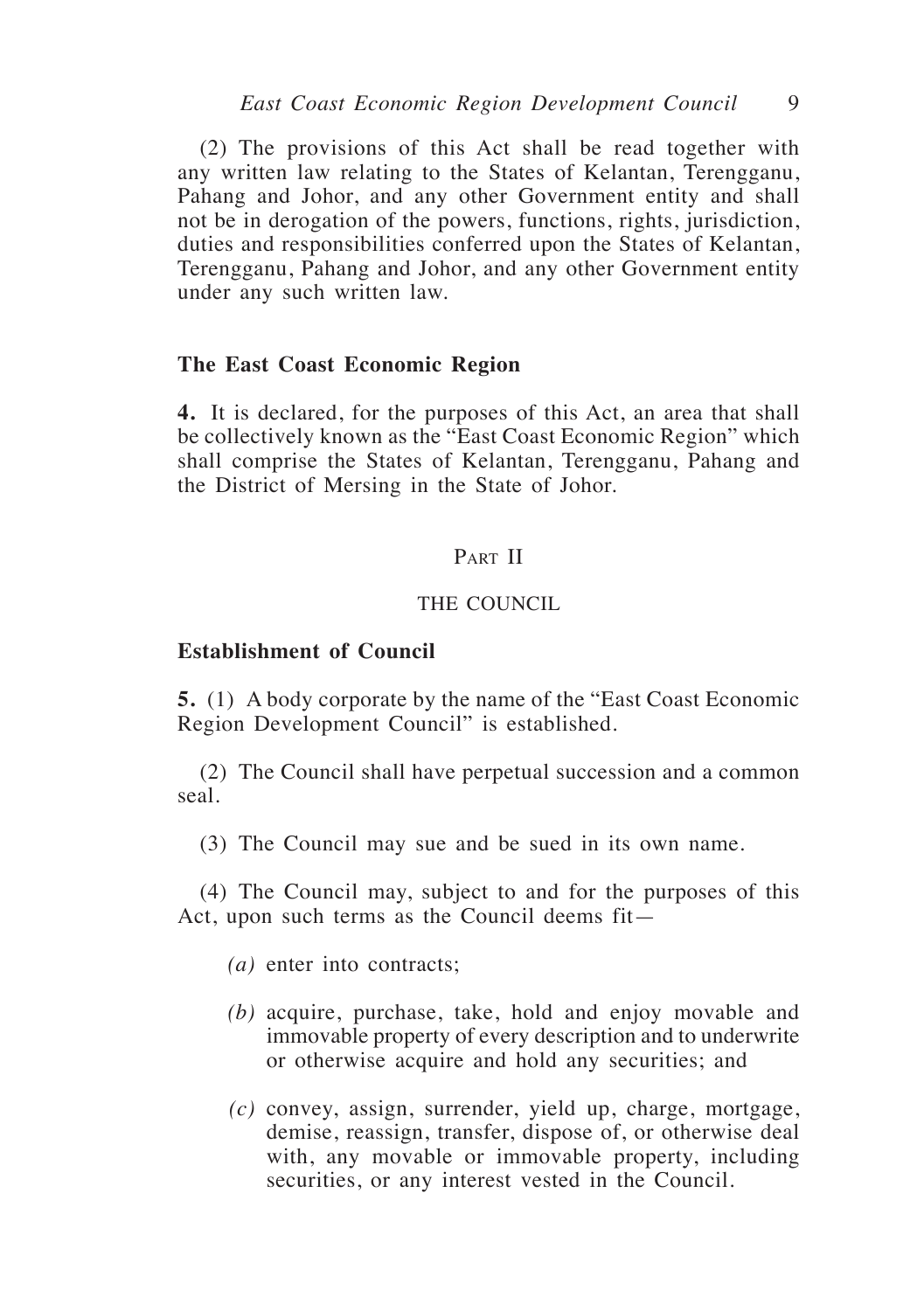# **Objectives of Council**

- **6.** The objectives of the Council are as follows:
	- *(a)* to stimulate, promote and accelerate the growth of the East Coast Economic Region in an equitable and sustainable manner;
	- *(b)* to stimulate, promote and accelerate the development of the East Coast Economic Region into a world class economic region and a choice destination for investment, work and living; and
	- *(c)* to ensure that social development and sustainable development are kept as priorities whilst driving economic growth in the East Coast Economic Region.

# **Functions of Council**

**7.** Subject to section 23, the Council shall perform the following functions:

- *(a)* to establish directions, policies, strategies and initiatives in relation to the development within the East Coast Economic Region and the implementation of the East Coast Economic Region Master Plan;
- *(b)* to promote, stimulate, facilitate, coordinate, evaluate and review any development in the East Coast Economic Region carried out by any Government entity, or body or person, whether local or foreign, and participate in the development of the East Coast Economic Region, including—
	- (i) economic development such as tourism and agricultural development including the modernization, diversification and commercialization of the agricultural sector;
	- (ii) industrial and commercial development such as the oil and gas and petrochemical industry, manufacturing and other trade and higher value-added activities and new industries;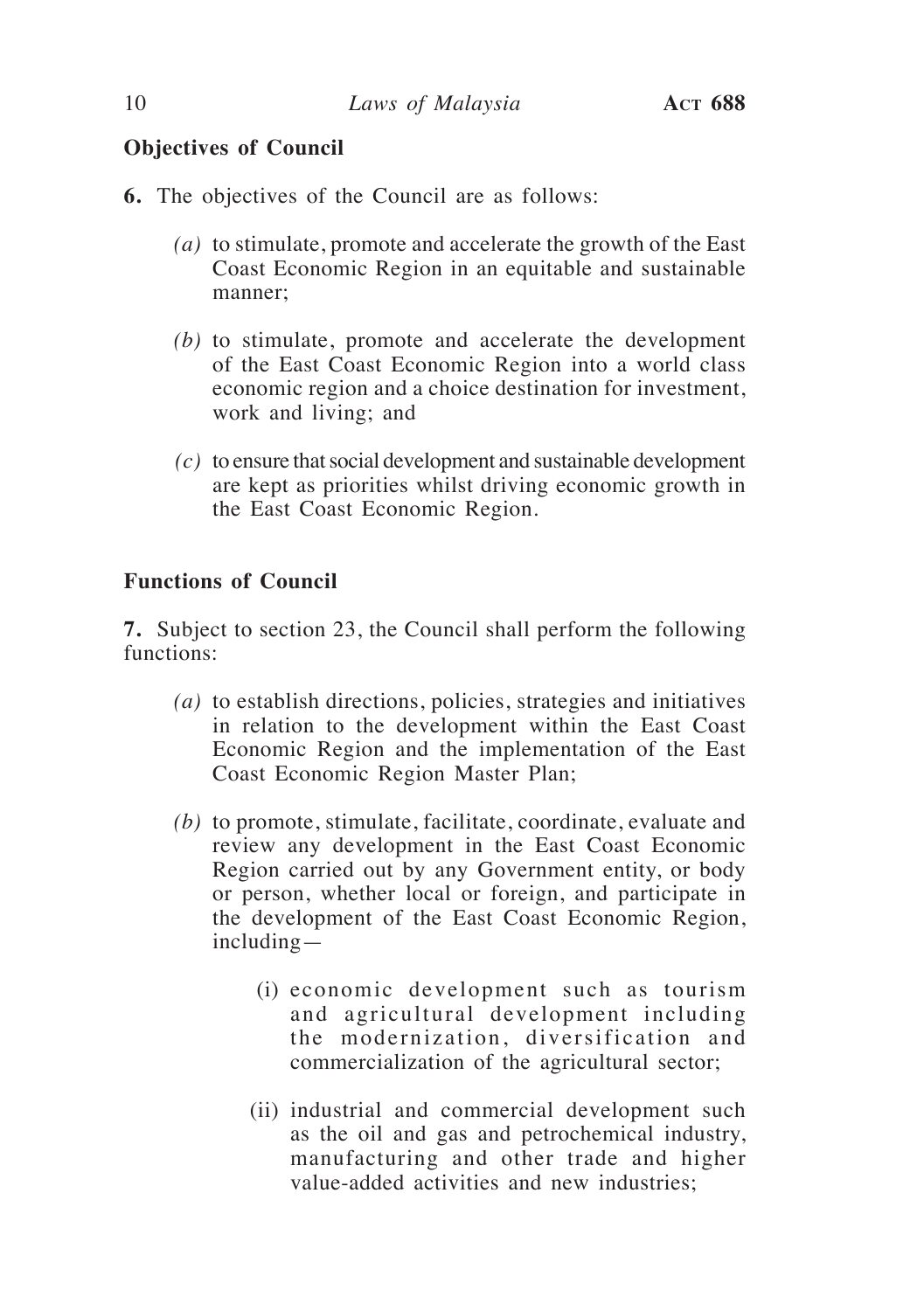- (iii) social development such as public health and the development of health and medical facilities and the advancement of art, and cultural, sports and recreational activities;
- (iv) human resource development such as the development of public education and educational facilities, including vocational and technical institutions and centres of excellence for research, teaching and training; and
- (v) infrastructural development such as the development of investment and logistics centre, duty free area, residential area and public amenities, and property development;
- *(c)* to plan, phase, coordinate, and evaluate and review the activities carried out by any Government entity, or body or person, whether local or foreign, in the East Coast Economic Region which the Council thinks are of strategic national importance or are in the national interest in furtherance of the objectives of the Council;
- *(d)* to implement strategies and initiatives for the development of trade and marketing in the East Coast Economic Region;
- *(e)* to provide advisory and consultancy services relating to investments or potential investments in the East Coast Economic Region including—
	- (i) to advise any Government entity on incentives applicable to investors;
	- (ii) to directly or indirectly approach any investor or potential investor, whether local or foreign, in order to promote private sector investment in the East Coast Economic Region; and
	- (iii) to develop and review criteria for incentives which are directly and exclusively managed and administered by the Council as approved by the Federal Government, from time to time, to be applicable to investors in the East Coast Economic Region, and to process and evaluate the grant of such incentives to eligible investors;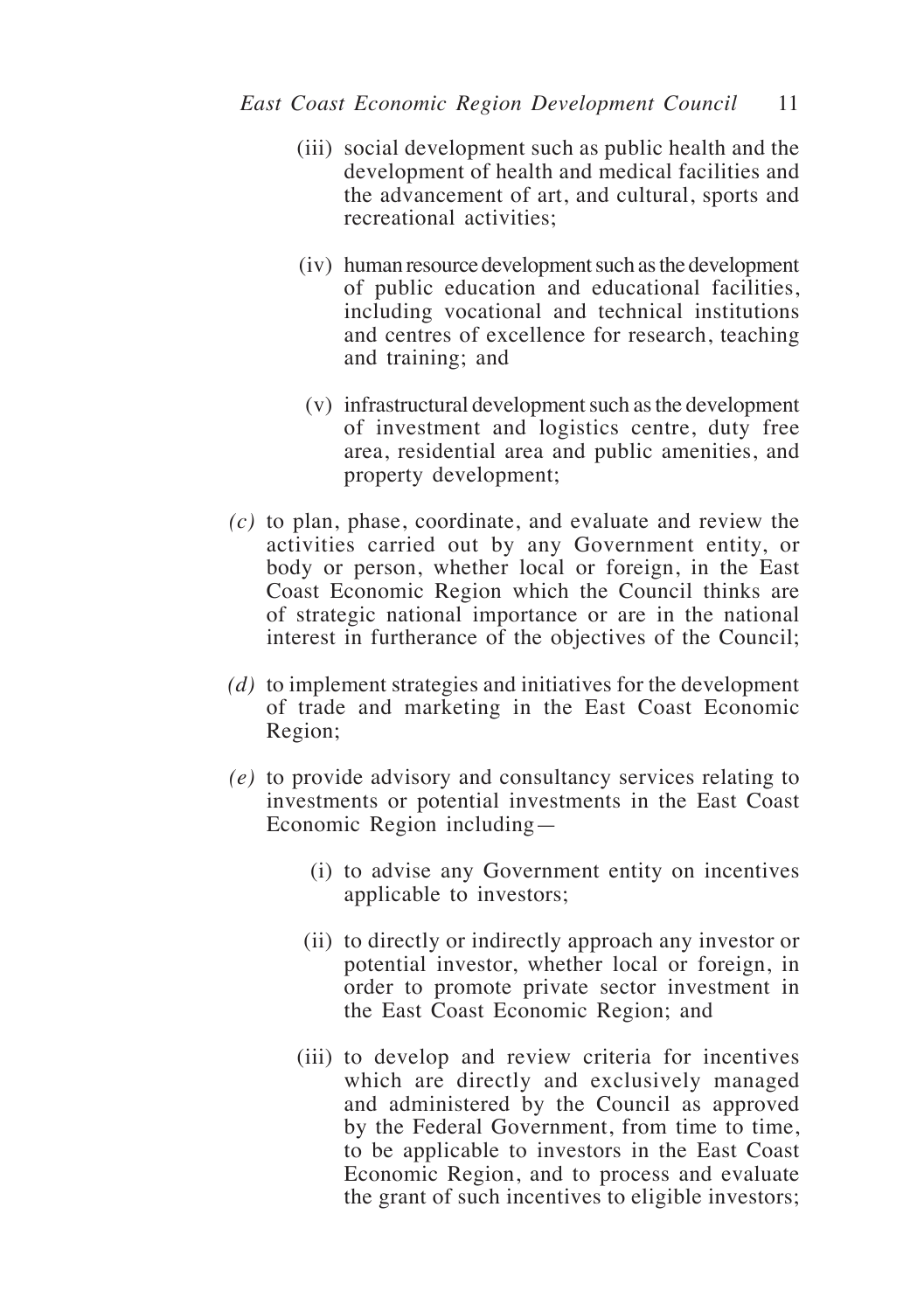- *(f)* to identify the necessary skills for the maintenance and expansion of the economy of the East Coast Economic Region and develop strategies and initiatives for ensuring that those skills are developed and maintained;
- *(g)* to integrate scientific and technological research and its commercial exploitation within the economic framework of the East Coast Economic Region;
- *(h)* to conduct inquiries, carry out surveys, and collate and analyse information, statistics and factors influencing or relevant to development, business or investment in the East Coast Economic Region, and to publish and disseminate such information, statistics and factors to any Government entity, body, person and investor or potential investor, whether local or foreign;
- *(i)* to establish policies, direction, strategies and initiatives in relation to sustainable development, including environmental protection, management and conservation in the East Coast Economic Region; and
- *(j)* to do all things as are expedient, advantageous or necessary for, or incidental, supplemental or consequential to, the performance of the functions of the Council and the proper and effective administration of the Council in furtherance of the objectives of the Council and the better carrying out of the purposes of this Act.

# **Powers of Council**

**8.** The Council shall have the power to do all things reasonably necessary or expedient or advantageous for the purpose of discharging its functions, or which are incidental, supplemental or consequential, to the discharge of those functions, and the exercise of those powers, and for the proper and effective administration of the Council in furtherance of the objectives of the Council and the better carrying out of the purposes of this Act, and in particular, but without prejudice to the generality of the foregoing:

*(a)* subject to the approval of the Federal Government, to carry on or engage in any commercial activity, profit-making enterprise, joint-ventures, partnership, equity participation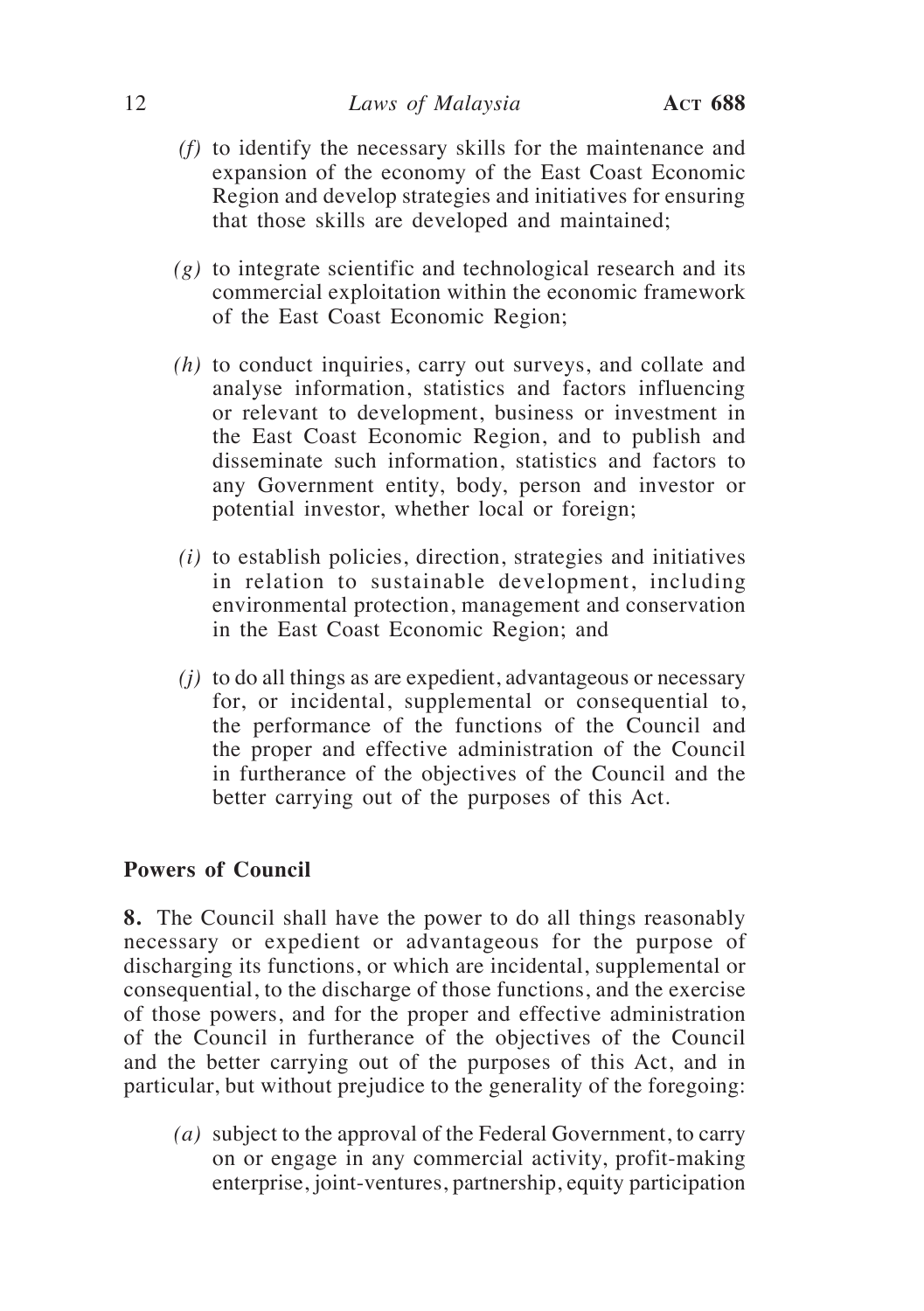or any arrangements for the sharing of profits, union of interest, reciprocal concession or otherwise to cooperate with, act as authorized agent of, in association with or on behalf of, any Government entity, or body or person, whether local or foreign, for the purposes of carrying out development activities in the East Coast Economic Region;

- *(b)* to take or otherwise acquire shares and securities of any company or business, activity or transaction, capable of being conducted so as, directly or indirectly, to achieve the objectives of the Council, and to sell, hold or reissue with or without guarantee or otherwise deal with such shares and securities, or to underwrite or otherwise hold such shares and securities and to dispose of such shares and securities on such terms as the Council may determine;
- *(c)* to initiate and carry out studies of possible development and redevelopment areas and to propose plans outlining development or redevelopment activities, including identifying suitable locations and other key enablers for such purposes, and carry out surveys to determine if the undertaking and carrying out of the development or redevelopment projects are feasible;
- *(d)* to make recommendations and provide consultancy and advisory services on the implementation of policies, laws and actions, and uniform standards, guidelines, best practices, and administrative processes and procedures to be applied by any Government entity, body and person, whether local or foreign, for the purpose of facilitating development of the East Coast Economic Region;
- *(e)* to promote, recommend, facilitate, assist in, coordinate, organize, develop and undertake strategies and initiatives to enhance the international competitiveness of goods and services in the East Coast Economic Region, including strategies and initiatives relating to—
	- (i) the development of strong regional world class brands;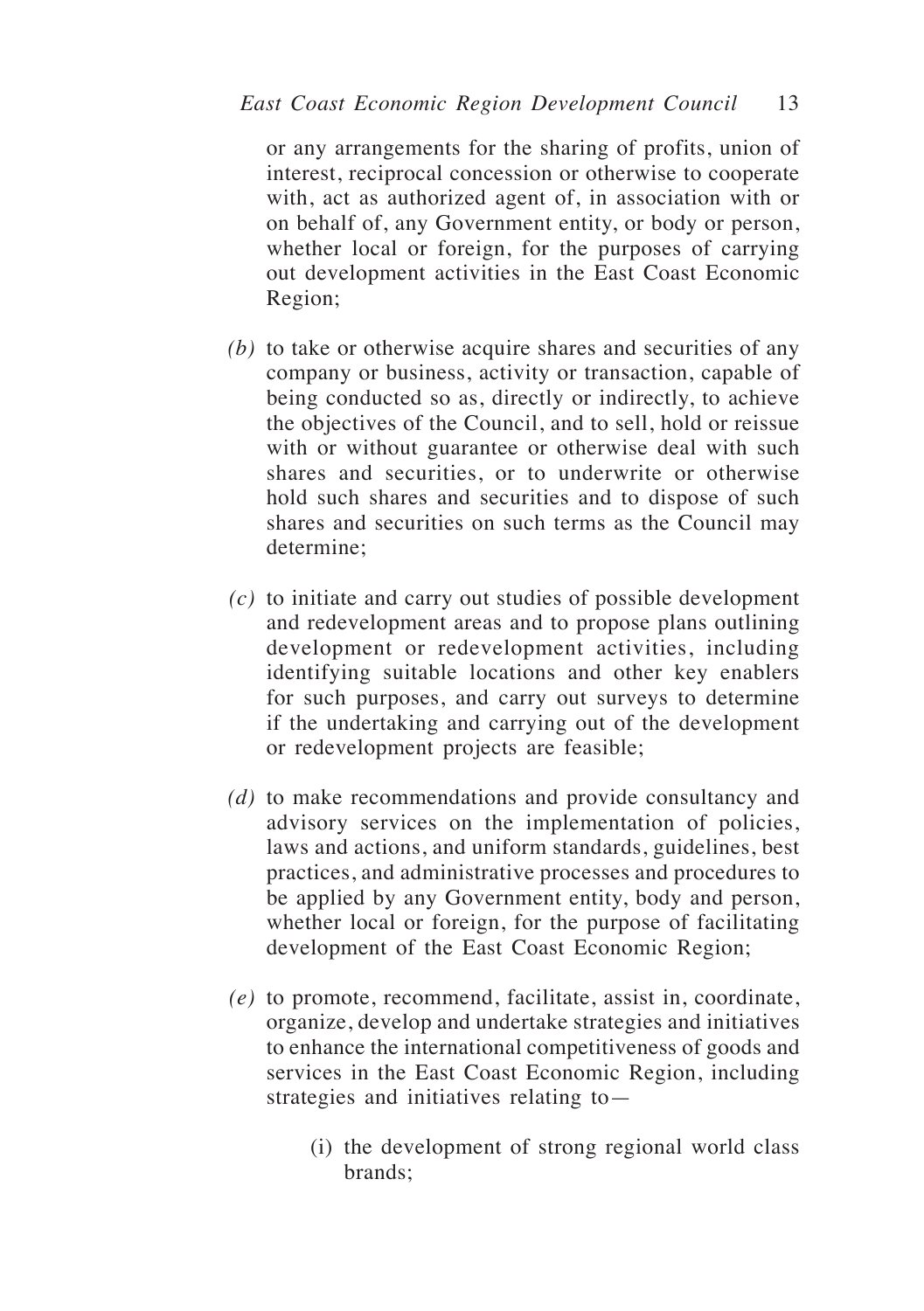- (ii) the dissemination of modern or international best practices or standards for adoption by producers or service providers; and
- (iii) the achievement of international accreditation or certification by businesses;
- *(f)* to identify the necessary infrastructure for the maintenance and expansion of the economy of the East Coast Economic Region in accordance with the East Coast Economic Region Master Plan;
- *(g)* to receive and channel any funds allocated by Parliament for the provision of infrastructure in the East Coast Economic Region and monitor the construction, implementation, operation and upkeep of such infrastructure;
- *(h)* to establish, manage and operate any investment fund, whether relating to property, bonds, stock, shares, securities or otherwise, and to dissolve the investment fund on such terms as the Council may determine;
- *(i)* to develop, promote, recommend, facilitate, organize, coordinate and undertake social development initiatives aimed at alleviating poverty and reducing income disparity in the East Coast Economic Region; and
- *(j)* to make recommendations to the State Governments of Kelantan, Terengganu, Pahang and Johor and local authorities within the East Coast Economic Region in relation to local government functions and services including local planning control and its regulation, approval or control of all buildings and building operations, the repair and removal of ruinous and dangerous buildings, and the prohibition, closure and demolition of a building of a particular class, design, facade or appearance in the East Coast Economic Region.

## **Additional functions and powers of Council**

**9.** (1) In addition to the functions assigned to and the powers conferred upon the Council under this Act—

*(a)* the Council shall perform such other functions and exercise such other powers conferred upon the Council under any written law;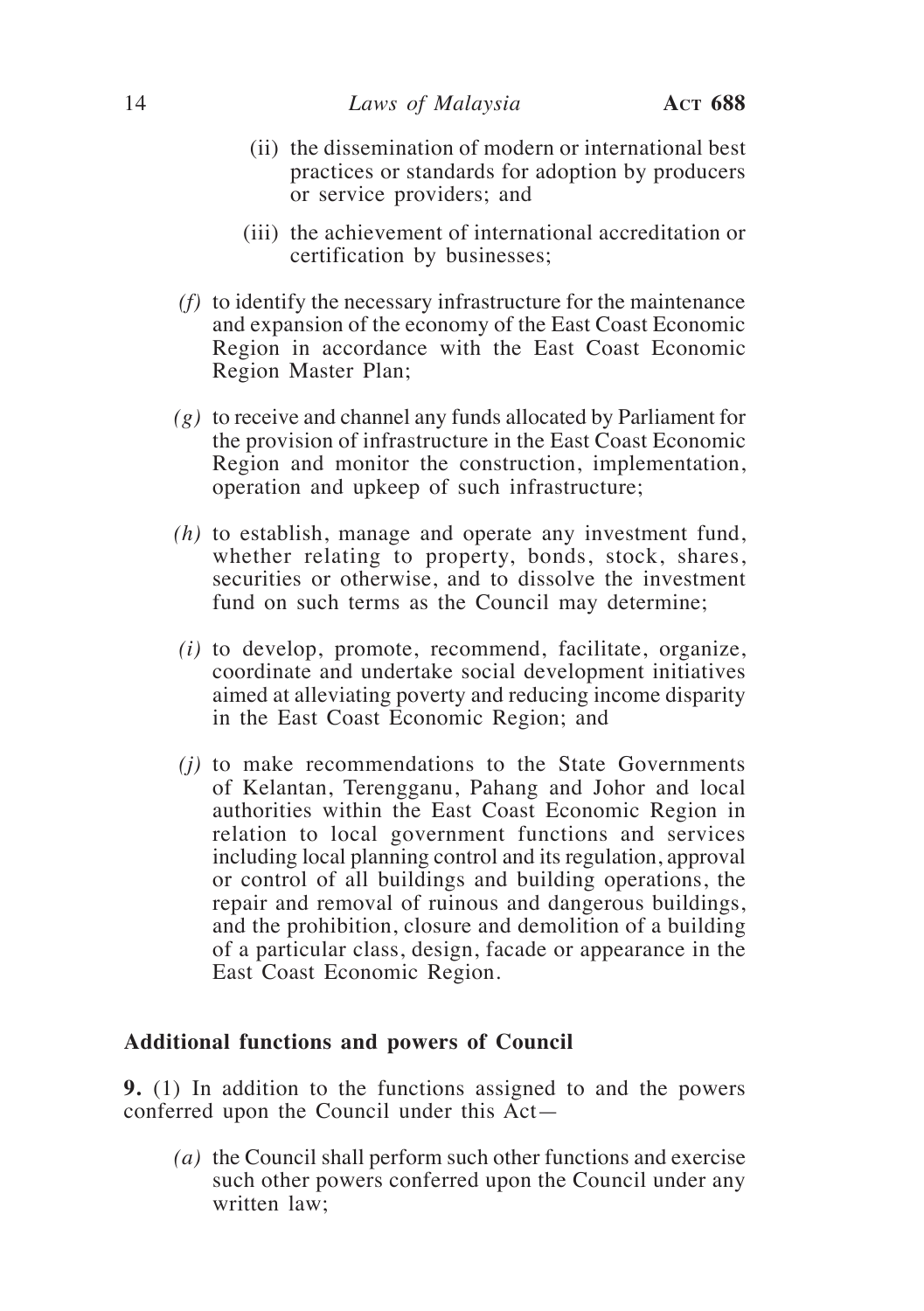- *(b)* the Council may undertake such other functions and exercise such other powers as the Federal Government, the State Government of Kelantan, Terengganu, Pahang or Johor, or any other Government entity may assign to or confer upon the Council;
- *(c)* subject to subsection (3), the Council may expend such moneys received by the Council from the Federal Government, the State Government of Kelantan, Terengganu, Pahang or Johor, any other Government entity, or body or person, whether local or foreign, to undertake such other functions and exercise such other powers for which such moneys were received by the Council; and
- *(d)* the Council may carry out any other functions and exercise any other powers that are incidental, supplementary or consequential to any of the functions and powers specified in this section.

(2) In carrying out such additional functions and powers under subsection (1), the Council shall be deemed to be fulfilling its objectives under this Act, and the provisions of this Act shall apply to the Council in respect of the undertaking of such functions and the exercise of such powers.

(3) The moneys received and expended under this section shall be kept in the special fund under section 33, separate and apart from those of the Fund.

# **Membership of Council**

**10.** (1) The Council shall consist of the following members:

- *(a)* a Chairman, who shall be the Prime Minister;
- *(b)* the Deputy Prime Minister;
- *(c)* the Menteri Besar of the States of Kelantan, Terengganu, Pahang and Johor;
- *(d)* two Federal Ministers to be appointed by the Prime Minister;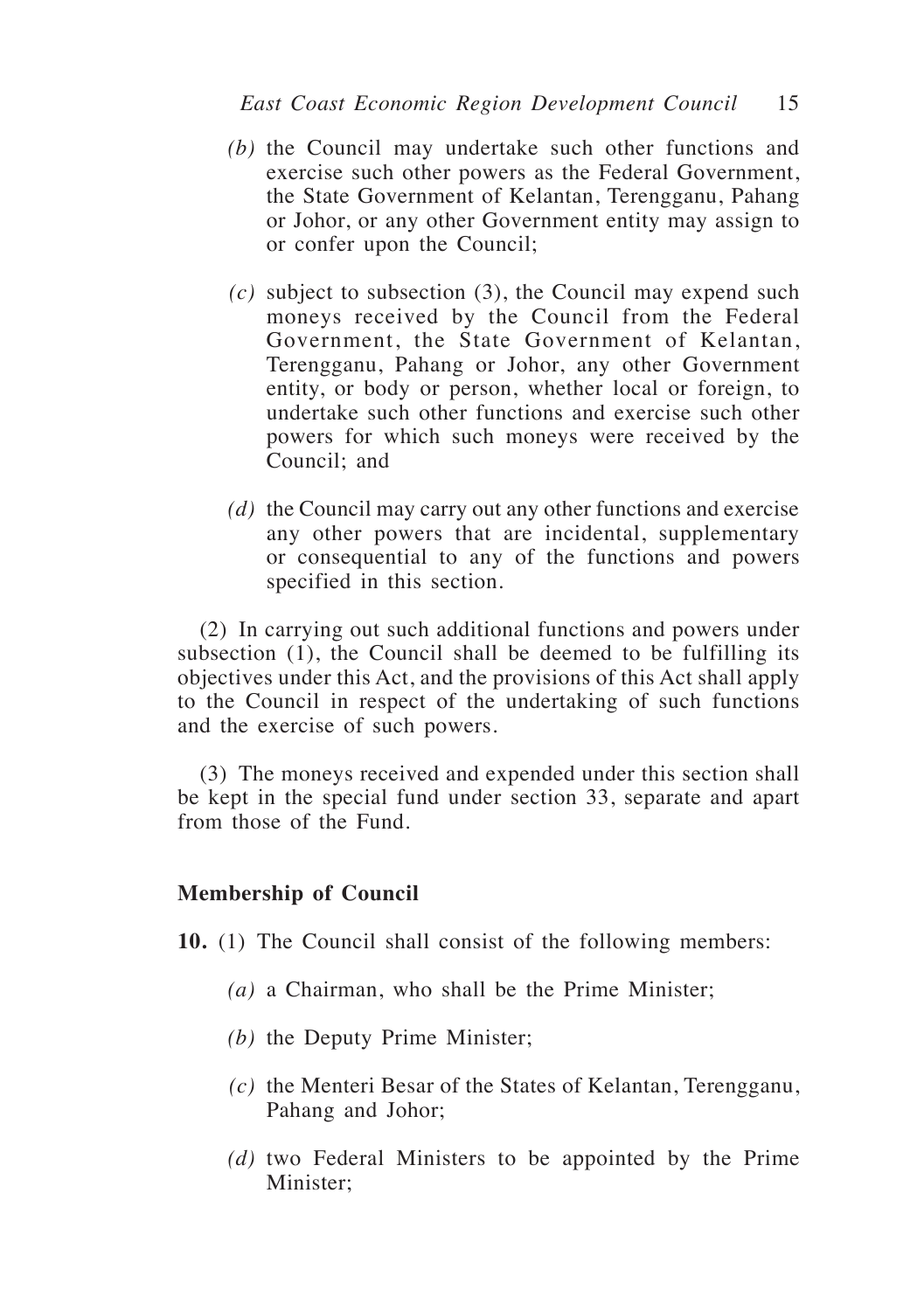- *(e)* a representative of the civil service to be appointed by the Prime Minister; and
- *(f)* two members from the private sector with suitable experience or qualifications to be appointed by the Prime Minister.
- (2) The Chief Executive shall be the Secretary to the Council.

(3) The provisions of the First Schedule shall apply to the Council.

(4) The Prime Minister may, from time to time, by order published in the *Gazette*, amend the First Schedule.

# **Alternate member of Council**

**11.** (1) Subject to the approval of the Prime Minister, any member of the Council appointed under paragraphs  $10(1)(c)$ , *(d)* and *(e)* may appoint an alternate to attend the meetings of the Council in his absence.

(2) When attending meetings of the Council in place of a member, an alternate member shall for all purposes be deemed to be a member of the Council at the relevant meeting in respect of which he is appointed as an alternate of such member.

#### **Council may establish committees**

**12.** (1) The Council may establish such committees as the Council considers necessary or expedient to assist it in the performance of its functions and carrying out of its powers under this Act.

(2) The Council may elect any of its members to be the chairman of any committee.

(3) The Council may appoint any person to be a member of any committee.

(4) Membership of a committee may include one or more individuals from the private sector.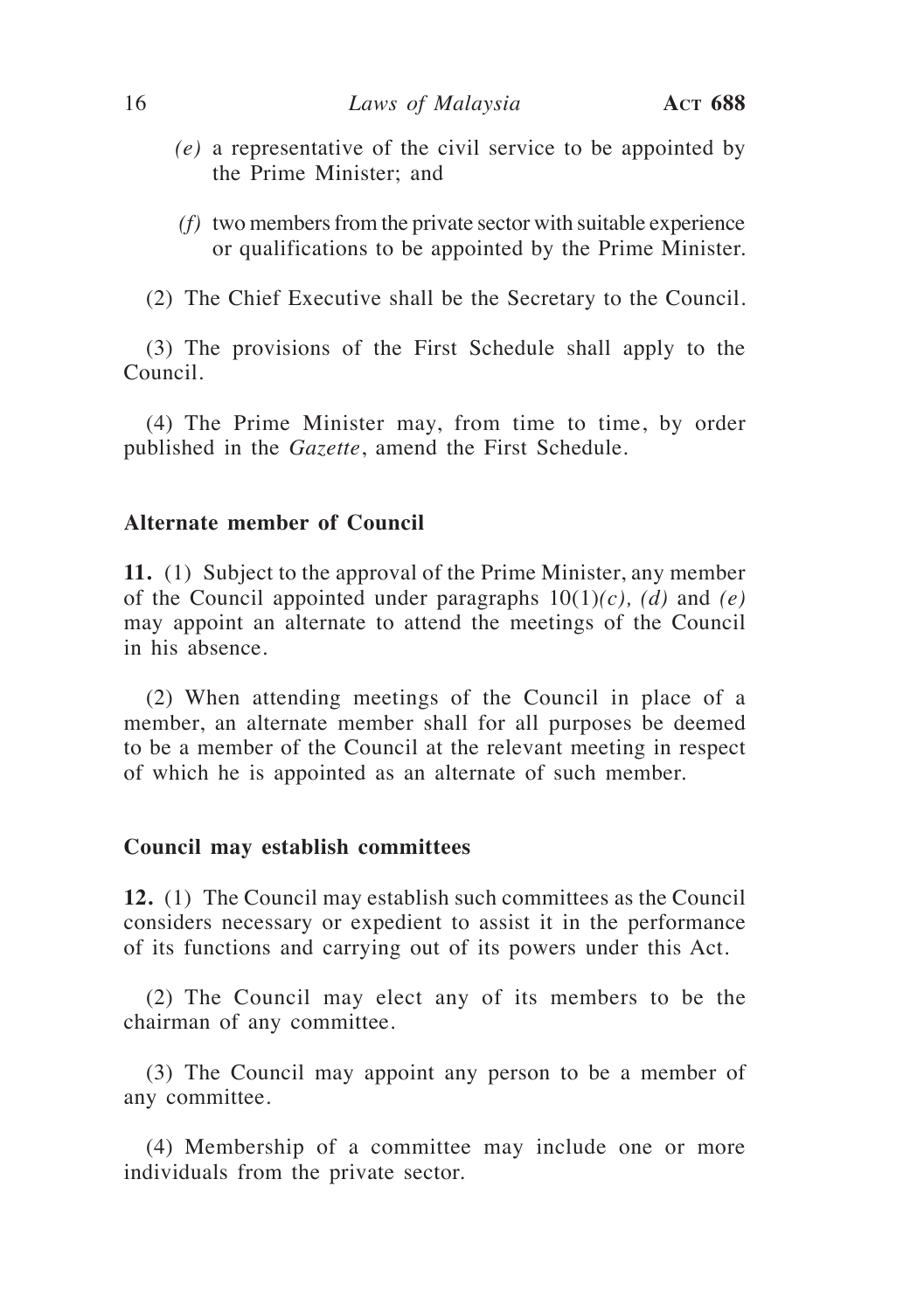(5) The provisions of the Second Schedule shall apply to a committee.

(6) The Council may, from time to time, by order published in the *Gazette*, amend the Second Schedule relating to a committee.

## **Delegation of functions and powers of Council**

**13.** (1) The Council may, in writing, delegate any of its functions and powers, other than its power to borrow money or to raise loans—

- *(a)* to the Chairman;
- *(b)* to a member of the Council;
- *(c)* to a committee;
- *(d)* to the Implementation and Coordination Committee;
- *(e)* to the Chief Executive; or
- *(f)* to an officer of the Council.

(2) The Chairman, a member of the Council, a committee, the Implementation and Coordination Committee, the Chief Executive or an officer of the Council to whom the Council has delegated such functions or powers shall be bound to observe and have regard to all conditions, restrictions and other requirements imposed by the Council and all procedures and matters specified by the Council in carrying out such delegated functions or powers.

(3) Any function or power delegated under this section shall be performed and exercised in the name and on behalf of the Council.

(4) A delegation under this section shall not preclude the Council itself from performing or exercising at any time any of the delegated functions or powers.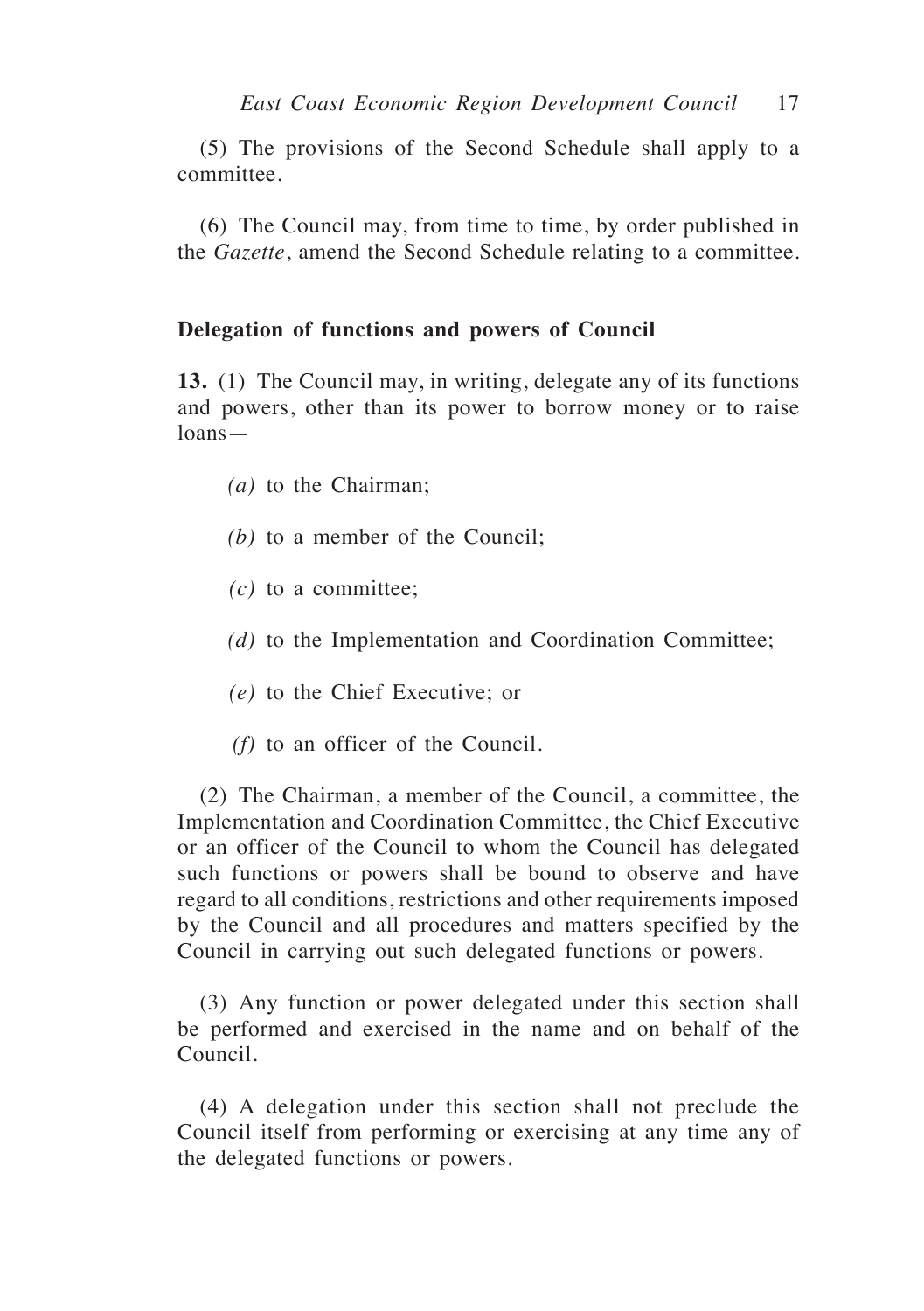# PART III

## CHIEF EXECUTIVE, OFFICERS AND SERVANTS OF COUNCIL

# **Chief Executive**

**14.** (1) The Council shall appoint a Chief Executive of the Council on such terms as the Council thinks appropriate.

- (2) The Chief Executive shall be responsible for—
	- *(a)* the general conduct, administration and management of the functions, activities and day to day affairs of the Council;
	- *(b)* the preparation of programs, schemes and projects for the consideration of the Council;
	- *(c)* the execution of all programs, schemes and projects of the Council;
	- *(d)* the marketing and promotion of the East Coast Economic Region; and
	- *(e)* the carrying out of the decisions of the Council.

(3) The Chief Executive shall be responsible for and have the general control of the officers and servants of the Council.

(4) The Chief Executive shall perform such further duties as the Council may, from time to time, direct.

(5) In discharging his duties, the Chief Executive shall act under the general authority and direction of the Council.

(6) If the post of the Chief Executive is vacant or the Chief Executive is temporarily absent from Malaysia or is temporarily incapacitated through illness or for any other reason from the performance of his duties, the Chairman may direct any officer of the Council to perform the duties of the Chief Executive, including to act as the Secretary to the Council, during such vacancy, temporary absence or incapacity.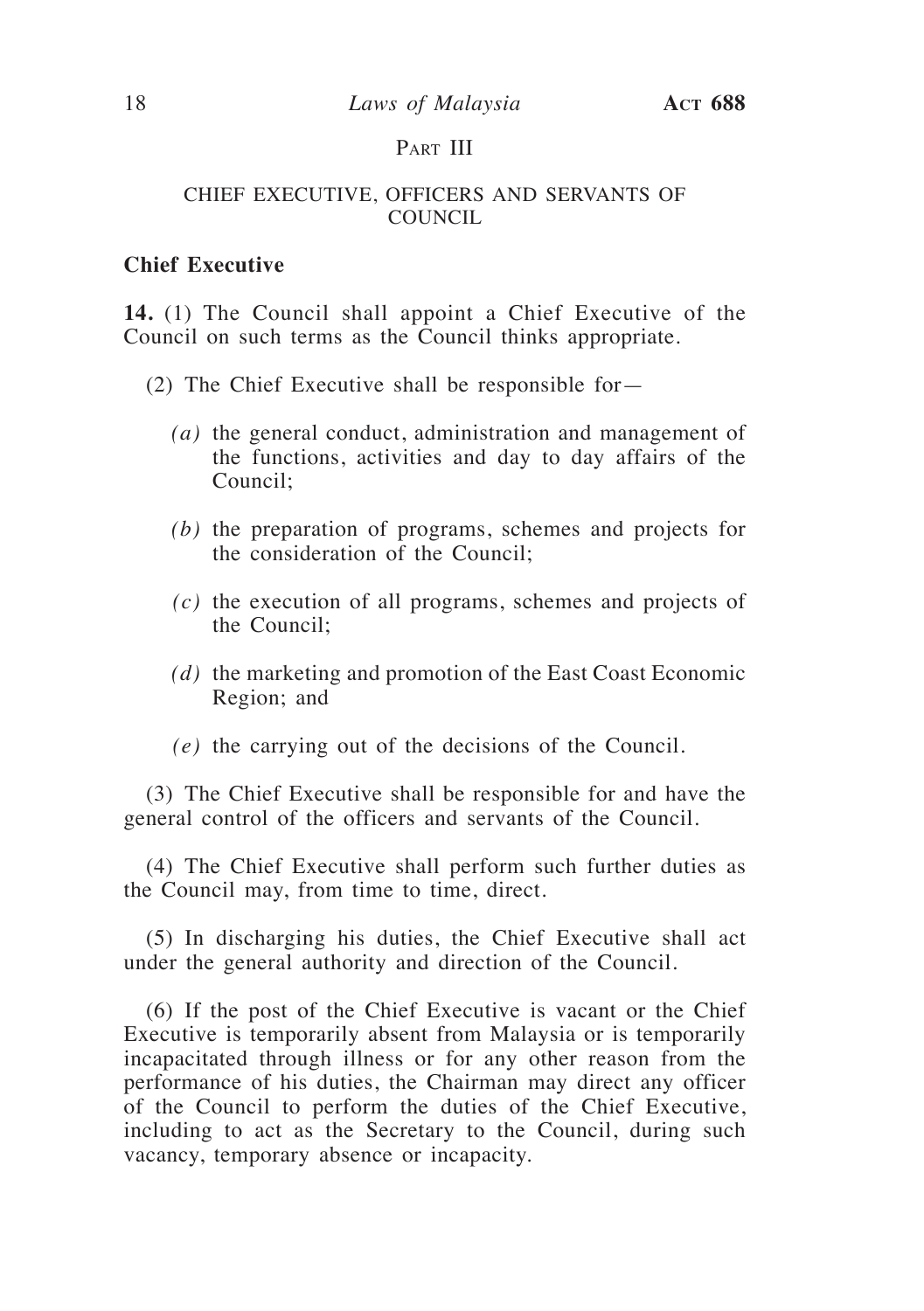## **Employment of officers and servants of Council**

**15.** (1) The Council shall establish a scheme of service and may, from time to time, employ such number of officers and servants as the Council thinks desirable and necessary to such scheme of service and upon such terms, including terms as to remuneration, allowances and other expenses as the Council considers appropriate, for carrying out the purposes of this Act.

(2) No person shall be eligible for employment as an officer or servant of the Council if he has, directly or indirectly, by himself or through any person or third party, any share or interest in any contract or proposed contract with, for or on behalf of the Council.

## **Financial assistance to officers and servants and their dependents**

**16.** The Council may provide the following financial assistance on such terms as the Council may determine:

- *(a)* payment of retirement benefits, gratuities, allowances and other expenses as the Council may determine to the Chief Executive, officers and servants of the Council;
- *(b)* subsidies, grants, financing or credit facilities, with or without interest, for housing and vehicle purchase, and other compassionate financing or loans, to the Chief Executive, officers and servants of the Council; and
- *(c)* subsidies, grants, financing or credit facilities, with or without interest, for medical and educational purposes or scholarships to the Chief Executive, officers and servants of the Council, and their dependents.

# PART IV

## EAST COAST ECONOMIC REGION MASTER PLAN

#### **The East Coast Economic Region Master Plan**

**17.** (1) The Council shall prepare a draft East Coast Economic Region Master Plan for the East Coast Economic Region.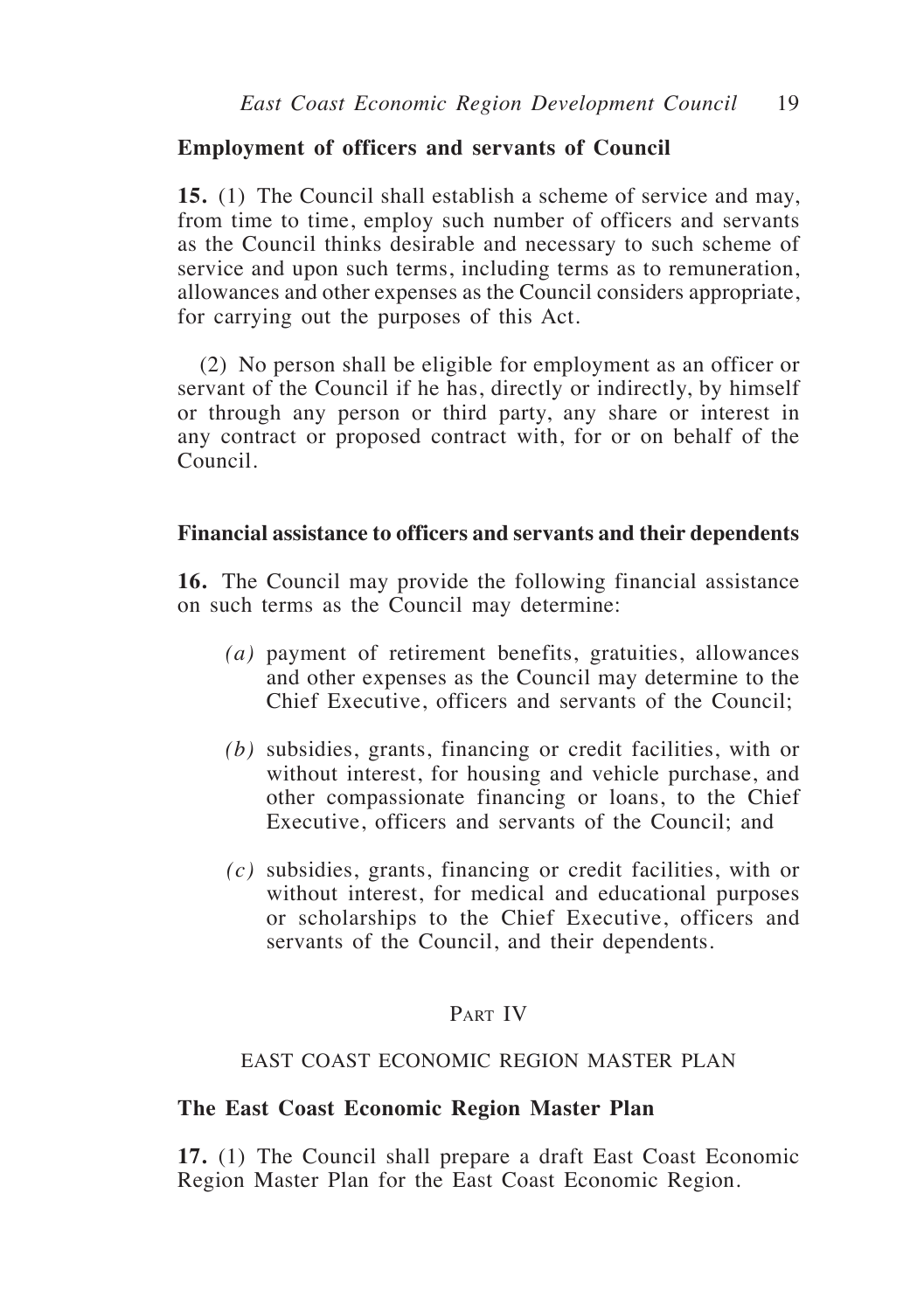(2) The Council shall, in the draft East Coast Economic Region Master Plan, formulate in such details as the Council thinks appropriate the following:

- *(a)* proposals for the overall framework, vision and objectives of the development of the East Coast Economic Region, which shall include objectives and strategies for the physical, economic and social development of the East Coast Economic Region;
- *(b)* proposals for the planning and implementation of initiatives within the East Coast Economic Region to realize the objectives and strategies referred to in paragraph *(a)*  which shall include initiatives relating but not limited to the following:
	- (i) the objectives, functions, powers and additional functions and powers of the Council under sections 6, 7, 8 and 9 respectively;
	- (ii) the development and expansion of the tourism industry;
	- (iii) the improvement, expansion, centralization, coordination and enhanced management of the oil and gas and petrochemical industry;
	- (iv) the development of the industrial sector, including the development of higher value-added industries and new industries;
	- (v) the development of sectoral-relevant or industrialrelevant human capital, which includes activities relating to education, training and research;
	- (vi) the development of the agricultural sector, including its modernization, diversification and commercialization;
	- (vii) the enhancement of the quality of living environment in the East Coast Economic Region;
	- (viii) the management and enhancement of social development in the East Coast Economic Region;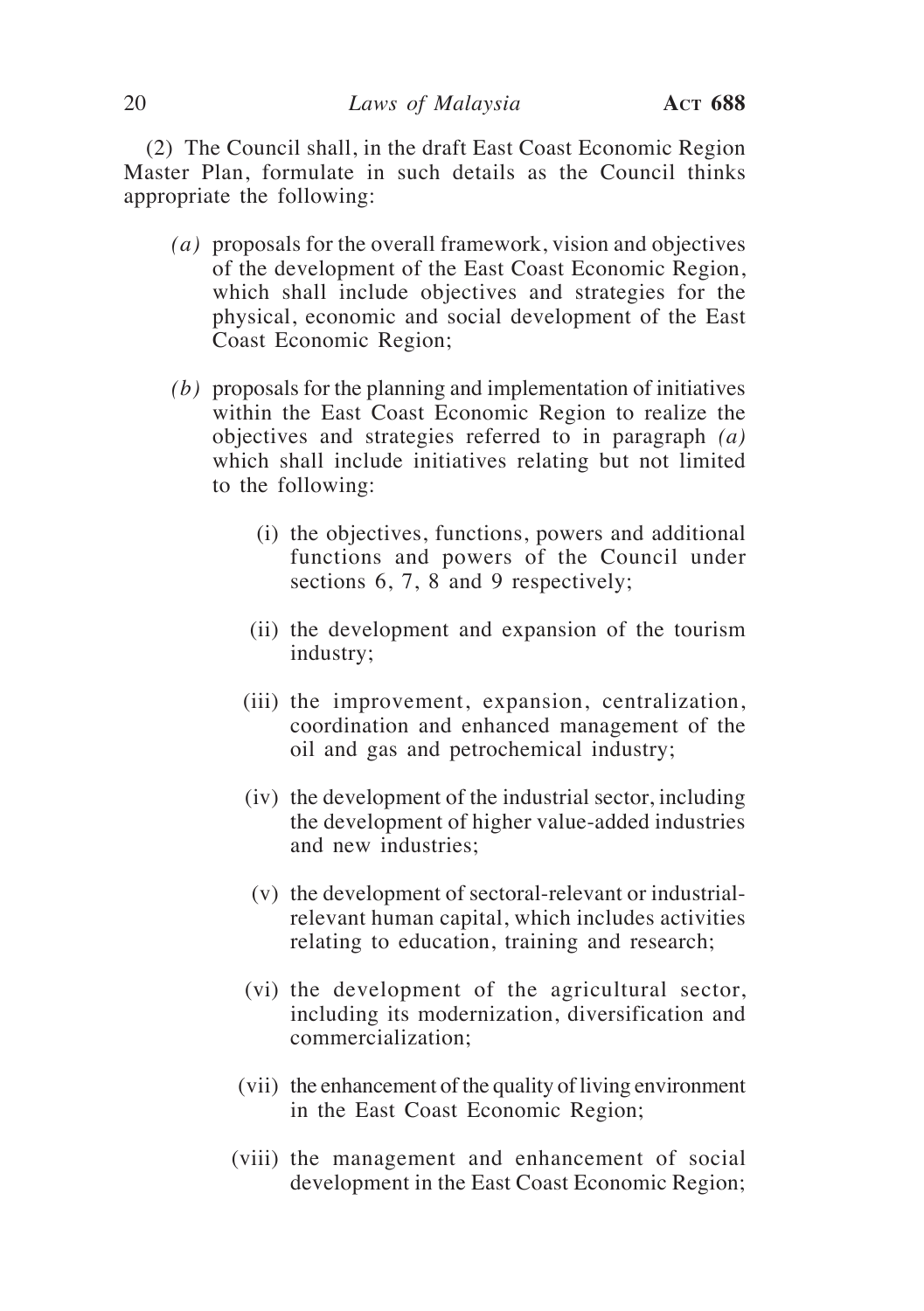- (ix) the management of the use of land in the East Coast Economic Region;
- (x) the achievement or enhancement of international competitive advantage for goods and services in the East Coast Economic Region, which includes activities relating to branding, research, accreditation to international standards and marketing;
- (xi) the attraction of investment in the agricultural, manufacturing and service sectors in the East Coast Economic Region;
- (xii) the provision of incentives for agricultural, manufacturing and service sectors in the East Coast Economic Region;
- (xiii) the provision, integration, improvement, expansion, centralization, coordination and enhanced management and monitoring of utility infrastructure and services in the East Coast Economic Region; and
- (xiv) the promotion of transit-oriented development in the East Coast Economic Region;
- *(c)* objectives and strategies for the development and enhancement of logistics, transportation and services infrastructure in the East Coast Economic Region, including but not limited to the following:
	- (i) the enhancement of internal, national and international transport linkages for movement of goods and people; and
	- (ii) the provision and management of an integrated, coordinated and interconnected public transportation system; and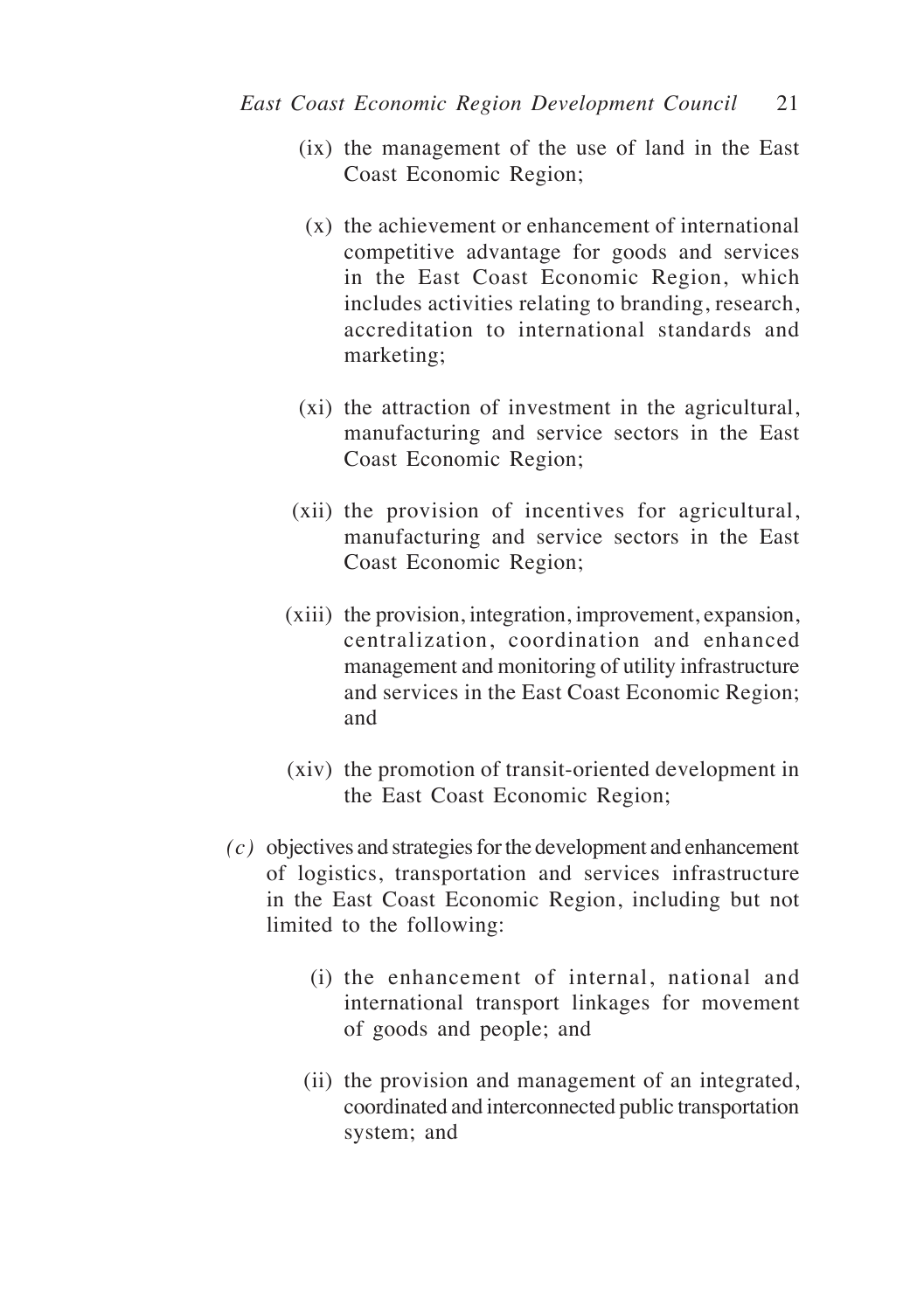- *(d)* measures and initiatives for the protection, management, conservation, preservation, enhancement and sustainable development of natural environmental resources, agricultural resources, sensitive coastal ecosystems, highlands, forests, parks and open spaces in the East Coast Economic Region, including but not limited to the following:
	- (i) the protection of environmentally sensitive areas described in the National Physical Plan under the Town and Country Planning Act 1976 [*Act 172*]; and
	- (ii) the improvement of water, energy and waste management in the East Coast Economic Region.

(3) The draft East Coast Economic Region Master Plan shall contain, or be accompanied by, such maps, diagrams, illustrations, reports, drawings, models and any other descriptive matters as the Council thinks appropriate for the purpose of explaining or illustrating the proposals in the draft East Coast Economic Region Master Plan, or may in any particular case be specified in directions furnished by the State Government of Kelantan, Terengganu, Pahang or Johor; and the maps, diagrams, illustrations, reports, drawings, models and other descriptive matters and directions shall be treated as forming part of the draft East Coast Economic Region Master Plan.

## **Consultation with State Government**

**18.** (1) In formulating its proposals, objectives, strategies, initiatives and measures in the draft East Coast Economic Region Master Plan, the Council—

- *(a)* shall consult the State Governments of Kelantan, Terengganu, Pahang and Johor;
- *(b)* shall secure that such proposals, objectives, strategies, initiatives and measures conform generally to the structure plan under the Town and Country Planning Act 1976 of the respective States of Kelantan, Terengganu, Pahang and Johor for the time being in force, whether or not it has come into effect; and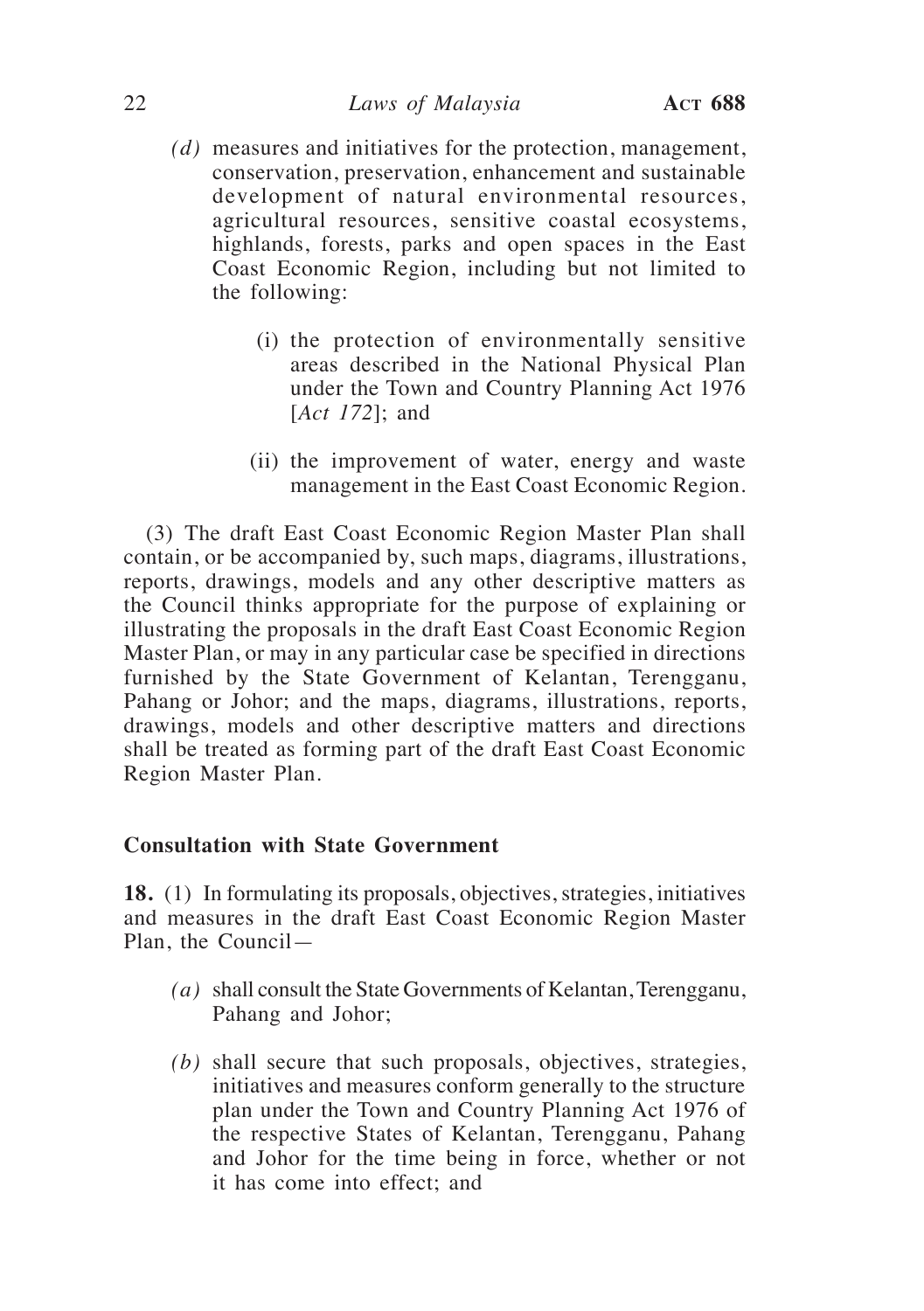*(c)* shall have regard—

- (i) to any information and other considerations that appears to the Council to be relevant;
- (ii) to any information and other considerations that the State Government of Kelantan, Terengganu, Pahang or Johor may direct the Council to take into account concerning any proposals, objectives, strategies, initiatives and measures affecting the respective State; and
- (iii) to national policies and policies of the respective State.

(2) Any Government entity may give such input concerning the role and function of such Government entity in the East Coast Economic Region to the Council for the purposes of formulating proposals, objectives, strategies, initiatives and measures in the draft East Coast Economic Region Master Plan by the Council.

# **Approval and adoption of the East Coast Economic Region Master Plan**

**19.** (1) When the Council has prepared the draft East Coast Economic Region Master Plan, the Council shall submit the draft East Coast Economic Region Master Plan to the State Governments of Kelantan, Terengganu, Pahang and Johor for approval.

(2) The State Government of Kelantan, Terengganu, Pahang or Johor may withhold its approval of the draft East Coast Economic Region Master Plan only if the State Government of Kelantan, Terengganu, Pahang or Johor is of the opinion that the draft East Coast Economic Region Master Plan or any part thereof has not been prepared in accordance with the requirements of sections 17 and 18.

(3) For the avoidance of doubt, notwithstanding subsection (2), the State Government of Kelantan, Terengganu, Pahang or Johor may not withhold its approval if any of the requirements in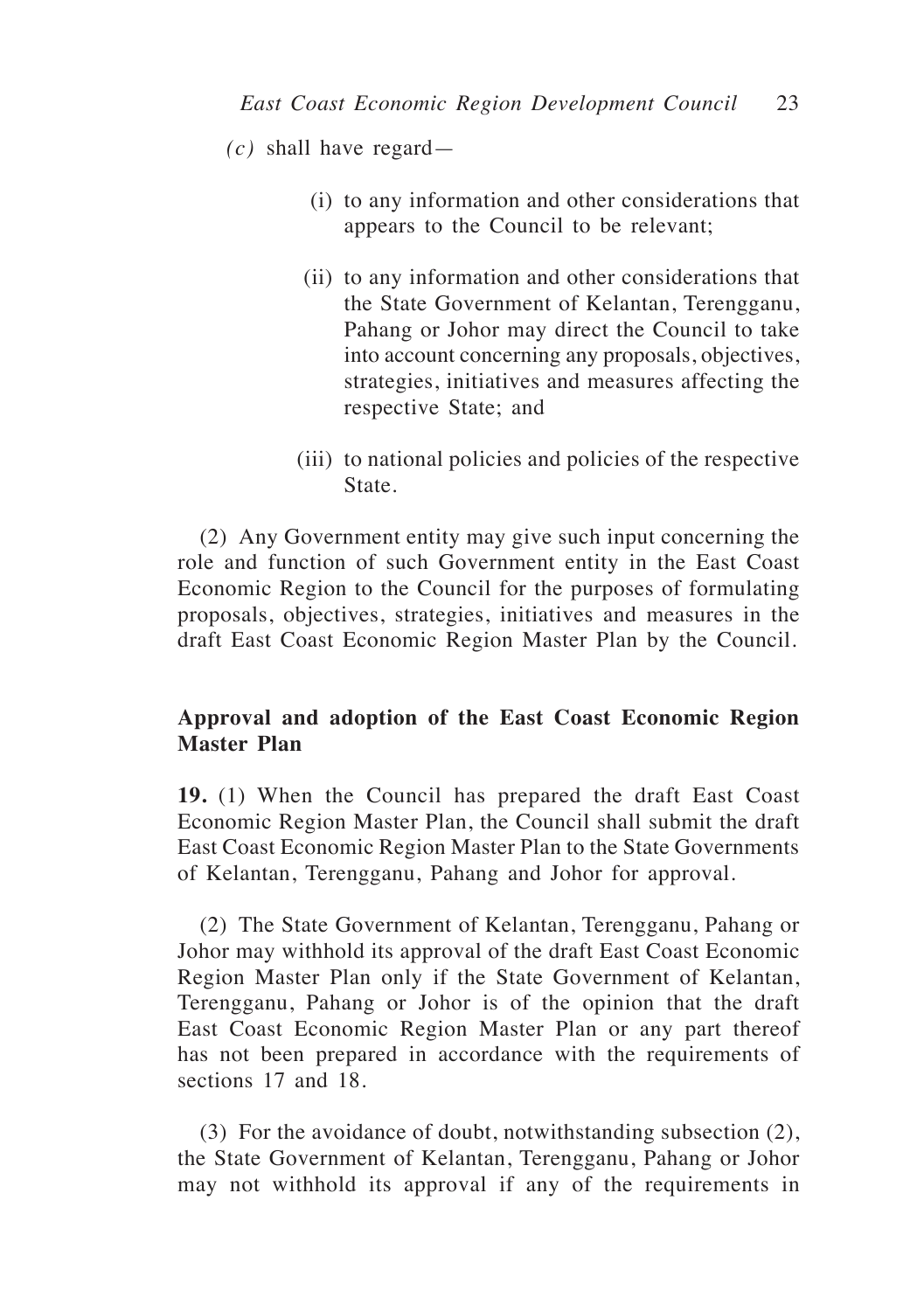section 17 or 18 which in the opinion of the State Government of Kelantan, Terengganu, Pahang or Johor has not been complied with is in respect of—

- *(a)* a matter pertaining not to their respective State;
- *(b)* a matter contained in the Federal List of the Ninth Schedule to the Federal Constitution; or
- *(c)* a matter falling within the exclusive purview or responsibility of the Federal Government.

(4) The Council shall publish the fact of the approval of the draft East Coast Economic Region Master Plan by the State Governments of Kelantan, Terengganu, Pahang and Johor—

- *(a)* at the Council's internet website, in the national language and English language, together with the East Coast Economic Region Master Plan; and
- *(b)* in three issues of at least one local mainstream newspaper in the national language and one in the English language, together with the marking by which the approved East Coast Economic Region Master Plan may be identified and a statement of the time when and the place where the East Coast Economic Region Master Plan may be inspected.

(5) Upon approval of the East Coast Economic Region Master Plan by the State Governments of Kelantan, Terengganu, Pahang and Johor—

*(a)* in relation to any area within the East Coast Economic Region for which a local plan has yet to receive the assent of a State Authority under the Town and Country Planning Act 1976, the relevant State Planning Committee for such area shall give a direction to the relevant local planning authority under paragraph 12(3)*(b)* and subsection 12(8) of the Town and Country Planning Act 1976 to incorporate into the draft local plan for the area such contents of the East Coast Economic Region Master Plan as such State Planning Committee may deem relevant or appropriate; and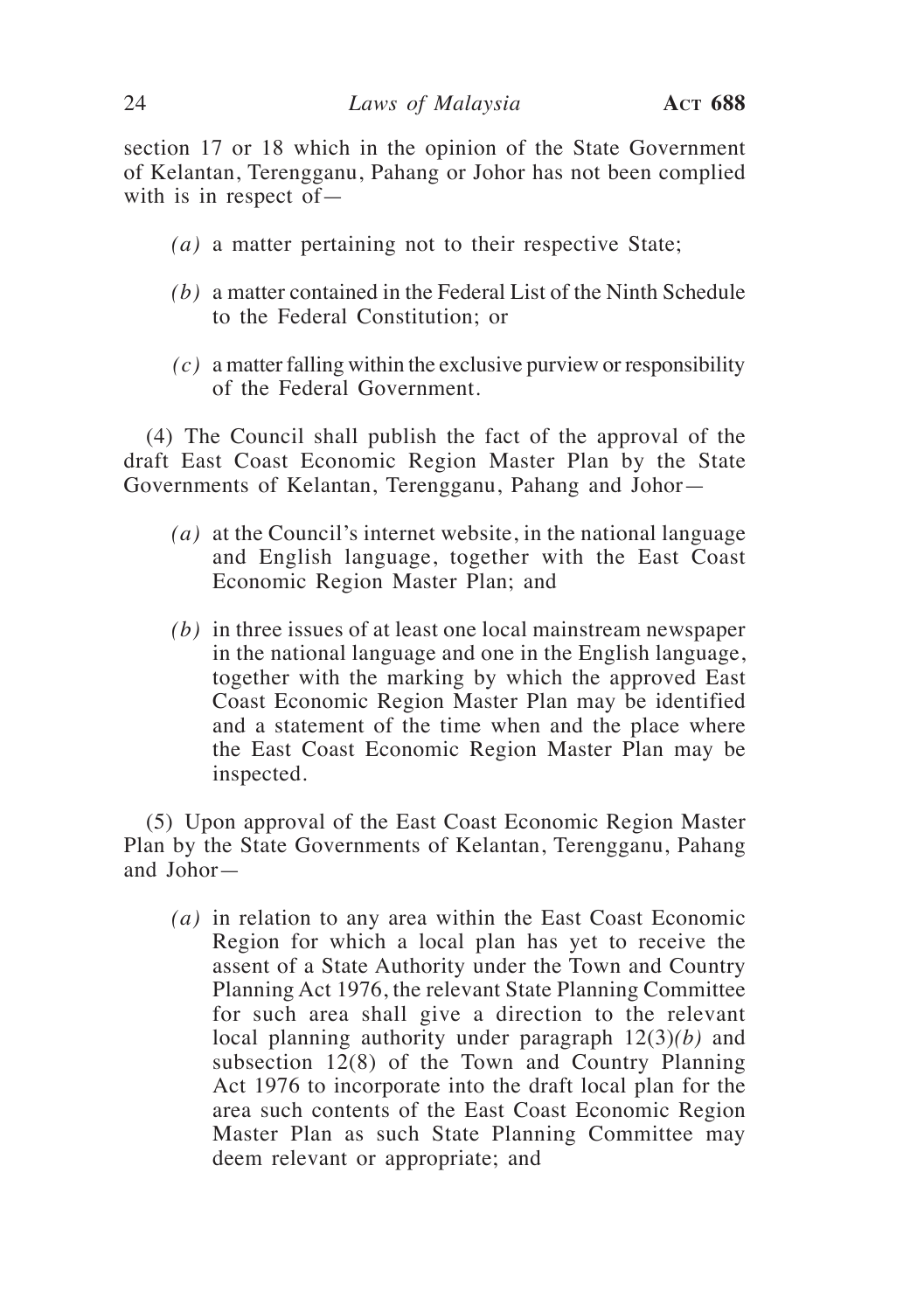*(b)* in relation to any area within the East Coast Economic Region for which a local plan has received the assent of the State Authority under the Town and Country Planning Act 1976, the relevant State Planning Committee for such area shall give a direction to the relevant local planning authority under subsection 16(2) of the Town and Country Planning Act 1976 to alter such local plan by incorporating such contents of the East Coast Economic Region Master Plan as such State Planning Committee may deem relevant or appropriate.

# **Review and alteration of the East Coast Economic Region Master Plan**

**20.** (1) The Council or the State Government of Kelantan, Terengganu, Pahang or Johor may propose any review of or alteration to the East Coast Economic Region Master Plan, and the Council and the State Government affected may jointly review or alter the East Coast Economic Region Master Plan.

(2) Sections 17, 18 and 19 shall apply, with the necessary modifications, in relation to a review and an alteration of the East Coast Economic Region Master Plan as it applies in relation to the preparation of the draft East Coast Economic Region Master Plan and the subsequent approval and adoption by the State Government affected by such review and alteration.

# **Duty to take cognizance of the East Coast Economic Region Master Plan**

**21.** It shall be the duty of every Government entity, any body or person, whether local or foreign, to take cognizance of, and act in a manner consistent with the contents of the East Coast Economic Region Master Plan, whether or not incorporated into a local plan pursuant to subsection  $19(5)$ —

*(a)* in relation to any Government entity, in the performance of the functions and duties of such Government entity, and in the exercise of the powers of such Government entity within the East Coast Economic Region; and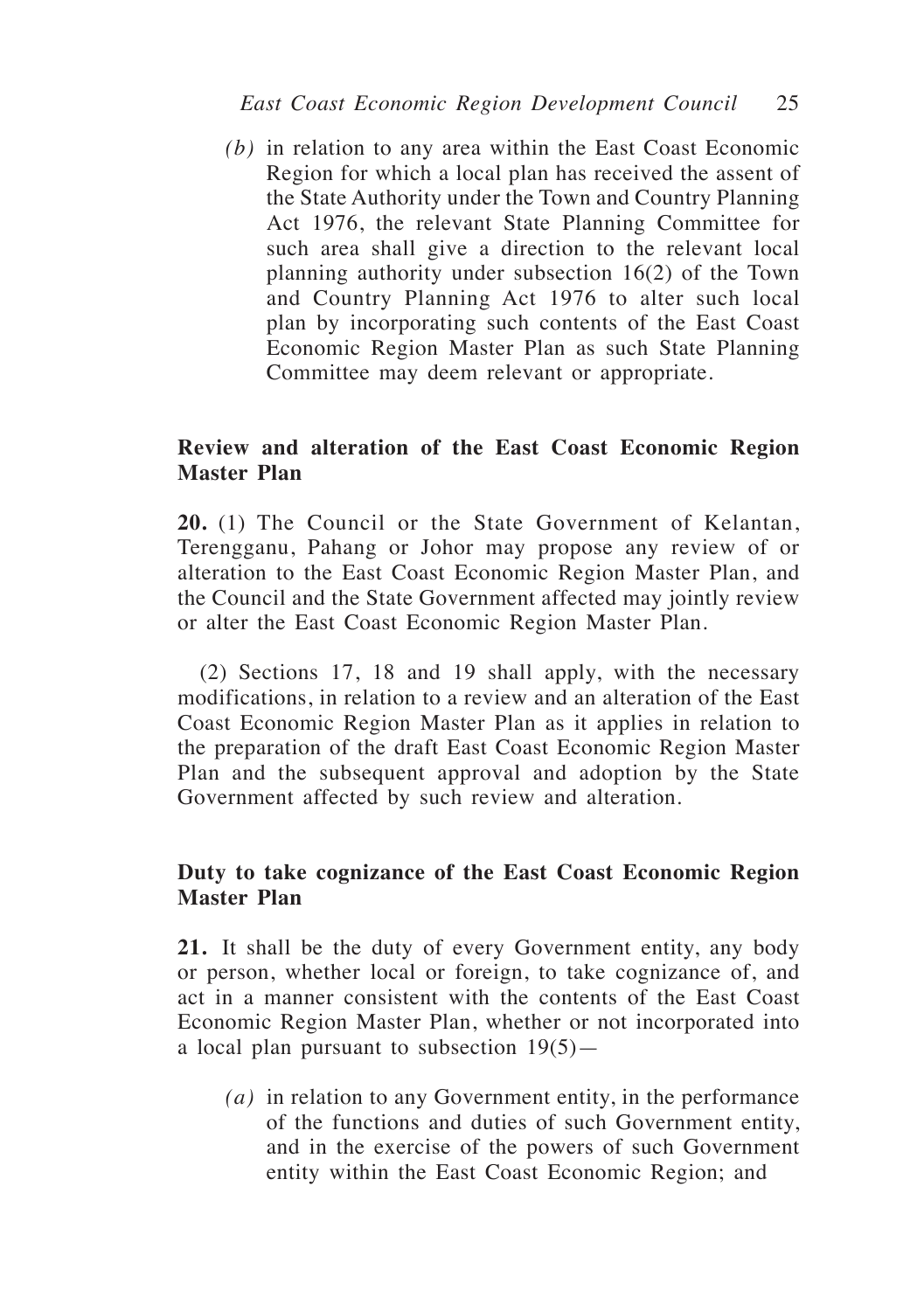## 26 *Laws of Malaysia* **Act 688**

*(b)* in relation to any Government entity, or body or person, whether local or foreign, in putting up any proposal for development or other activities, or in carrying out any development or other activities, within the East Coast Economic Region.

# **Designated strategic development**

**22**. (1) The State Authority of Kelantan, Terengganu, Pahang or Johor, as the case may require, may, at the request of the Council, publish by notification in the relevant State *Gazette*—

- *(a)* any activity within the East Coast Economic Region which may have a significant economic impact to the East Coast Economic Region as a designated strategic development activity;
- *(b)* any area or areas in the respective State within the East Coast Economic Region which may have a significant economic impact to the East Coast Economic Region as a designated strategic development area; and
- *(c)* any designated strategic development activity within any designated strategic development area.

(2) Any Government entity, or body or person, whether local or foreign, intending to carry out any designated strategic development activity, or any development within a designated strategic development area, or any designated strategic development activity within a designated strategic development area, shall first refer such proposed development to the Council for its direction before submitting such proposed development for the approval of the relevant authorities.

(3) The Council shall give directions under subsection (2) for purposes of securing conformity and consistency with the contents of the East Coast Economic Region Master Plan whether or not incorporated into a local plan pursuant to subsection 19(5).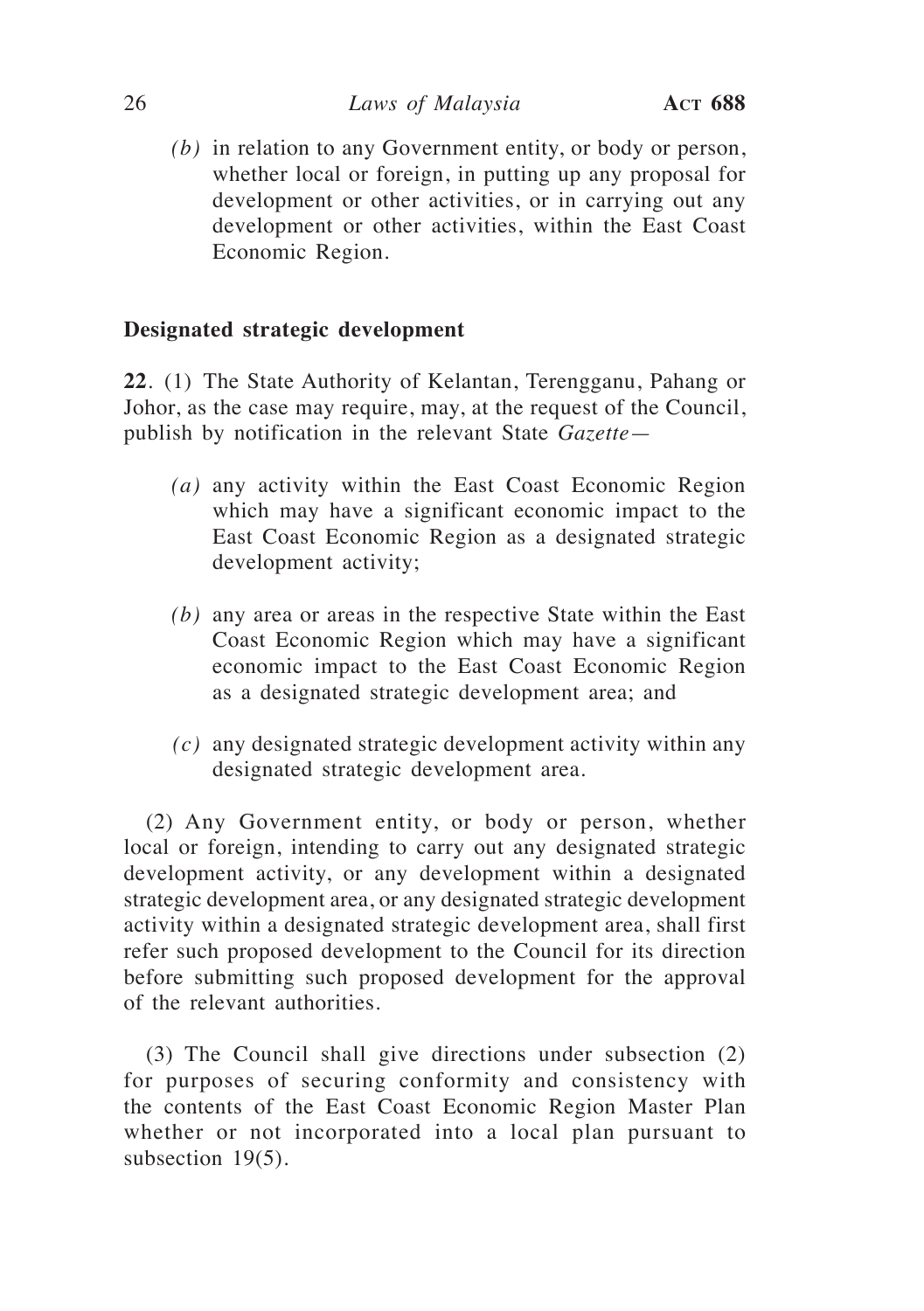# Part V

# DIRECTION, POLICIES AND STRATEGIES FOR DEVELOPMENT IN THE EAST COAST ECONOMIC REGION

## **Responsibility of Council**

**23.** In performing its functions and carrying out its powers under this Act, it shall be the responsibility of the Council—

- *(a)* to ensure that the functions are performed and the powers are carried out in such a manner in furtherance of the policy of the Federal Government and the State Governments of Kelantan, Terengganu, Pahang and Johor for the time being in force and in particular the policy relating to the development of the East Coast Economic Region in accordance with the East Coast Economic Region Master Plan;
- *(b)* in respect of the strategy for the planning of the development and use of all lands and buildings, to have regard to and act within the general framework of—
	- (i) the national policy for the promotion and control of the utilization of land; and
	- (ii) the general policy of the State Governments of Kelantan, Terengganu, Pahang and Johor; and
- *(c)* to consult and coordinate its acts with the State Governments of Kelantan, Terengganu, Pahang and Johor and any Government entity—
	- (i) having responsibility over the areas of the East Coast Economic Region where the Council proposes to carry out its activities; or
	- (ii) conferred with similar functions and powers as the Council over any matter which the Council proposes to undertake within the East Coast Economic Region.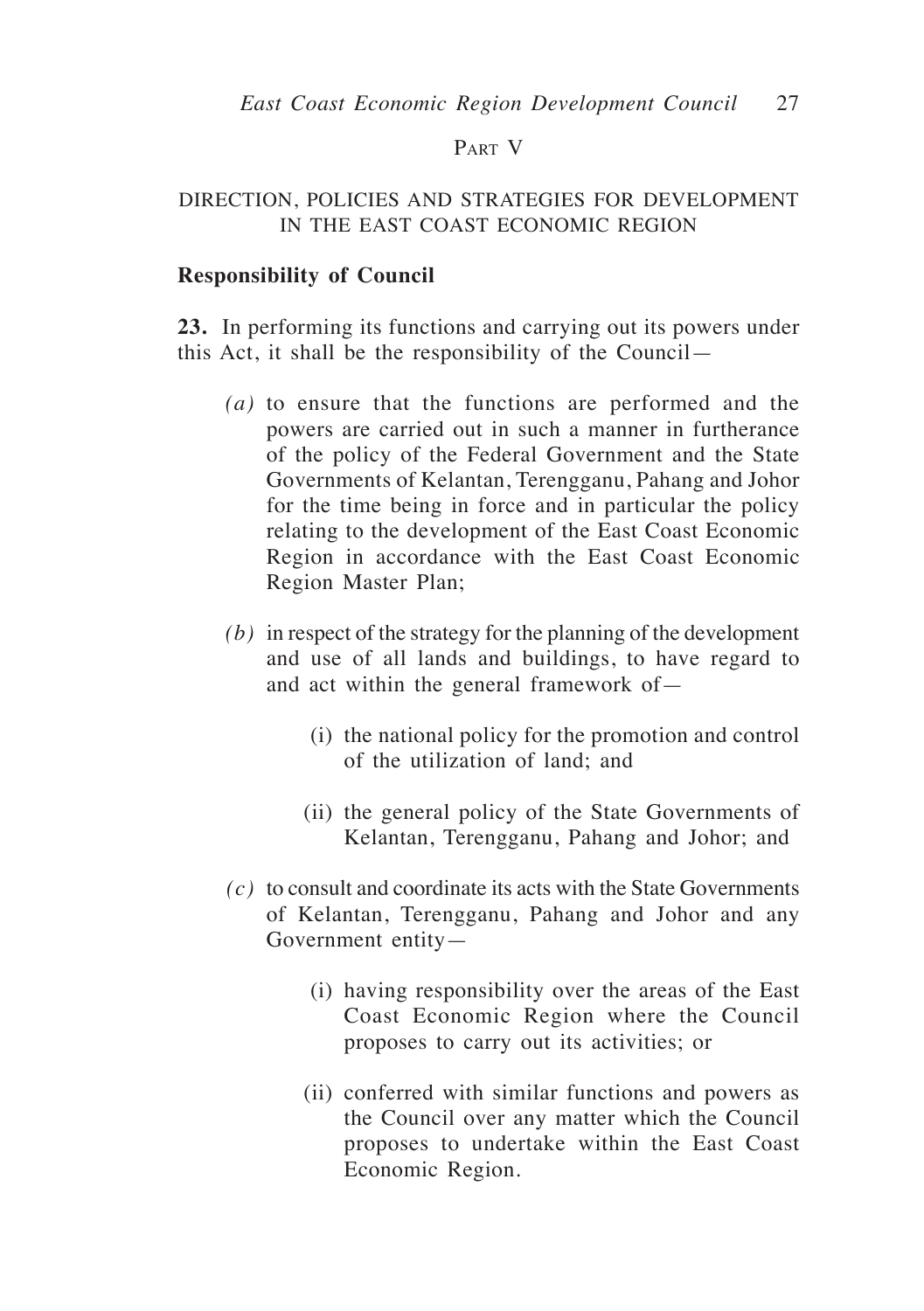# **Responsibility of Government entity**

- **24.** It shall be the responsibility of every Government entity—
	- *(a)* to cooperate with and assist the Council in the performance by the Council of its functions and powers under this Act;
	- *(b)* where relevant, to refer to and utilize the information, statistics and factors disseminated by the Council; and
	- *(c)* to give due consideration to the proposed policies, laws and actions to be applied within the East Coast Economic Region as recommended by the Council.

# Part VI

# COORDINATION BETWEEN GOVERNMENT ENTITIES IN THE EAST COAST ECONOMIC REGION

# **Principal coordinating agency**

**25.** (1) The Council shall, in coordinating the performance of the activities carried out by any Government entity in the East Coast Economic Region—

- *(a)* act as the principal coordinating agent or authorized agent on behalf of the relevant Government entity to receive, process and expedite the requisite approvals and administrative actions in relation to applications for approvals in respect of which the Council has entered into an agreement or arrangement under section 26; and
- *(b)* render administrative services and assistance to the State Governments of Kelantan, Terengganu, Pahang and Johor in connection with matters relating to land within the East Coast Economic Region.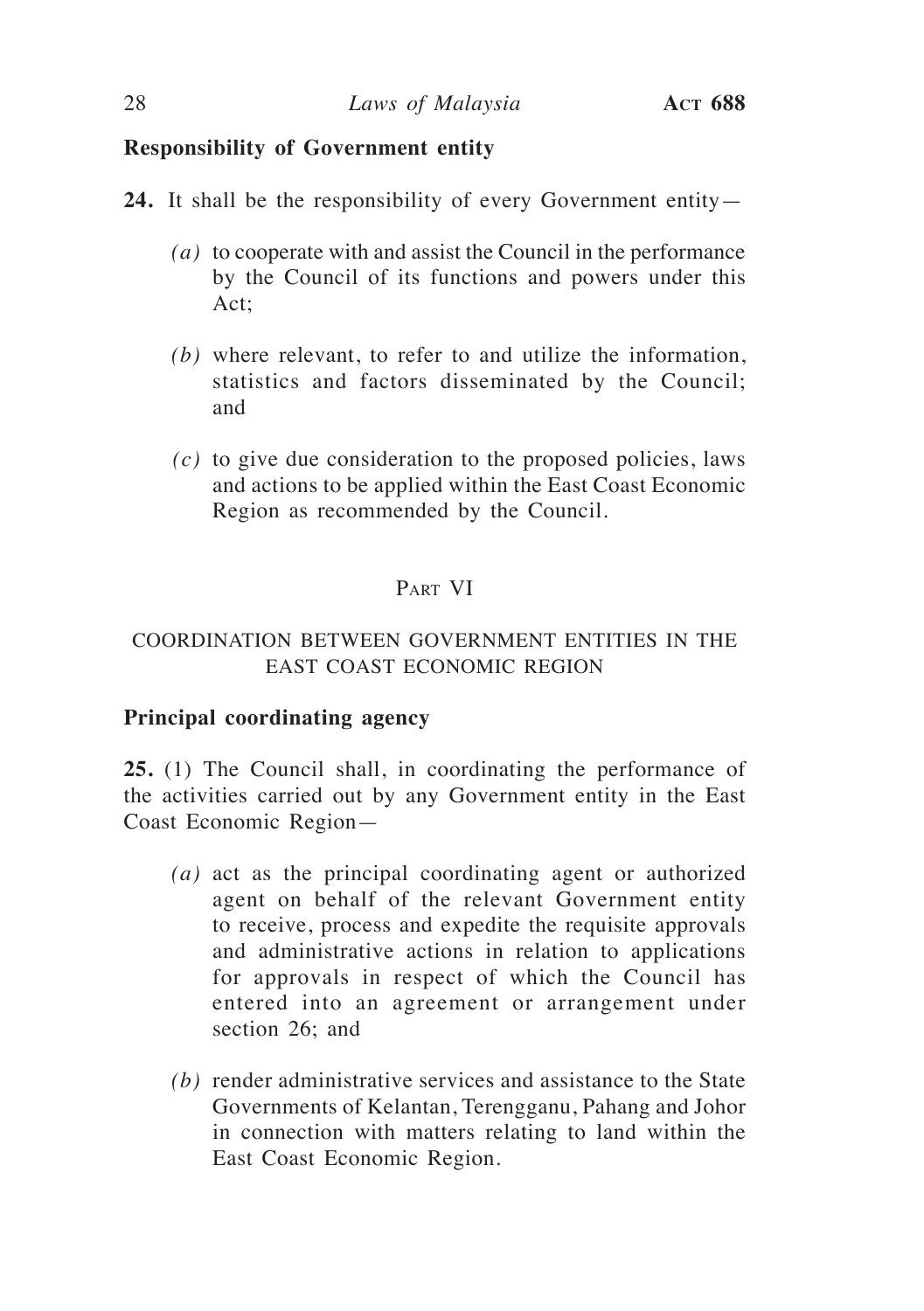(2) The Council may, in carrying out the role mentioned in paragraph (1)*(a)—*

- *(a)* impose on the applicant such fees, costs, contributions or any other charges as may be prescribed in respect of services rendered by the Council; and
- *(b)* on behalf of the relevant Government entity, collect from the applicant such fees, costs, contributions or any other charges as may be lawfully required by such Government entity in connection with the application.

(3) For the purposes of this section, "approvals" means any approval of any Government entity, whether under any written law or not, and may include approval for or in relation to licence, permit, pass, registration, tax, excise and incentives, required or in connection with trade, investment and development in the East Coast Economic Region.

# **Arrangement with Government entity**

**26.** (1) Subject to subsection (2), the Council may enter into an agreement or arrangement with any Government entity concerning—

- *(a)* the carrying out by the Council and the Government entity of any of their respective functions and powers;
- *(b)* the carrying out or provision by the Council for the Government entity, or by the Government entity for the Council, of any works or services; or
- *(c)* the collection by the Council on behalf of the Government entity of such fees, costs, contributions or any other charges as may be lawfully required, charged or imposed by such Government entity.

(2) Any agreement or arrangement entered into under subsection  $(1)$ —

*(a)* shall be with the consent of the Prime Minister in the case of any Government entity of the Federal Government;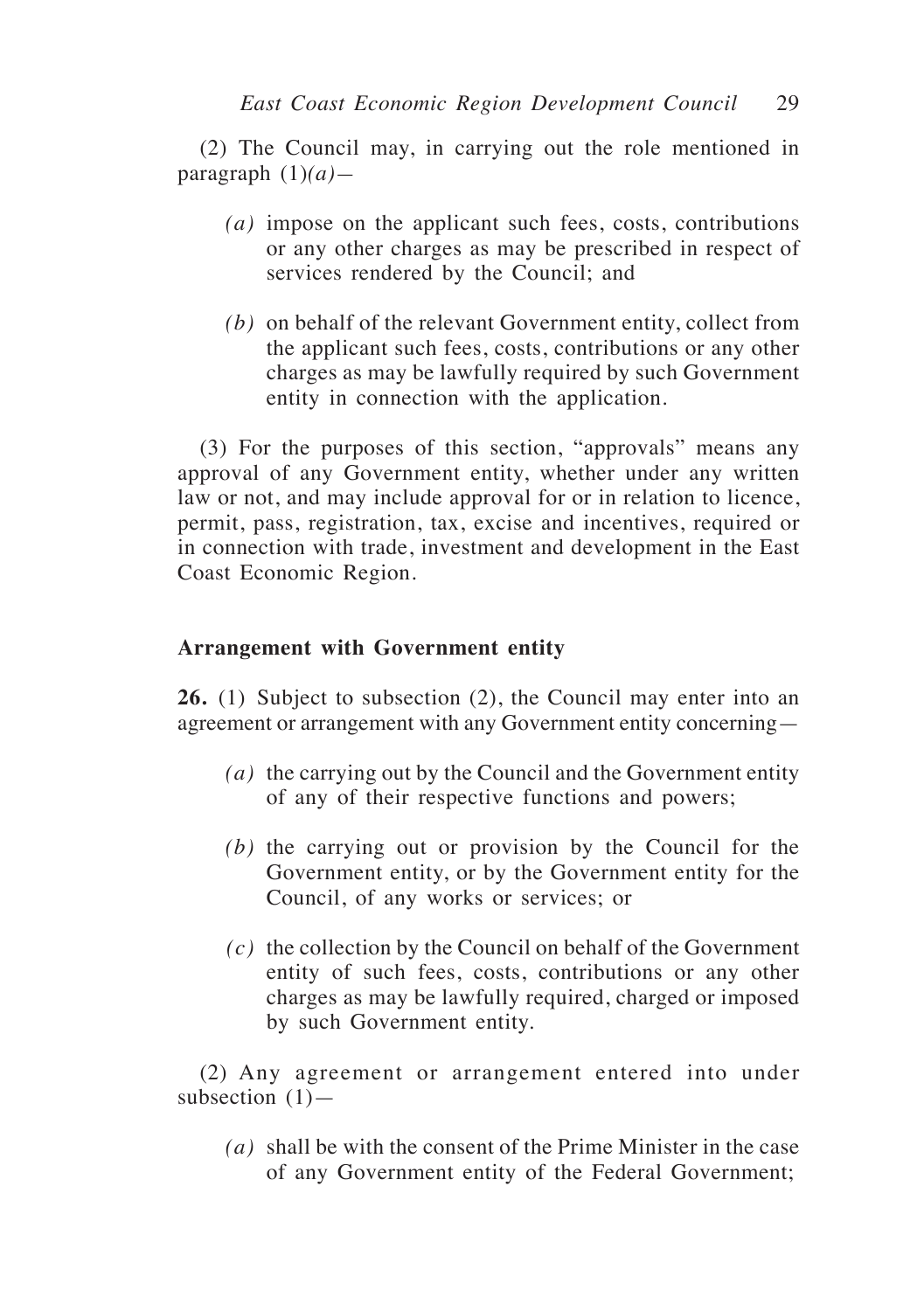## 30 *Laws of Malaysia* **Act 688**

- *(b)* shall be with the consent of the respective State Government of Kelantan, Terengganu, Pahang or Johor in the case of any Government entity of such State Government; and
- *(c)* shall be subject to and in accordance with the laws governing the powers and functions of the relevant Government entity.

# **Council may request for information from Government entity**

**27.** In order for the Council to carry out effectively the functions and powers of the Council and the role of the Council as the principal coordinating agency the Council may request—

- *(a)* from any Government entity, such assistance and such information in their possession as may be required by the Council; and
- *(b)* from any Government entity and body and person, whether local or foreign, engaged in carrying out or intending to carry out development in the East Coast Economic Region to submit reports, containing such particulars and information as may be specified by the Council, regarding their activities or proposed activities.

# **Implementation and Coordination Committee**

**28.** (1) The Council shall appoint an Implementation and Coordination Committee for each of the State of Kelantan, Terengganu, Pahang and Johor.

(2) The Implementation and Coordination Committee for each of the State of Kelantan, Terengganu, Pahang and Johor shall consist of a chairman and such members to be appointed by the Prime Minister after consulting the Menteri Besar of the respective State.

(3) Membership of the Implementation and Coordination Committee may include one or more individuals from the private sector.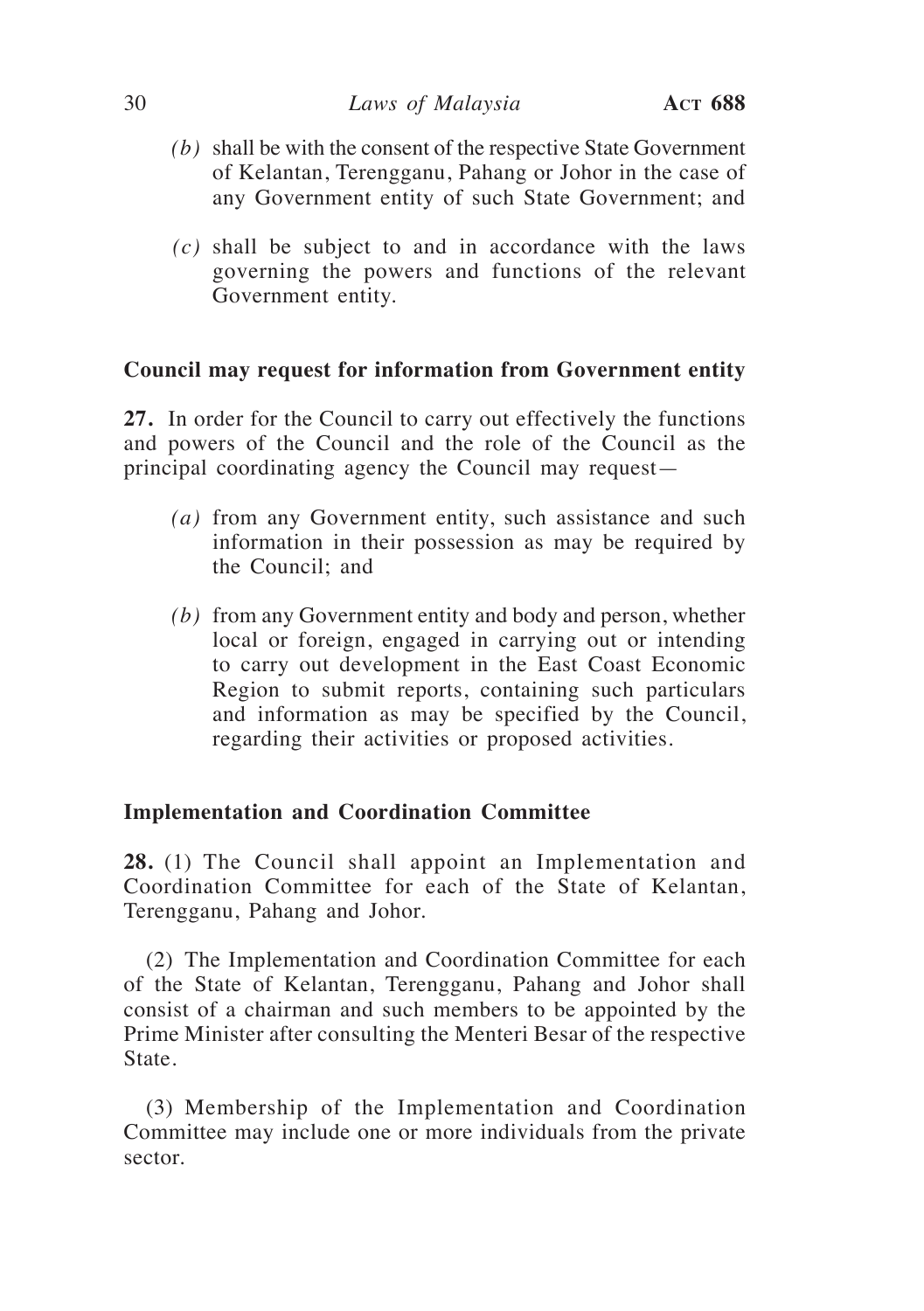(4) A member of the Implementation and Coordination Committee for each of the State of Kelantan, Terengganu, Pahang and Johor may appoint an alternate member to attend a meeting of the Implementation and Coordination Committee on his behalf if such member is, for any reason, unable to attend and such alternate member shall when attending meetings of the Implementation and Coordination Committee for all purposes be deemed to be a member of the Implementation and Coordination Committee.

(5) The Implementation and Coordination Committee of each of the State of Kelantan, Terengganu, Pahang and Johor shall be responsible—

- *(a)* for identifying proposed major and strategic development and investment in the East Coast Economic Region with regard to their respective States;
- *(b)* for monitoring the status of all applications relating to the proposed major and strategic development and investment identified pursuant to paragraph *(a)*;
- *(c)* for coordinating the roles and activities of all relevant Government entities to expedite the implementation of the proposed major and strategic development and investment identified pursuant to paragraph *(a)*;
- *(d)* for liaising with the Council or any of its delegatees on the status of the implementation of the proposed major and strategic development and investments identified pursuant to paragraph *(a)*;
- *(e)* for identifying any difficulties or issues arising during the implementation of the proposed major or strategic development and investments identified pursuant to paragraph *(a)*;
- *(f)* for taking or recommending appropriate steps and administrative actions to resolve the difficulties or issues identified pursuant to paragraph *(e)*; and
- *(g)* for performing any other functions or duties as directed by the Council.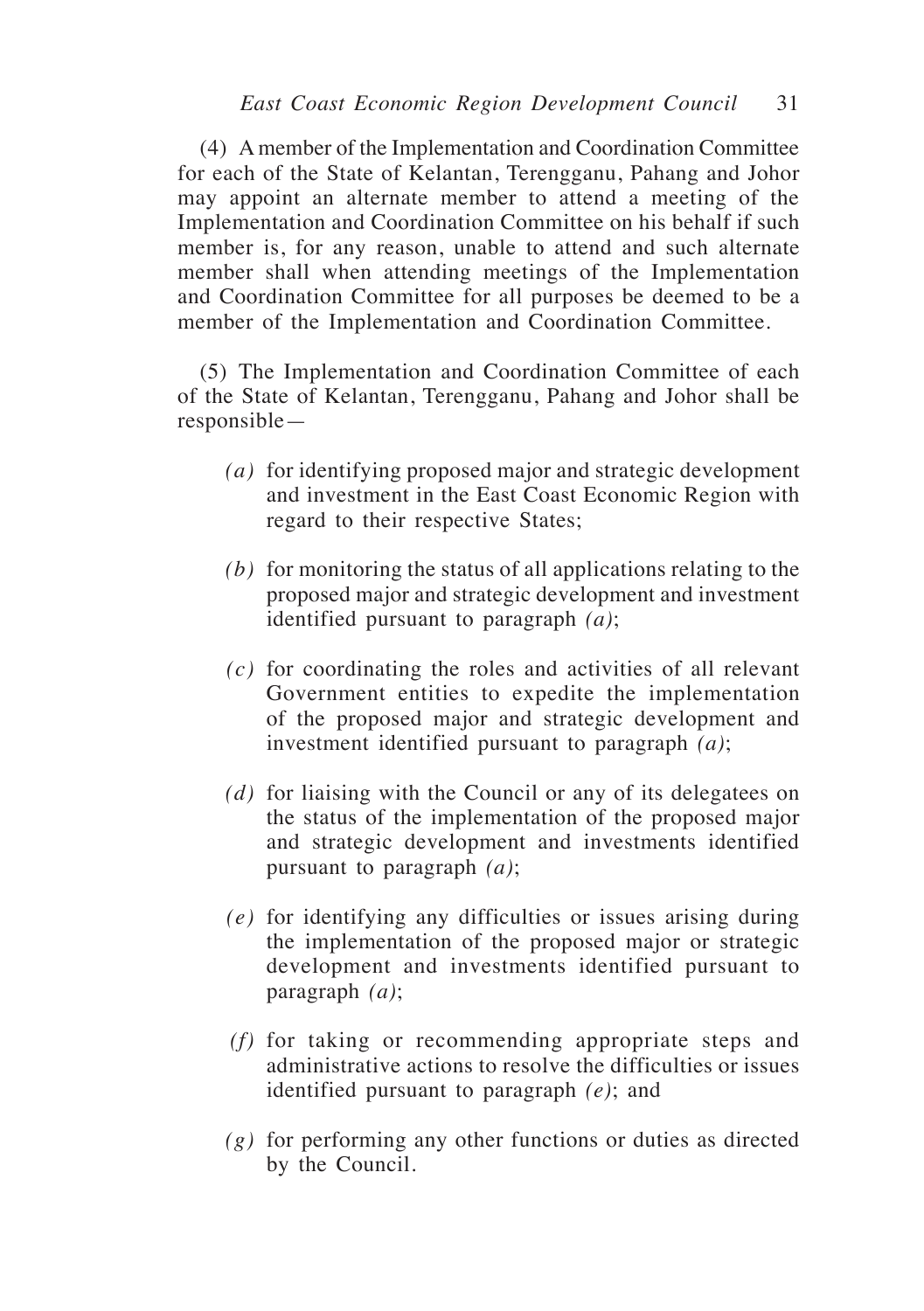(6) The provisions of the Second Schedule shall apply to the Implementation and Coordination Committee.

(7) The Council may, from time to time, by order published in the *Gazette*, amend the Second Schedule relating to the Implementation and Coordination Committee.

# Part VII

#### FINANCE

# **The Fund**

**29.** (1) A fund to be known as the "East Coast Economic Region Development Fund" is established and shall be administered and controlled by the Council.

- (2) The Fund shall consist of—
	- *(a)* such sums as may be provided by Parliament for the purposes of this Act from time to time;
	- *(b)* all moneys earned by the operation of any project, scheme or enterprise financed from the Fund;
	- *(c)* all moneys earned or arising from any property, investment, investment fund, mortgage, charge or debenture acquired by or vested in the Council;
	- *(d)* any property, investment, investment fund, mortgage, charge or debenture acquired by or vested in the Council;
	- *(e)* all moneys earned from consultancy and advisory services and any other service rendered by the Council;
	- *(f)* fees, costs, contributions and other charges imposed by the Council under this Act;
	- *(g)* all other sums or property, other than sums mentioned in paragraph 25(2)*(b)*, which may in any manner become payable to or vested in the Council in respect of any matter incidental to its functions, powers and duties;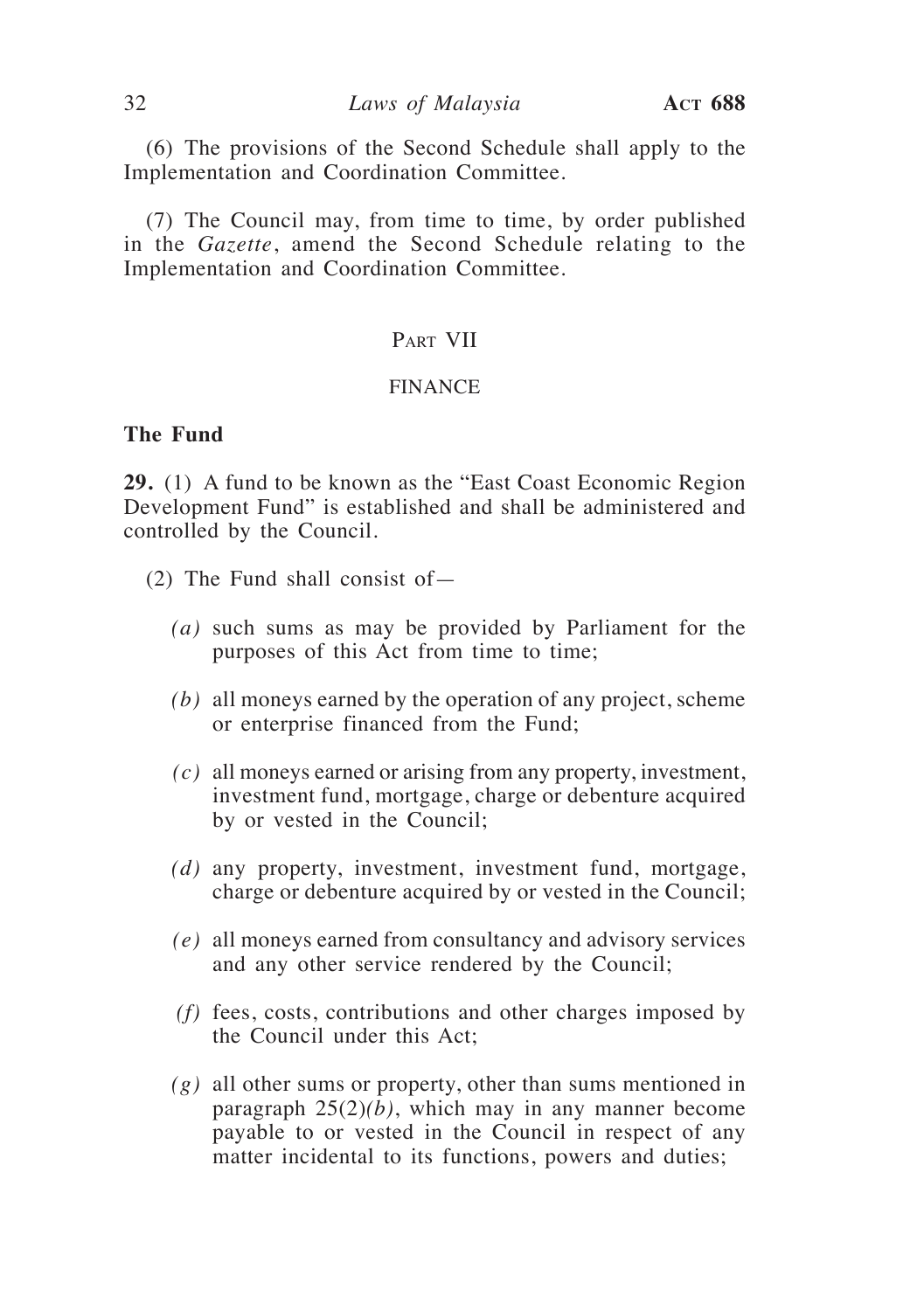- *(h)* such sums as may be paid to the Council from time to time from loans made by the Council;
- *(i)* sums borrowed by the Council for the purposes of meeting any of its obligations or discharging any of its duties; and
- *(j)* all other moneys lawfully received by the Council.

# **Expenditure to be charged on the Fund**

- **30.** The Fund shall be expended for the following purposes:
	- *(a)* paying any expenses, costs or expenditure lawfully incurred or accepted by the Council in the performance of its functions or the exercise of its powers under this Act including survey and legal fees and costs and other fees and costs;
	- *(b)* purchasing or hiring plant, equipment, machinery and materials, acquiring land and other assets, and erecting buildings, and carrying out any other works and undertakings in the performance of the functions or the exercise of the powers of the Council under this Act;
	- *(c)* repaying any moneys borrowed under this Act and the interest due on the borrowed moneys;
	- *(d)* paying for the allowances and other expenses of the members of the Council, the Implementation and Coordination Committees and any committee, and any person invited to attend meetings of the Council, the Implementation and Coordination Committees and any committee;
	- *(e)* paying for the remuneration, allowances and other expenses of the Chief Executive, officers and servants of the Council including the granting of loans and advances, superannuation allowances, retirement benefits, pensions and gratuities;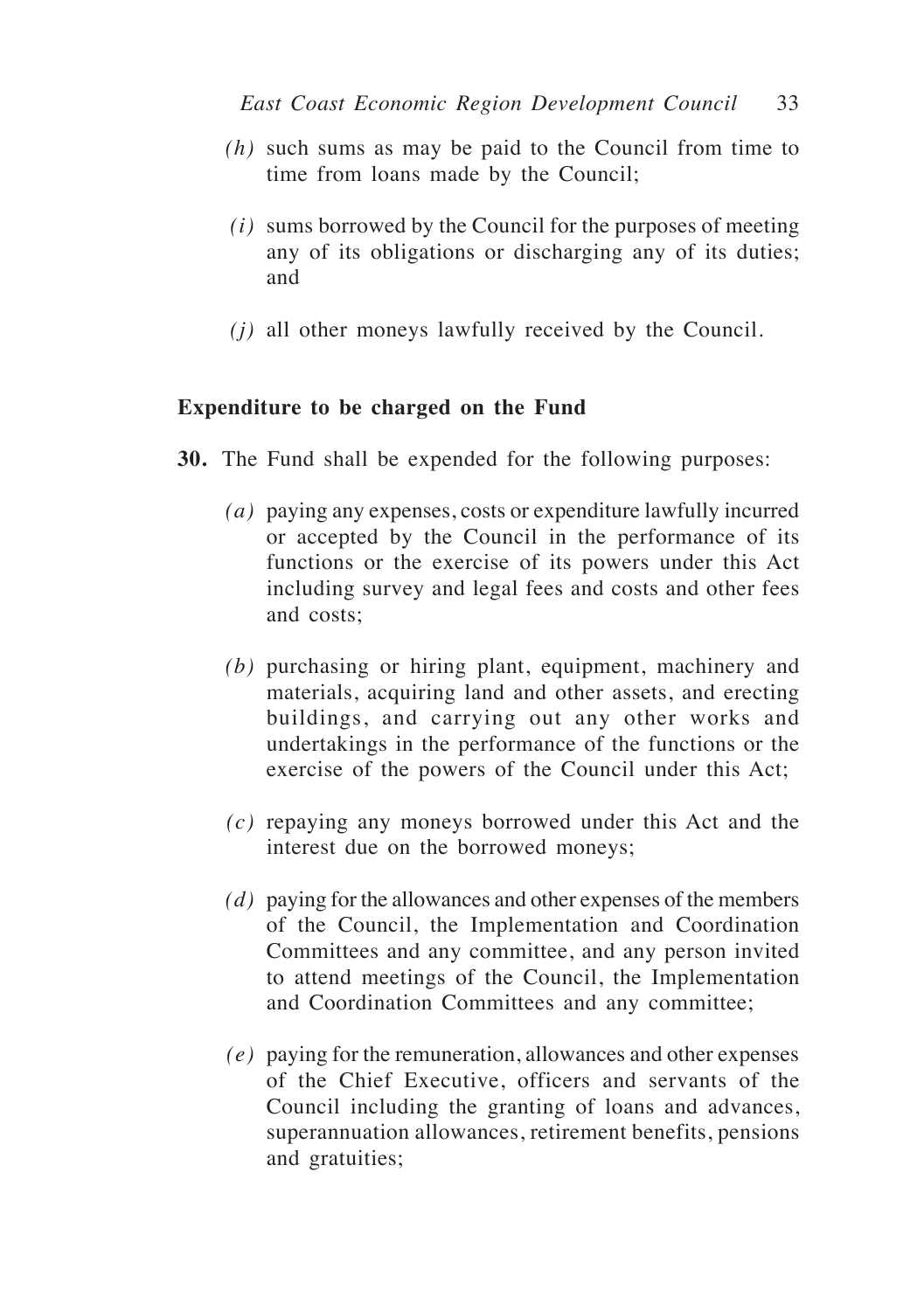## 34 *Laws of Malaysia* **Act 688**

- *(f)* granting financial assistance or credit facilities, with or without interest, or any contribution, for educational purposes or scholarships or any other purposes as the Council may approve to any person;
- *(g)* contributions and donations to any person; and
- *(h)* generally paying any expenses for carrying into effect the provisions of this Act.

## **Authority to sanction expenditure from the Fund**

**31.** (1) Without prejudice to section 13 and other provisions of this Act, the Council may delegate to the Chairman, a member of the Council, the Implementation and Coordination Committees, a committee, the Chief Executive or officer of the Council, the authority to sanction expenditure from the Fund or any other moneys vested in and under the control of the Council up to such limit as the Council shall specify.

(2) The Chairman, a member of the Council, the Implementation and Coordination Committees, a committee, the Chief Executive or an officer of the Council, authorized to sanction such expenditure from the Fund shall be bound to observe and have regard to all conditions and restrictions imposed by the Council and all requirements, procedures and matters specified by the Council.

(3) The authority to sanction expenditure from the Fund delegated under this section shall be performed and exercised in the name and on behalf of the Council.

(4) A delegation of the authority to sanction expenditure from the Fund under this section shall not preclude the Council itself from performing or exercising at any time any of such delegated function.

## **Conservation of the Fund**

**32.** It shall be the duty of the Council to conserve the Fund by so performing its functions and exercising its powers under this Act to secure that the total revenues of the Council are sufficient to meet all sums properly chargeable to its revenue account, including depreciation and interest on capital, taking one year with another.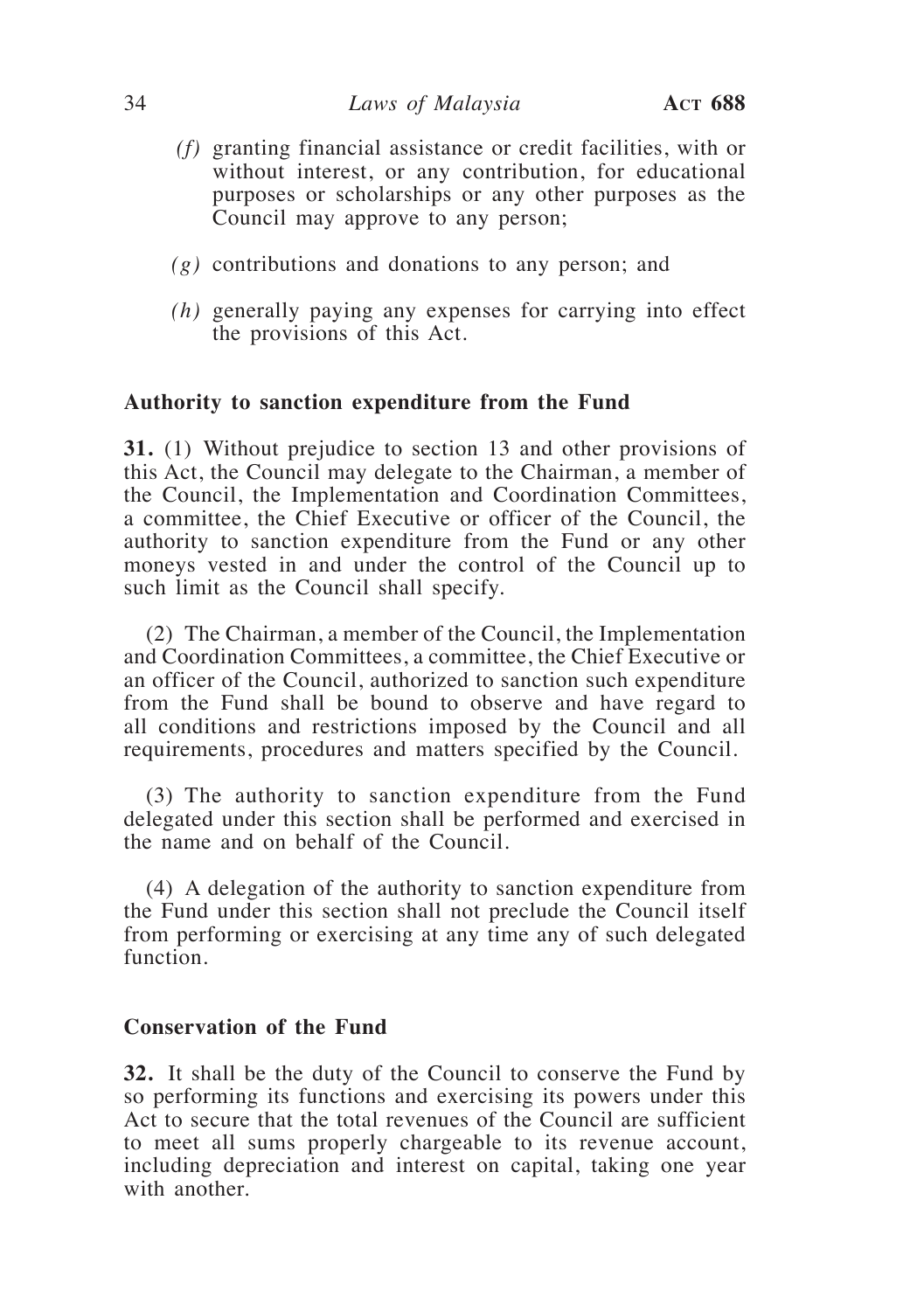# **Special fund**

**33.** (1) The Council shall establish, receive and manage funds for the purposes specified in the Third Schedule.

(2) The accounts of the funds under subsection (1) shall be kept separate and apart from those of the Fund.

(3) The Prime Minister may, from time to time, by order published in the *Gazette* amend the Third Schedule.

## **Reserve fund**

**34.** The Council shall establish and manage a reserve fund within the Fund.

## **Bank accounts**

**35.** The Council shall open and maintain an account or accounts with such banks in Malaysia as the Council thinks fit, and every account shall be operated upon as far as practicable by cheques signed by any person as may be authorized by the Council for such purpose from time to time.

#### **Power to impose fees**

**36.** (1) Notwithstanding any other provision in this Act on the power of the Council to impose fees, costs or any other charges, the Council may impose such other fees, costs or charges as it deems fit for anything done by the Council under this Act in furtherance of the objectives of the Council and for giving effect to any of the functions and powers of the Council.

(2) Where any person fails to pay any fees, cost and charges imposed by the Council, such fees, costs and charges remaining unpaid shall be deemed to be a debt due to the Council and may be sued for and recovered in any court from such person.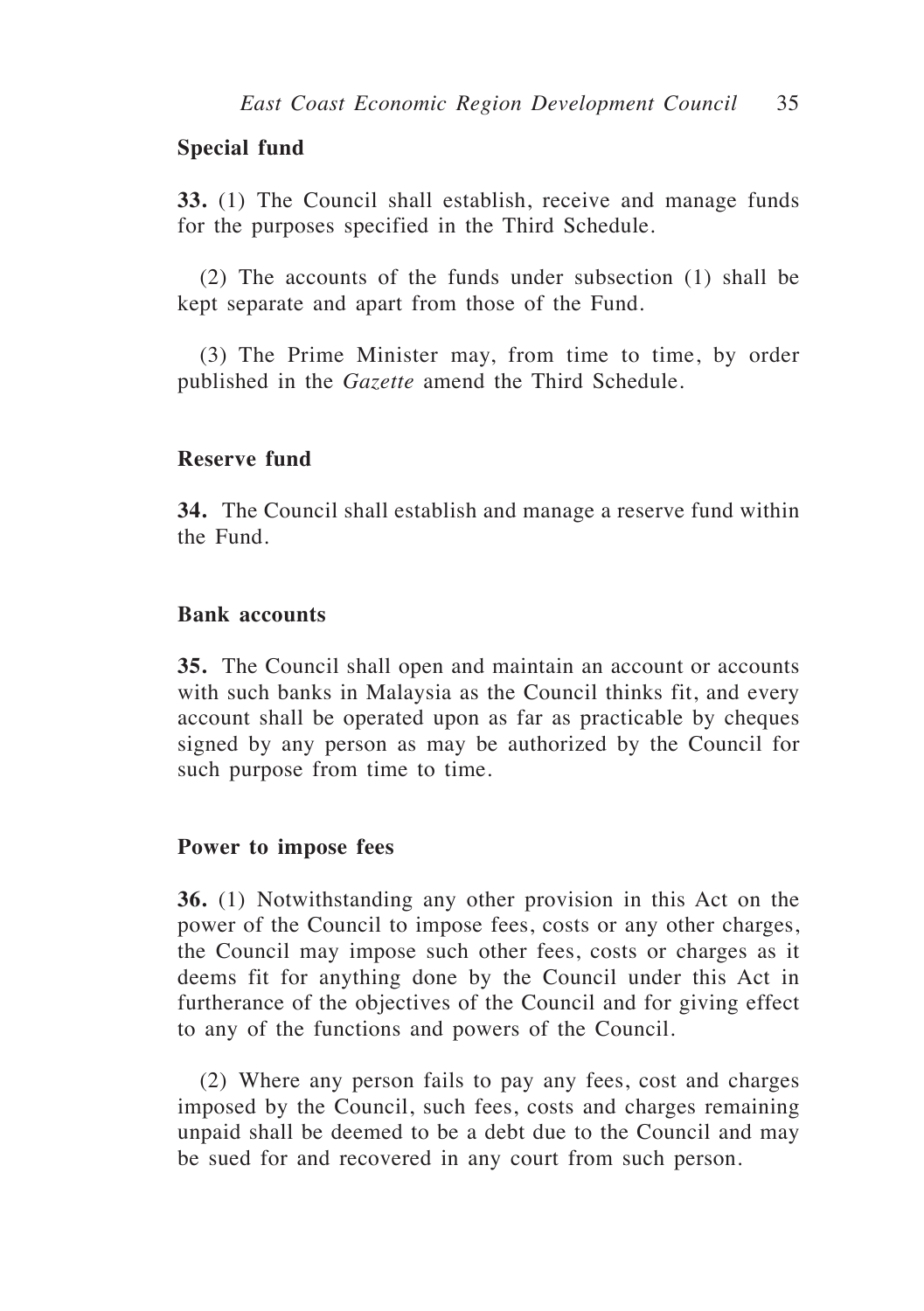# **Power to borrow and raise funds**

**37.** The Council may from time to time, with the approval of the Prime Minister and the Minister of Finance, borrow, at such rate of interest and for such period and upon such terms as to the time and method of repayment, and create or issue any debentures, stocks or any other financial instruments and otherwise as the Prime Minister and the Minister of Finance may approve, for the purpose of raising any sums required by the Council for meeting any of its obligations or discharging any of its duties and including for the purposes of the special fund under section 33.

## **Investment**

**38.** (1) The moneys of the Council, insofar as they are not required to be expended by the Council under this Act, shall be invested in such manner as the Prime Minister may approve.

(2) Subject to and in accordance with any written law, the Council may establish, manage and operate any investment fund in accordance with its specified purposes, whether relating to property, stock, shares or otherwise, and to dissolve the investment fund on such terms as the Council may determine.

## **Expenditure and preparation of estimates**

**39.** (1) The expenditure of the Council up to such amount as may be authorized by the Prime Minister for any one year shall be defrayed out of the Fund.

(2) Before the beginning of September of each year, the Council shall submit to the Prime Minister an estimate of the expenditure, including the expenditure for development projects, for the following year in such form and containing such particulars as the Prime Minister may direct.

(3) The Prime Minister shall, before the beginning of the following year, notify the Council of the amount authorized for expenditure generally or of the amounts authorized for each description of expenditure.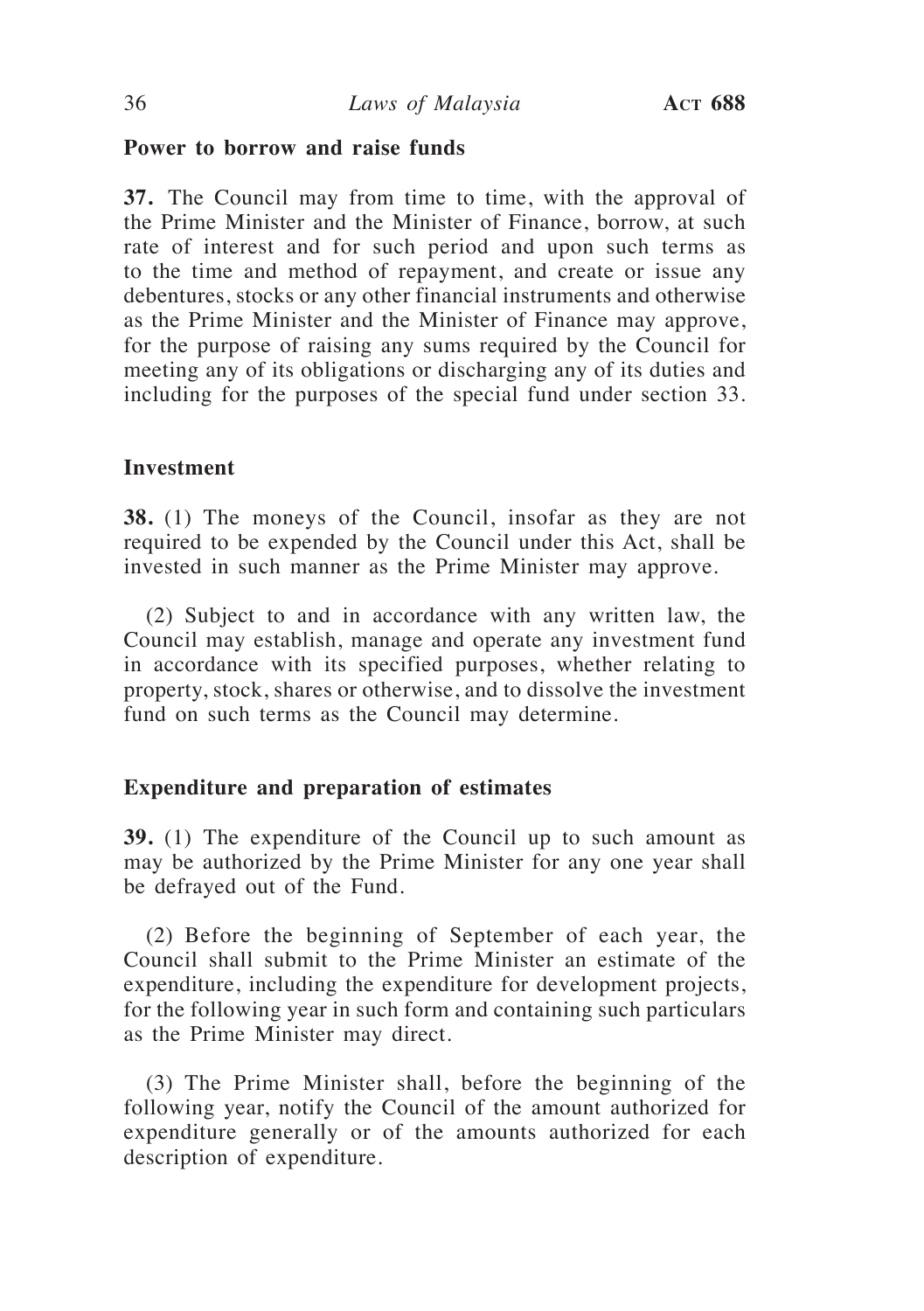(4) The Council may at any time submit to the Prime Minister a supplementary estimate of its expenditure for any one year and the Prime Minister may allow the whole or any part of the additional expenditure included in the supplementary estimate.

(5) The Prime Minister may direct the Council to submit a copy of the estimate or supplementary estimate, as the case may be, to such other public authority as may be specified in the direction.

# **Financial year**

**40.** The financial year of the Council shall begin on 1 January and end on 31 December of each year.

# **Statutory Bodies (Accounts and Annual Reports) Act 1980**

**41.** The Statutory Bodies (Accounts and Annual Reports) Act 1980 [*Act 240*] shall apply to the Council.

# PART VIII

## OFFENCES AND PENALTIES

## **Offence for failure to disclose interest**

**42.** Any member of the Council who fails to disclose his interest as required under paragraph 6 of the First Schedule and any member of a committee and the Implementation and Coordination Committee who fails to disclose his interest as required under paragraph 6 of the Second Schedule commits an offence and shall, on conviction, be liable to a fine not exceeding fifty thousand ringgit or to imprisonment for a term not exceeding two years or to both.

## **Obligation of secrecy**

**43.** (1) Except for any of the purposes of this Act or for the purpose of any civil or criminal proceedings under any written law, no member of the Council, member of the Implementation and Coordination Committees, member of a committee or person invited to attend any meetings of the Council, the Implementation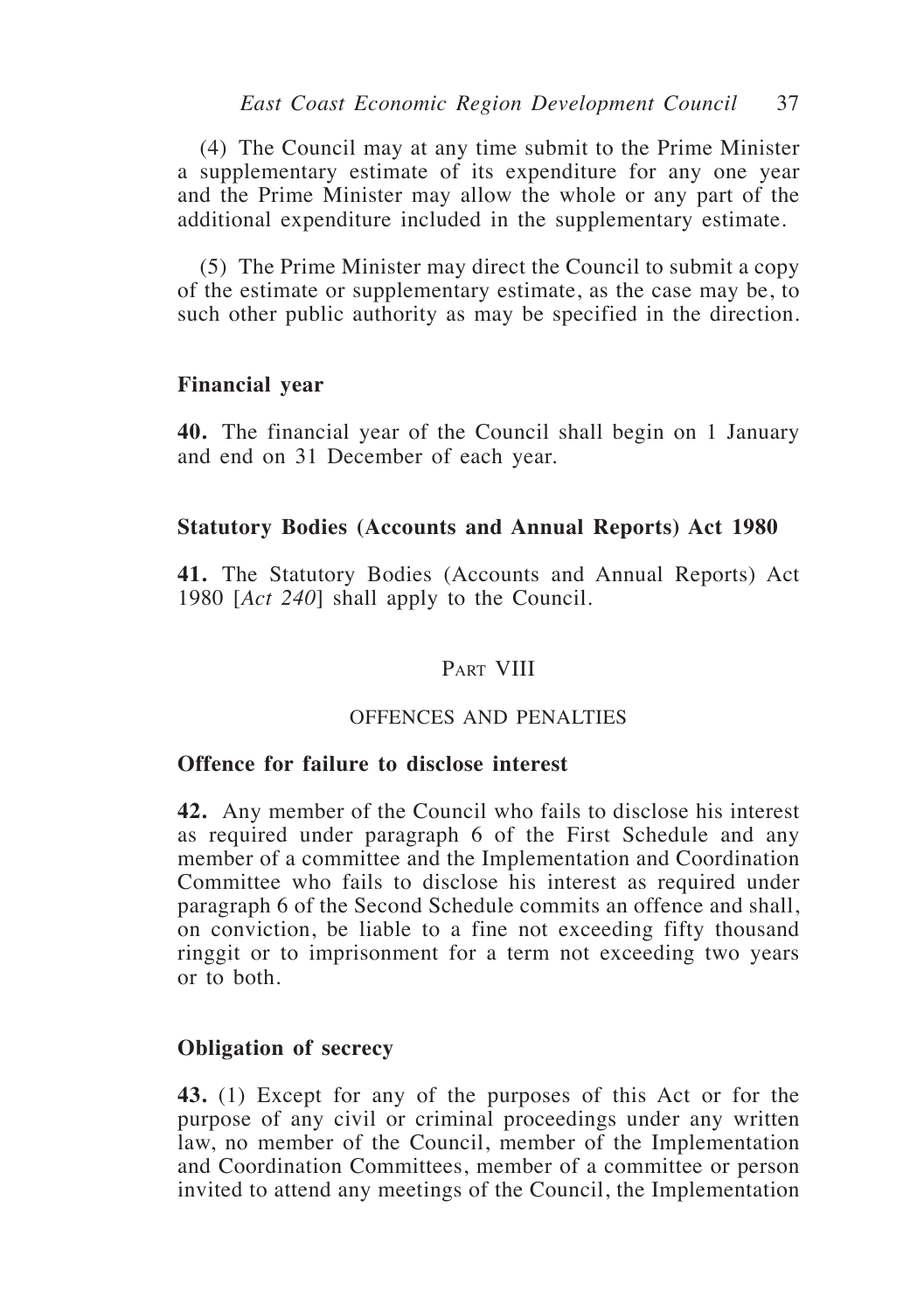and Coordination Committees or any committee, or the Chief Executive or officer or servant of the Council shall disclose or provide or cause any person to disclose or provide, any information or document which has been obtained by him or to which he has access in the course of his duties and which is not published pursuant to this Act.

(2) Any person who contravenes subsection (1) commits an offence and shall, on conviction, be liable to a fine not exceeding fifty thousand ringgit or to imprisonment for a term not exceeding two years or to both.

## **Offence for giving false or misleading information**

**44.** (1) Any person who discloses or provides, or causes any person to disclose or provide, information to the Council which he knows or has reason to believe is false or misleading commits an offence and shall, on conviction, be liable to a fine not exceeding fifty thousand ringgit.

(2) If any person who commits an offence under subsection (1) is one whose profession is regulated under any written law, he shall, on conviction, be liable to a fine not exceeding one hundred thousand ringgit.

(3) Any body corporate which discloses or provides, or causes any person or body corporate to disclose or provide, information to the Council which the body corporate knows or has reason to believe is false or misleading commits an offence and shall, on conviction, be liable to a fine not exceeding two hundred thousand ringgit.

# **Offence for unauthorized modification of information in the Council's custody**

**45.** (1) A person commits an offence if he does any act or omission or causes any person to do any act or omission, which he knows will cause unauthorized modification of any information, statistic or other data, whether in electronic form or otherwise, in the possession, custody or control of the Council.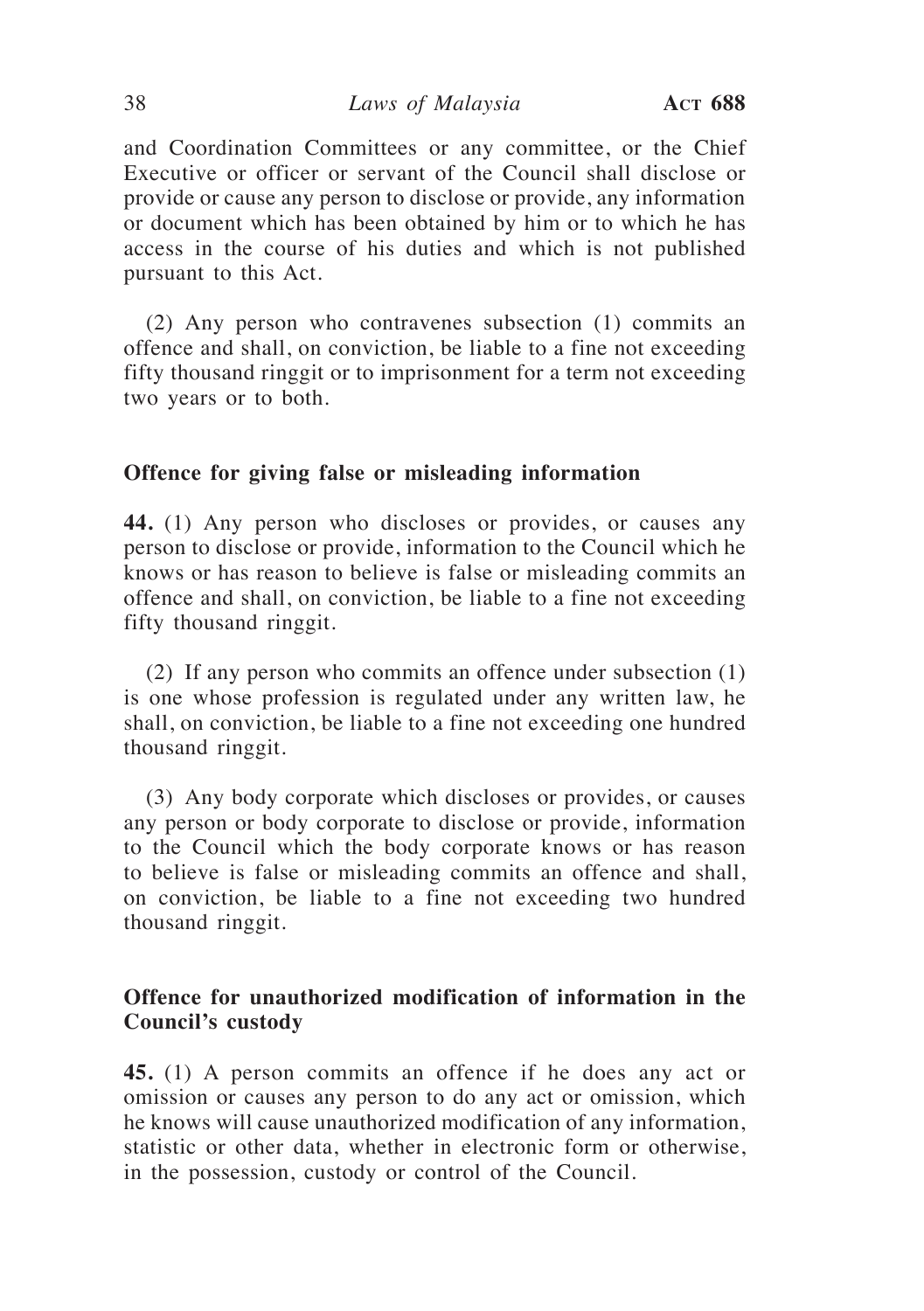- (2) For the purposes of this section—
	- *(a)* it is immaterial that the act or omission in question is not directed—
		- (i) at any particular information, statistic or data;
		- (ii) at information, statistic or data of any kind; or
		- (iii) at any information, statistic or data held in any particular location;
	- *(b)* it is immaterial whether an unauthorized modification is, or is intended to be, permanent or merely temporary; and
	- *(c)* a modification, including any act or omission that contributes towards causing such a modification, of any information, statistic or data takes place if—
		- (i) such information, statistic or data is altered or erased;
		- (ii) any new information, statistic or data is introduced or added to such information, statistic or data; or
		- (iii) any event occurs which impairs the ability of the Council to have access to such information, statistic or data.

(3) Any person who commits an offence under this section shall, on conviction, be liable to a fine not exceeding one hundred thousand ringgit, or be liable to a fine not exceeding one hundred and fifty thousand ringgit if the act is done with the intention of causing injury as defined in the Penal Code [*Act 574*].

(4) If any person who commits an offence under this section is one whose profession is regulated under any written law, he shall, on conviction, be liable to a fine not exceeding one hundred and fifty thousand ringgit, or be liable to a fine not exceeding two hundred thousand ringgit if the act is done with the intention of causing injury as defined in the Penal Code.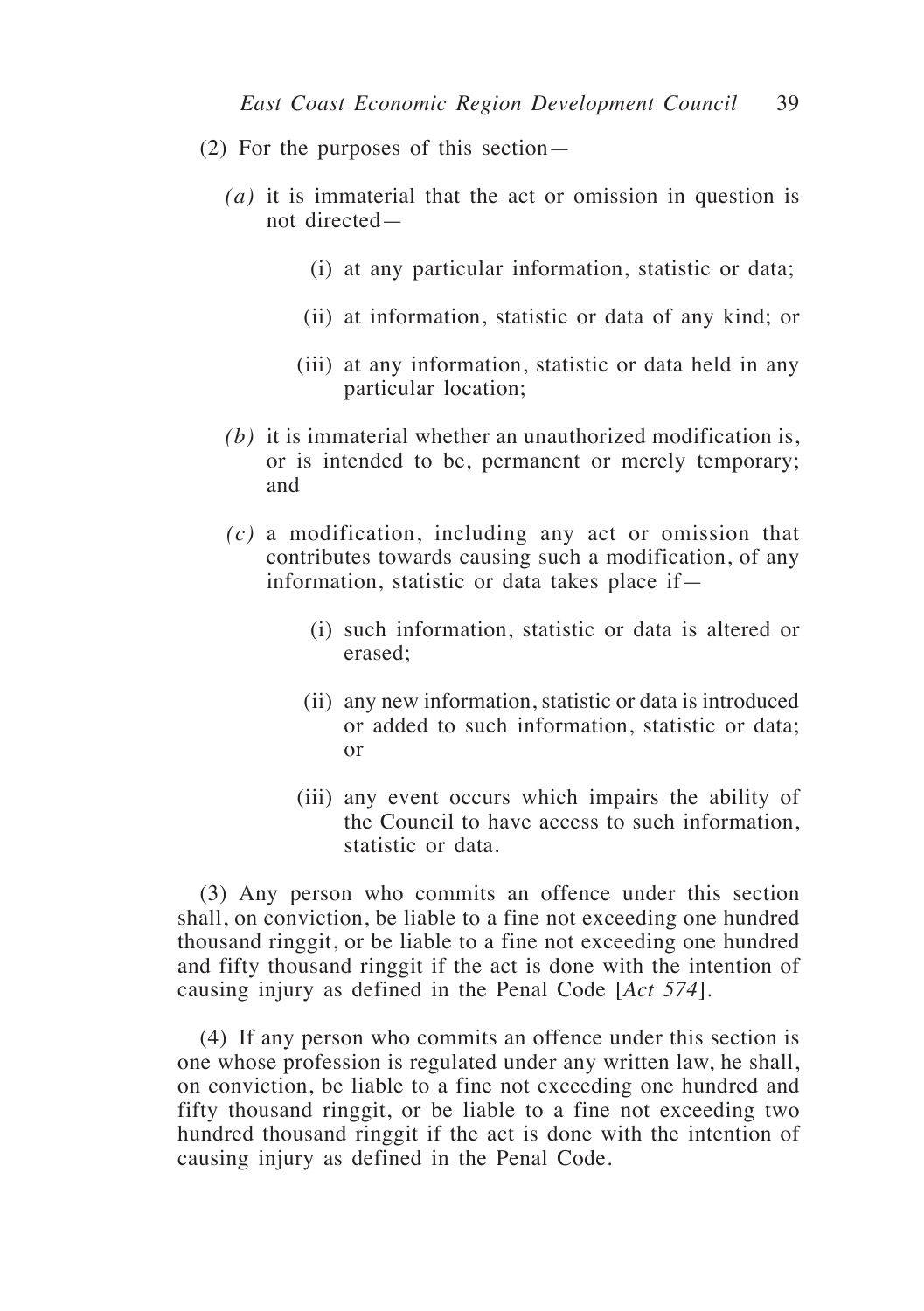(5) Any body corporate which commits an offence under this section shall, on conviction, be liable to a fine not exceeding two hundred thousand ringgit, or be liable to a fine not exceeding two hundred and fifty thousand ringgit if the act is done with the intention of causing injury as defined in the Penal Code.

# **Offence by body corporate and employee**

**46.** (1) Where a body corporate commits an offence under this Act, any person who at the time of the commission of the offence was a director, manager, secretary or other similar officer of the body corporate or was purporting to act in any such capacity or was in any manner or to any extent responsible for the management of any of the affairs of the body corporate, or was assisting in such management, shall be deemed to be guilty of that offence unless, having regard to the nature of his functions in that capacity and to all circumstances, he proves—

- *(a)* that the offence was committed without his knowledge, consent or connivance; and
- *(b)* that he took all reasonable precautions and had exercised due diligence to prevent the commission of the offence.

(2) Where any person would be liable under this Act to any punishment or penalty for any act, omission, neglect or default done by him, he shall be liable to the same punishment or penalty for every such act, omission, neglect or default of any employee or agent of his, or of the employee of such agent, if such act, omission, neglect or default was committed—

- *(a)* by his employee in the course of his employment;
- *(b)* by the agent when acting on his behalf; or
- *(c)* by the employee of such agent in the course of his employment by such agent or otherwise on behalf of the agent.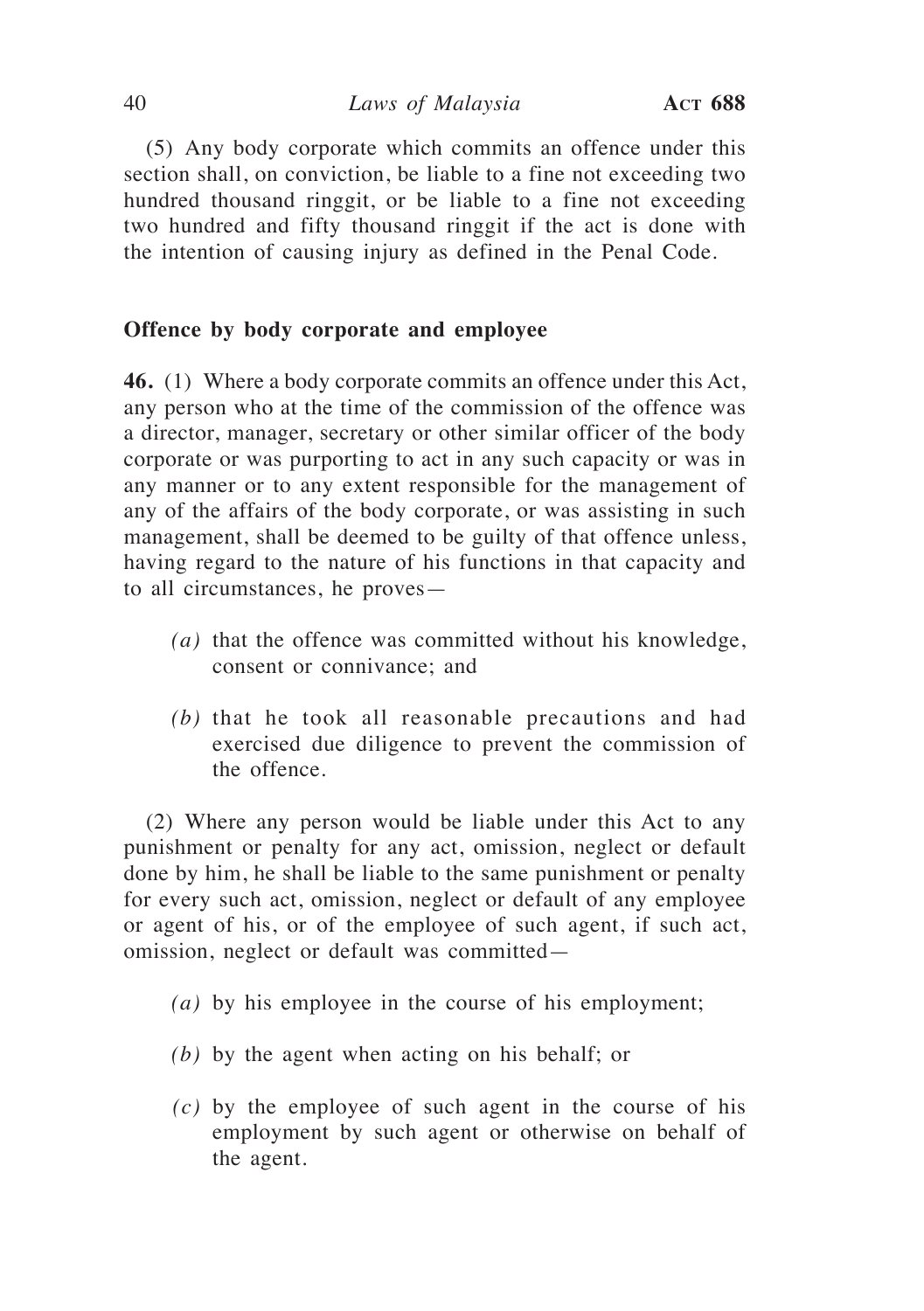# PART IX

## GENERAL PROVISIONS

#### **Returns, reports, accounts and information**

**47.** (1) The Council shall furnish to the Prime Minister, and such public authority as may be directed by the Prime Minister, such returns, reports, accounts and information with respect to its property and activities as the Prime Minister may, from time to time, require or direct.

(2) Without prejudice to the generality of subsection (1), the Council shall, as soon as may be practicable after the end of each financial year, cause to be made and transmitted to the Prime Minister and, if so directed by the Prime Minister, to any other public authority a report dealing with the activities of the Council during the preceding financial year.

(3) The report under subsection (2) shall be in such form and shall contain such information relating to the proceedings and policy of the Council as the Prime Minister may, from time to time, specify.

## **Power to establish companies**

**48.** The Council shall have the power to establish or expand, or promote the establishment or expansion of companies under the \*Companies Act 1965 [*Act 125*] or other bodies—

- *(a)* to perform any of its functions or carry out any of its powers; or
- *(b)* to carry out and have the charge, conduct and management of any project, scheme or enterprise which has been planned or undertaken by the Council in the performance of its functions or the exercise of its powers.

<sup>\*</sup>*NOTE—*The Companies Act 1965 [*Act 125*] has since been repealed by the Companies Act 2016 [*Act 777*] w.e.f. 31 January 2017—*see* subsection 620(1) of Act 777.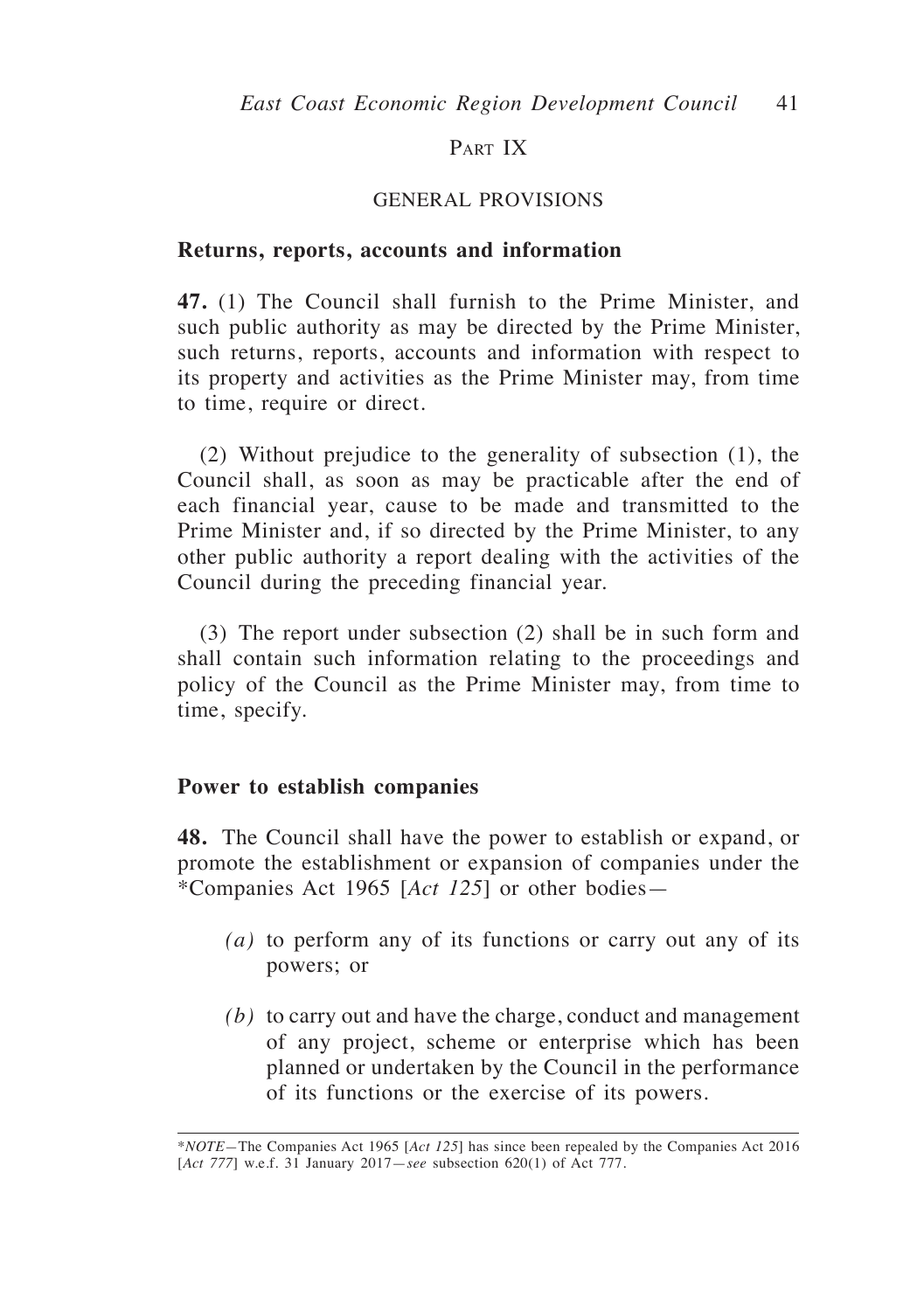# **Power to employ professionals**

**49.** (1) The Council may employ, appoint and pay agents, contractors and technical advisers, including advocates and solicitors, bankers, surveyors, valuers and other persons, to transact any business, and carry out any project, scheme or enterprise.

(2) No person shall be eligible for employment pursuant to subsection (1) if he has, directly or indirectly, by himself or through any person or third party, any share or interest in any contract or proposed contract with, for or on behalf of the Council.

# **Protection against suits and legal proceedings**

**50.** No action, suit, prosecution or other proceedings shall lie or be brought, instituted or maintained in any court against—

- *(a)* the Chairman;
- *(b)* the Council;
- *(c)* any member of the Council, any member of the Implementation and Coordination Committees, or any member of a committee;
- *(d)* the Chief Executive, any officer or servant of the Council; or
- *(e)* an agent of the Council or any other person lawfully acting on behalf of the Council,

in respect of any act, neglect, default or omission done by him or it in good faith in carrying out his or its powers, functions and responsibilities under this Act in such capacity.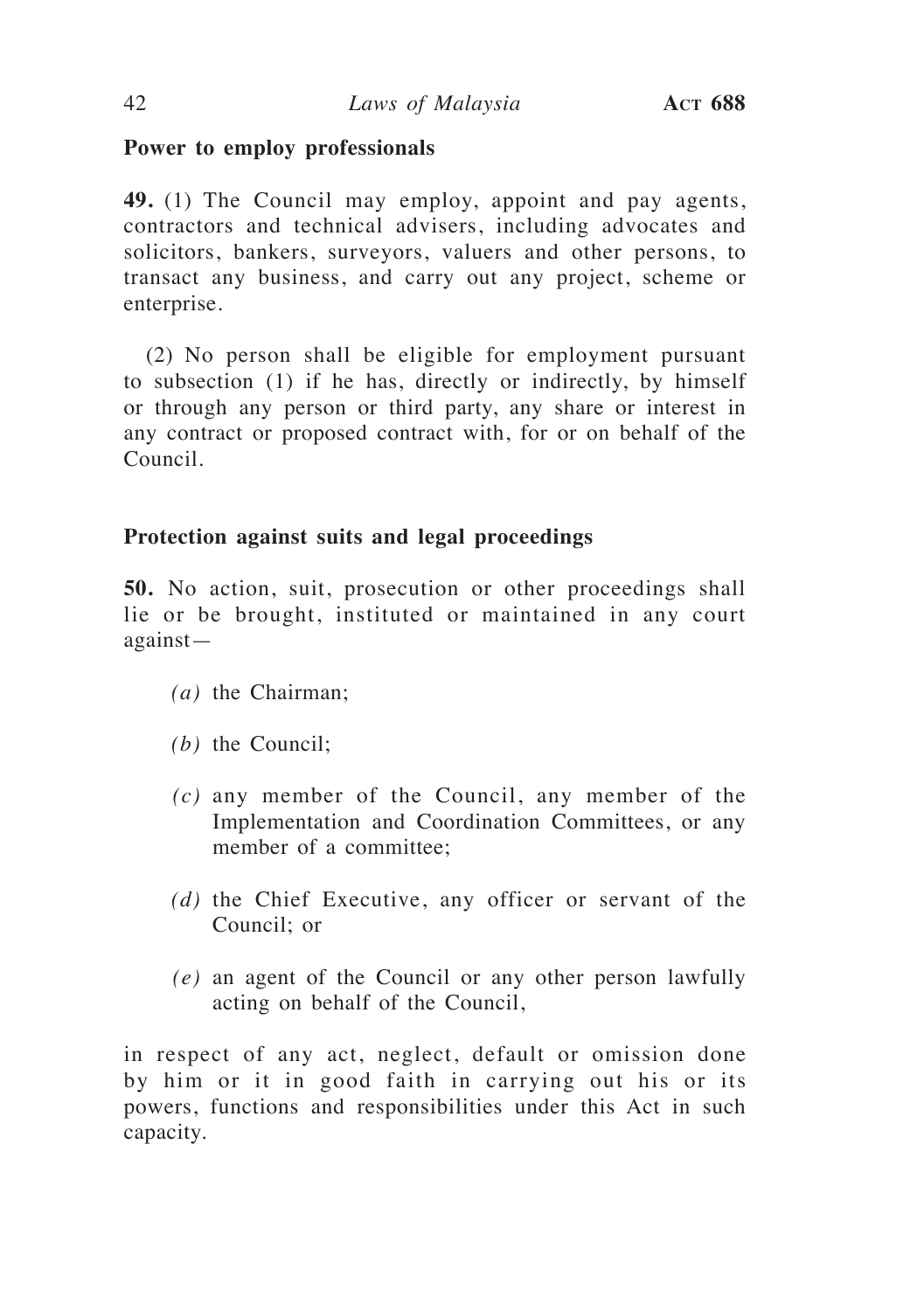# **Public Authorities Protection Act 1948**

**51.** Public Authorities Protection Act 1948 [*Act 198*] shall apply to any action, suit, prosecution or proceedings against the Council or against any member of the Council, any member of the Implementation and Coordination Committees, any member of a committee, or the Chief Executive, officer or servant or agent of the Council in respect of any act, neglect, default or omission done by it or him in such capacity.

## **Public servants**

**52.** Every member of the Council, the Implementation and Coordination Committees, any committee, the Chief Executive, any officer, servant or agent of the Council, while discharging his duty under this Act as such member, Chief Executive, officer, servant or agent, shall be deemed to be a public servant within the meaning of the Penal Code.

## **Power to make regulations**

**53.** The Council may, with the approval of the Prime Minister, make such regulations as may be expedient or necessary for the better carrying out of the provisions of this Act, and without prejudice to the generality of the foregoing, regulations may be made for prescribing fees, costs and any other charges under paragraph 25(2)*(a)* and in such other cases as may be determined by the Council.

## **Things done in anticipation of the enactment of this Act**

**54.** All acts and things done on behalf of the Council in preparation for or in anticipation of the enactment of this Act and any expenditure incurred in relation thereto shall be deemed to have been authorized under this Act, provided that the acts and things done are consistent with the general intention and purposes of this Act; and all rights and obligations acquired or incurred as a result of the doing of those acts or things including any expenditure incurred in relation thereto shall upon the coming into operation of this Act be deemed to be the rights and obligations of the Council.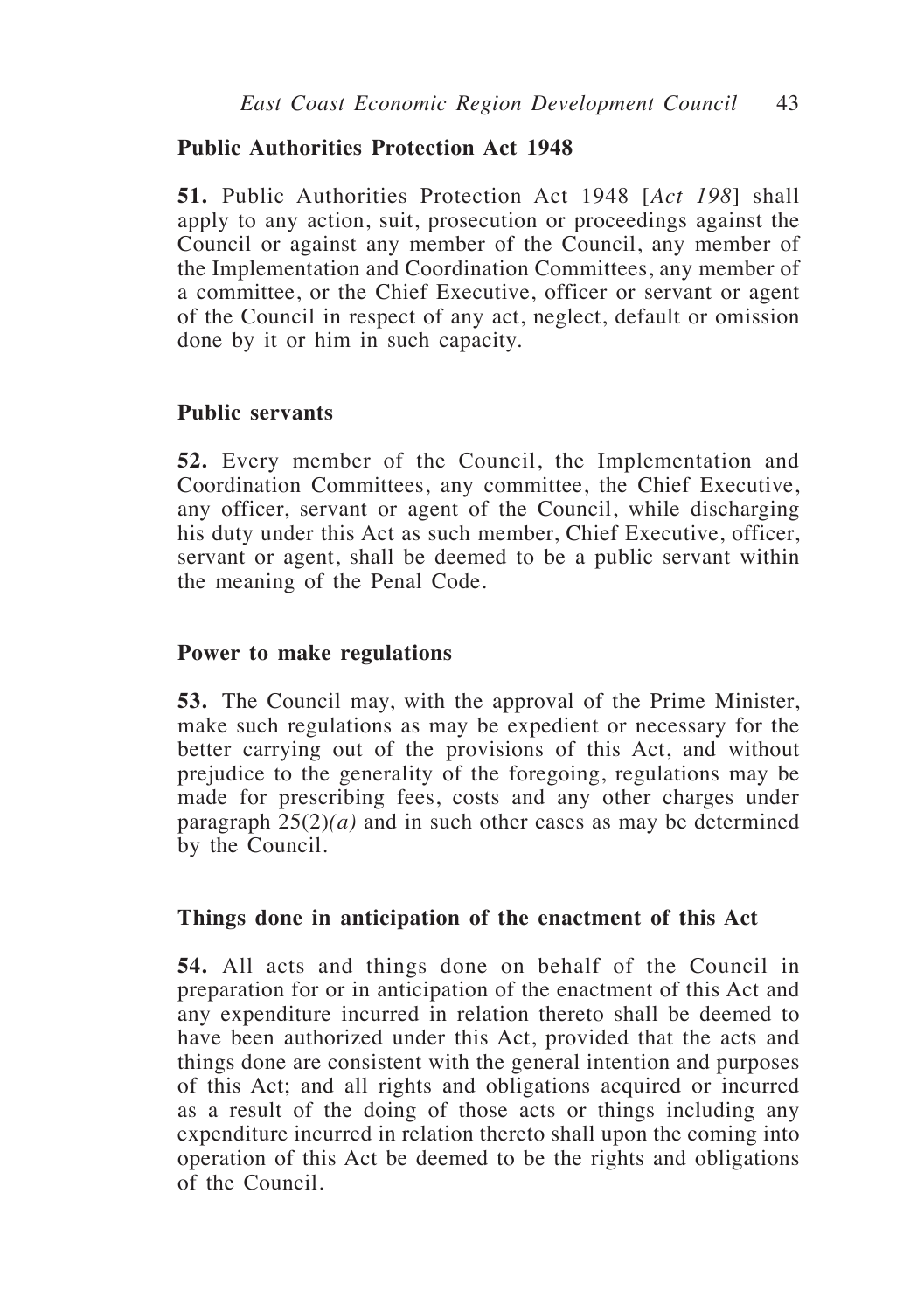# **Savings provisions**

- **55.** (1) The provisions of this Act shall not apply to or affect—
	- *(a)* in relation to a Government entity—
		- (i) any project undertaken by, or any project approved or awarded to, any Government entity before the date of the coming into operation of this Act; and
		- (ii) unless otherwise decided by the Prime Minister, any proposed project of any Government entity in respect of which approval or award is pending on the date of the coming into operation of this Act; and
	- *(b)* in relation to a person—
		- (i) any project undertaken by, or any project approved or awarded to, any person before the date of the coming into operation of this Act; and
		- (ii) any proposed project of any person in respect of which approval or award is pending on the date of the coming into operation of this Act.

(2) The execution or continued execution of any project, or approval or award of any proposed project which is pending, except in respect of any proposed project in relation to which a direction has been made by the Prime Minister under subparagraph  $(1)(a)(ii)$ , shall not be affected by the coming into operation of this Act and for such purposes it shall be treated as if this Act had not been enacted.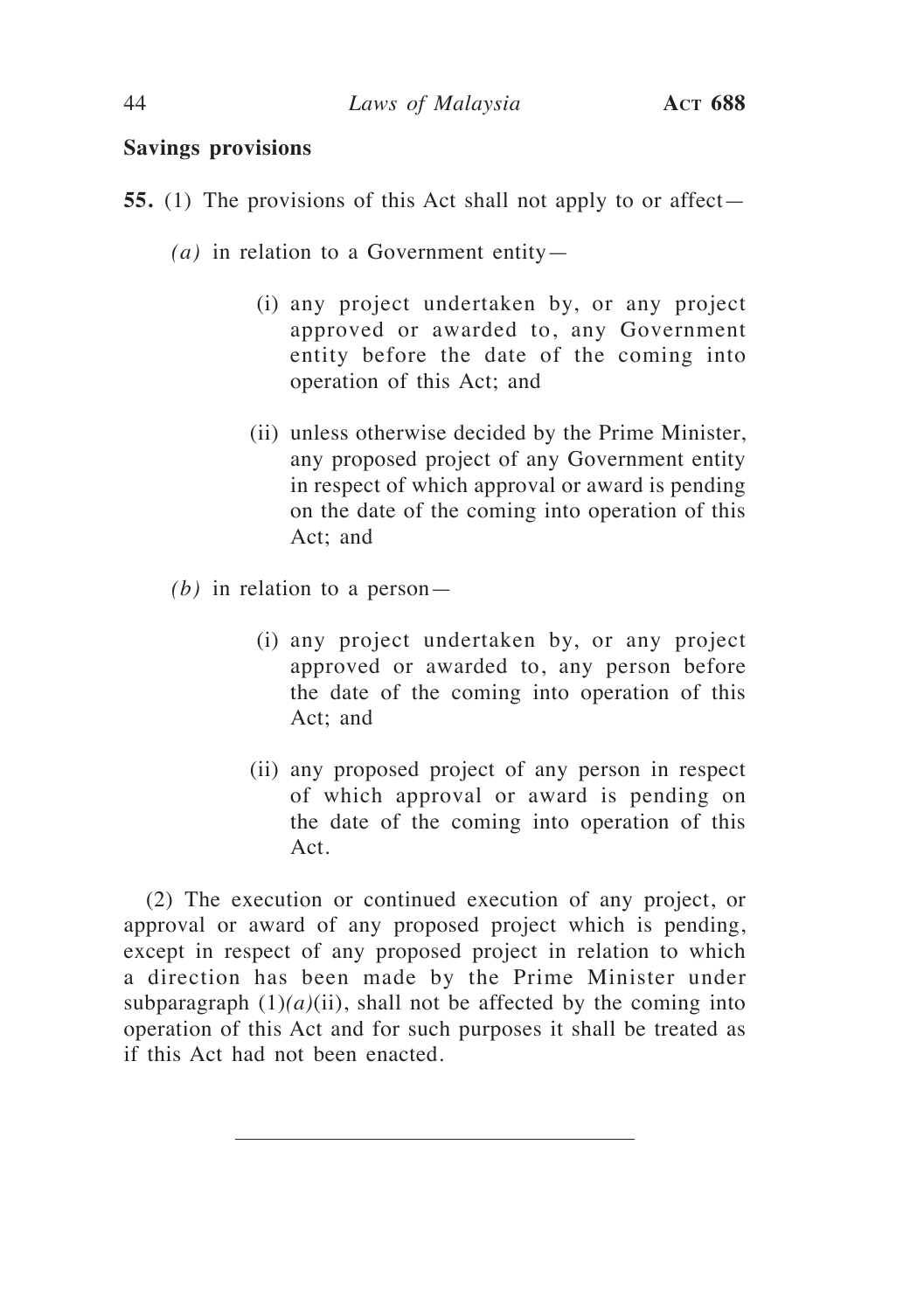FIRST SCHEDULE

#### [Section 10]

#### **Appointment, revocation and resignation**

**1.** (1) The appointment of a member of the Council under paragraphs 10(1) *(d)* and *(e)* of the Act shall be for such duration and on such terms as the Prime Minister may determine.

(2) A member of the Council appointed under paragraph 10(1)*(f)* of the Act shall, subject to such terms as may be specified in his instrument of appointment, hold office for a term not exceeding two years and is eligible for reappointment for a maximum period of three consecutive terms.

(3) The appointment of a member under paragraph  $10(1)(f)$  of the Act may at any time be revoked by the Prime Minister, without assigning any reason for the revocation.

(4) A member appointed under paragraph  $10(1)/f$  of the Act may at any time resign his office by letter addressed to the Prime Minister.

#### **Vacation of office**

**2.** The office of a member of the Council appointed under paragraph 10(1)*(f)*  of the Act is vacated—

- *(a)* if he dies;
- *(b)* if there has been proved against him, or he has been convicted on, a charge in respect of—
	- (i) an offence involving fraud, dishonesty or moral turpitude;
	- (ii) an offence under any law relating to corruption or under this Act; or
	- (iii) any other offence punishable with imprisonment (in itself only or in addition to or in lieu of a fine) for more than two years;
- *(c)* if he becomes a bankrupt;
- *(d)* if he is of unsound mind or is otherwise incapable of discharging his duties;
- *(e)* if he absents himself from three consecutive meetings of the Council without leave of the Chairman;
- *(f)* if his resignation is accepted by the Prime Minister; or
- *(g)* if his appointment is revoked by the Prime Minister.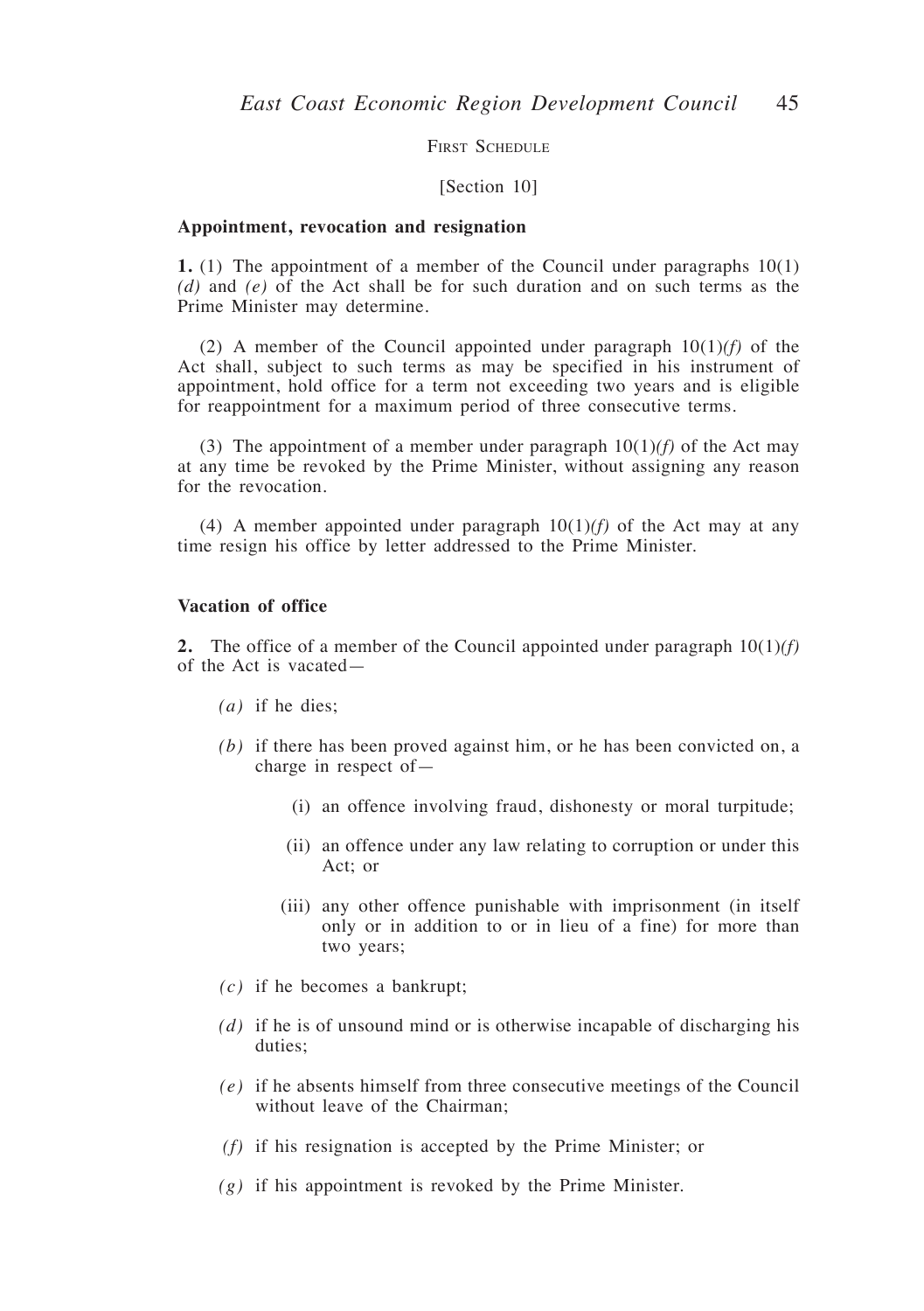#### **Meetings of the Council**

**3.** (1) The Council shall meet at such times and places as the Chairman may determine.

(2) The Chairman shall preside at a meeting of the Council or in the absence of the Chairman, the Deputy Prime Minister shall preside.

(3) The Chairman who presides at a meeting of the Council and four other members shall constitute a quorum at any meeting of the Council.

(4) Subject to subparagraph (5), the Chairman who presides at a meeting of the Council and every member present at such meeting of the Council shall be entitled to one vote.

(5) For the avoidance of doubt, in all meetings of the Council the vote of the Chairman who presides at a meeting of the Council shall be counted as one.

(6) Decisions of the Council shall be made by unanimous vote of members present and entitled to vote at the relevant meeting.

#### **Council may invite others to meetings**

**4.** (1) The Council may invite any other person to attend any meeting or discussion of the Council for the purpose of advising the Council on any matter under discussion, but any person so attending shall have no right to vote at the meeting or discussion.

(2) Any person invited to attend any meeting or discussion of the Council under subparagraph (1) may be paid allowances and such other expenses as the Council may determine.

#### **Resolution without meetings**

**5.** (1) A resolution is taken to have been passed at a meeting of the Council if—

- *(a)* all members of the Council have been informed of the proposed resolution, or reasonable efforts have been made to inform all members of the Council of the proposed resolution; and
- *(b)* without meeting, all of the members of the Council indicate agreement with the resolution in accordance with the method determined by the Council under subparagraph (2).
- (2) Subparagraph (1) applies only if the Council—
	- *(a)* decides that the subparagraph applies; and
	- *(b)* decides the method by which members of the Council are to indicate agreement with the resolutions.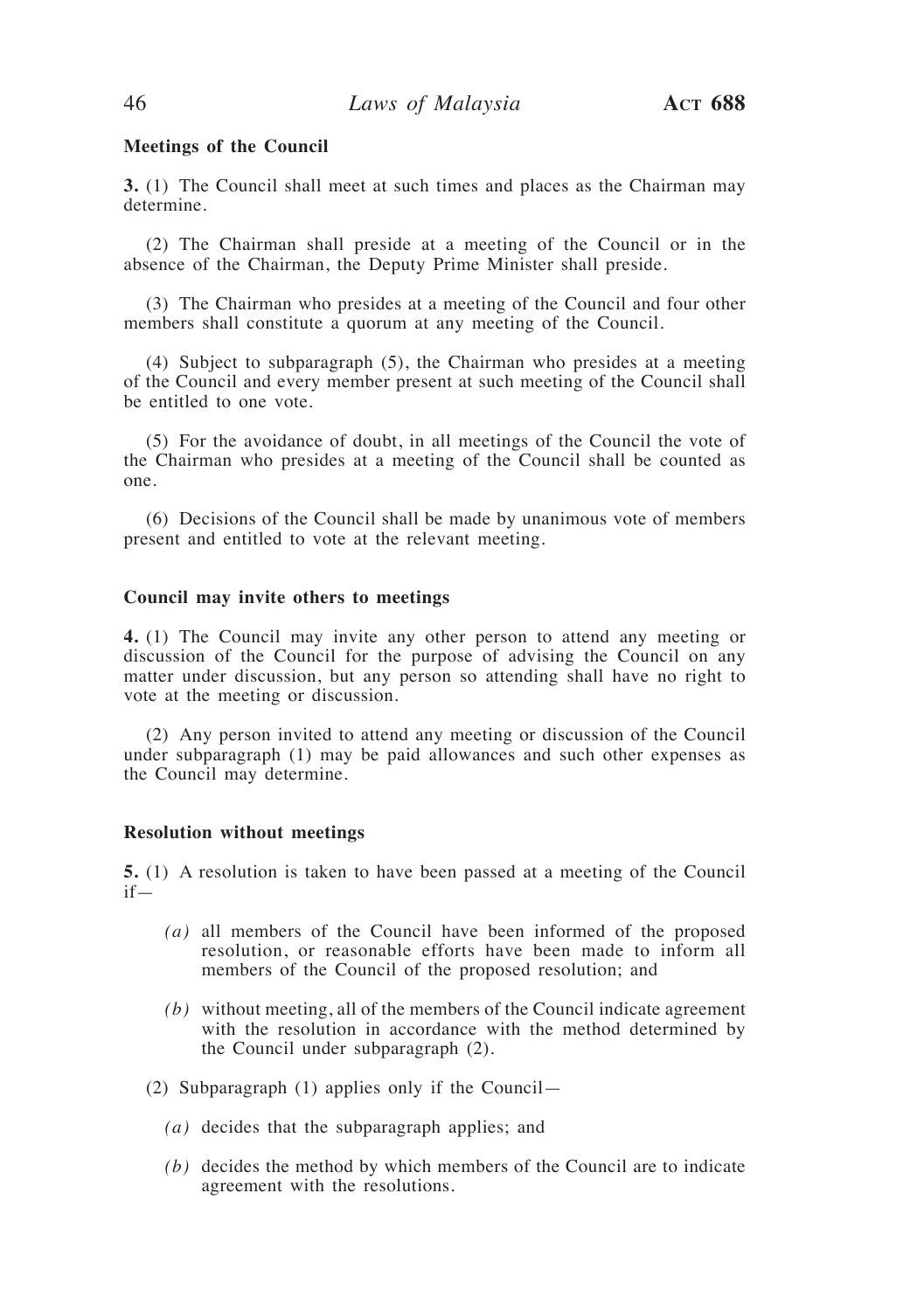#### **Disclosure of interest**

**6.** (1) Any member of the Council who has or acquires a direct or indirect interest by himself, through a member of his family or his associate in relation to any matter under discussion or deliberation by the Council shall disclose to the Chairman presiding at the meeting of the Council, the fact of his interest and the nature of that interest.

(2) A disclosure under subparagraph (1) shall be recorded in the minutes of the meeting of the Council in which the matter is discussed or deliberated and, after the disclosure, the member—

- *(a)* shall not be present in any discussion or deliberation, or decision of the Council, when the matter is discussed or deliberated, or decided upon; and
- *(b)* shall be disregarded for the purpose of constituting a quorum of the Council when the matter is discussed or deliberated, or decided upon.
- (3) For the purposes of this paragraph—
	- *(a)* "a member of his family", in relation to a member of the Council includes—
		- (i) his spouse;
		- (ii) his parent, including a parent of his spouse;
		- (iii) his child, including an adopted child or stepchild;
		- (iv) his brother or sister including a brother or sister of his spouse; and
		- (v) a spouse of his child, brother or sister; and
	- *(b)* "associate", in relation to a member of the Council means—
		- (i) a person who is a nominee or an employee of the member;
		- (ii) a firm of which the member or any nominee of his is a partner;
		- (iii) a partner of the member;
		- (iv) a trustee of a trust under which the member or a member of his family is a beneficiary; or
		- (v) any corporation within the meaning of the \*Companies Act 1965 [*Act 125*], of which the member or any nominee of his or a member of the member's family is a director or has a substantial shareholding in the corporation.

<sup>\*</sup>*NOTE—*The Companies Act 1965 [*Act 125*] has since been repealed by the Companies Act 2016 [*Act 777*] w.e.f. 31 January 2017 *see* subsection 620(1) of Act 777.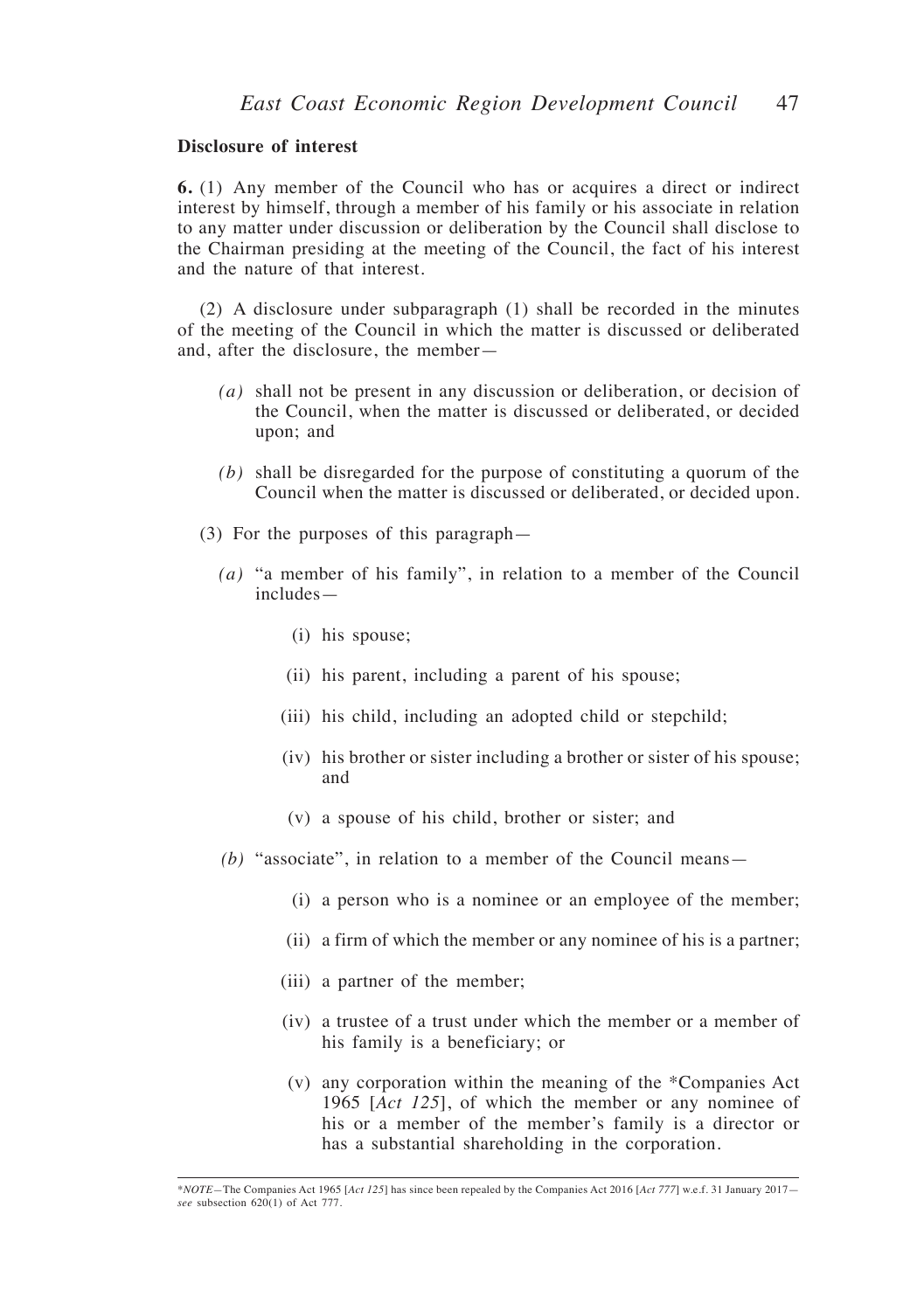#### **Live participation by video links,** *etc.*

**7.** The Chairman may authorize a meeting by, or a member to participate in any meeting of the Council by, live video, television links or other appropriate communication or multimedia facilities.

#### **Minutes**

**8.** (1) The Council shall cause minutes of all its meetings to be maintained and kept in a proper form.

(2) Any minutes made of a meeting of the Council shall, if duly signed by the Chairman presiding at such meeting, be admissible in evidence in all legal proceedings without further proof.

(3) Every meeting of the Council in respect of the proceedings of which minutes have been made in accordance with subparagraphs (1) and (2) shall be deemed to have been duly convened and held and all members thereat to have been duly qualified to act.

#### **Common seal**

**9.** (1) The Council shall have a common seal which shall bear such device as the Council shall approve and such seal may be broken, changed, altered or made anew as the Council may think fit.

(2) Until a seal is provided by the Council, a stamp bearing the words "East Coast Economic Region Development Council" may be used and shall be deemed to be the common seal of the Council.

(3) The common seal shall be kept in the custody of the Chief Executive or such officer of the Council as may be authorized by the Chief Executive in writing, and shall be authenticated by the Chief Executive or such authorized officer; and all deeds, documents or other instruments purporting to be sealed with that seal, authenticated as specified in this subparagraph, shall, until the contrary is proved, be deemed to have been validly executed.

(4) Notwithstanding subparagraph (3), any document or instrument which if executed by a person who, not being a body corporate, would not be required to be under seal may in like manner be executed by the Council; and any such document or instrument may be executed on behalf of the Council by any officer or servant of the Council generally or specially authorized by the Chief Executive in that behalf.

(5) The common seal of the Council shall be officially and judicially noticed.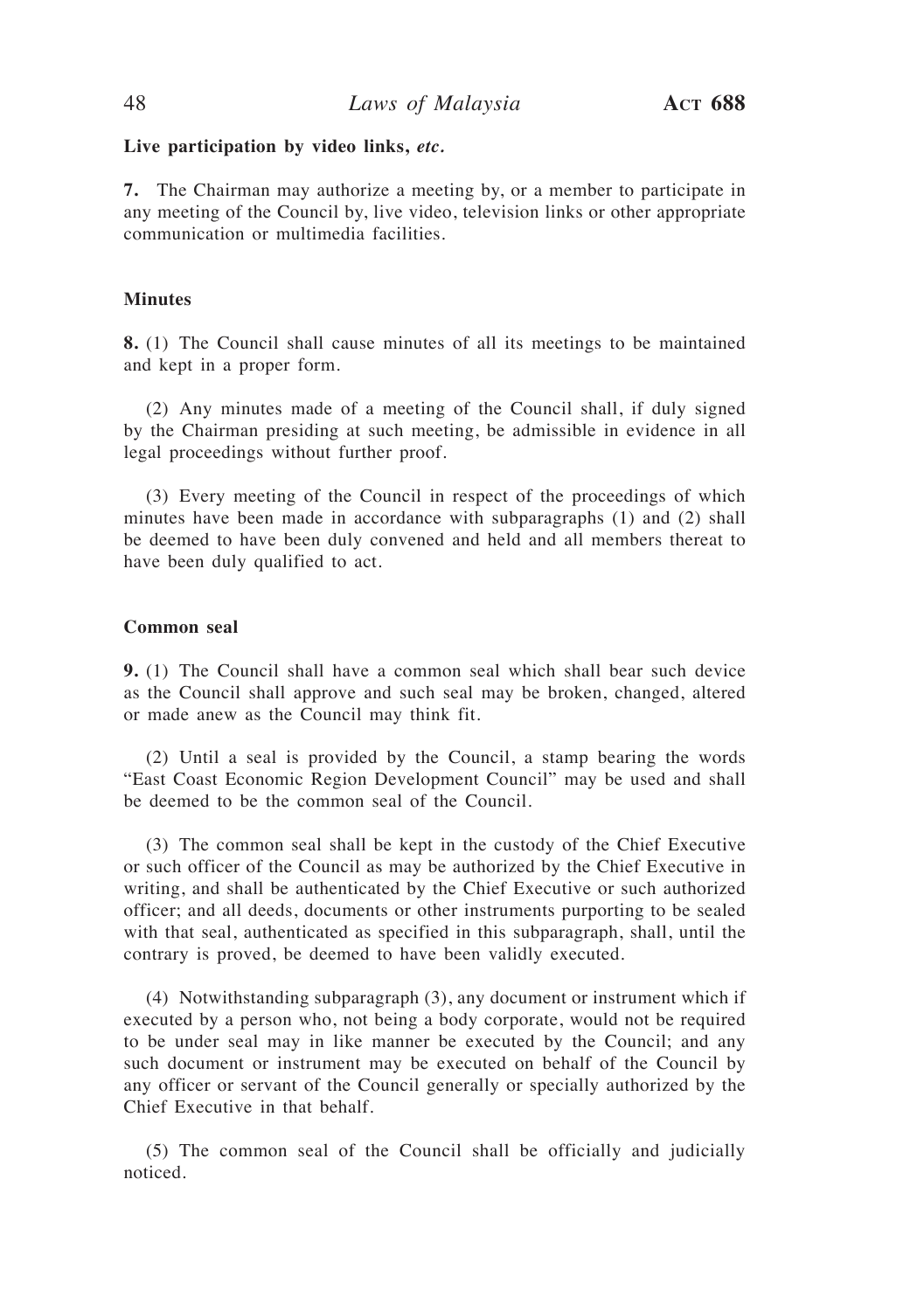#### **Validity of acts and proceedings**

**10.** No act or omission done or proceedings taken by the Council under this Act shall be questioned on the ground of—

- *(a)* any vacancy in the membership of, or any defect in the constitution of, the Council;
- *(b)* a contravention by any member of the Council of the provisions of paragraph 6;
- *(c)* the presence or participation of a member or person not entitled to be present or participate; and
- *(d)* any omission, defect or an irregularity not affecting the merit of the case.

#### **Procedure**

**11.** Subject to this Act, the Council may regulate its own procedure.

#### **Allowances**

**12.** There may be paid to the members of the Council such allowances and other expenses as the Prime Minister may determine.

#### **Members of Council to devote time to business of the Council**

**13.** Every member of the Council shall devote such time to the business of the Council as may be necessary to discharge his duties effectively.

SECOND SCHEDULE

[Sections 12 and 28]

#### **Interpretation**

- **1.** In this Schedule, unless the context otherwise requires—
	- *(a)* "member of committee" means a member of a committee appointed under section 12 of the Act, and a member of the Implementation and Coordination Committee appointed under section 28 of the Act, and includes an alternate member of a member of the Implementation and Coordination Committee;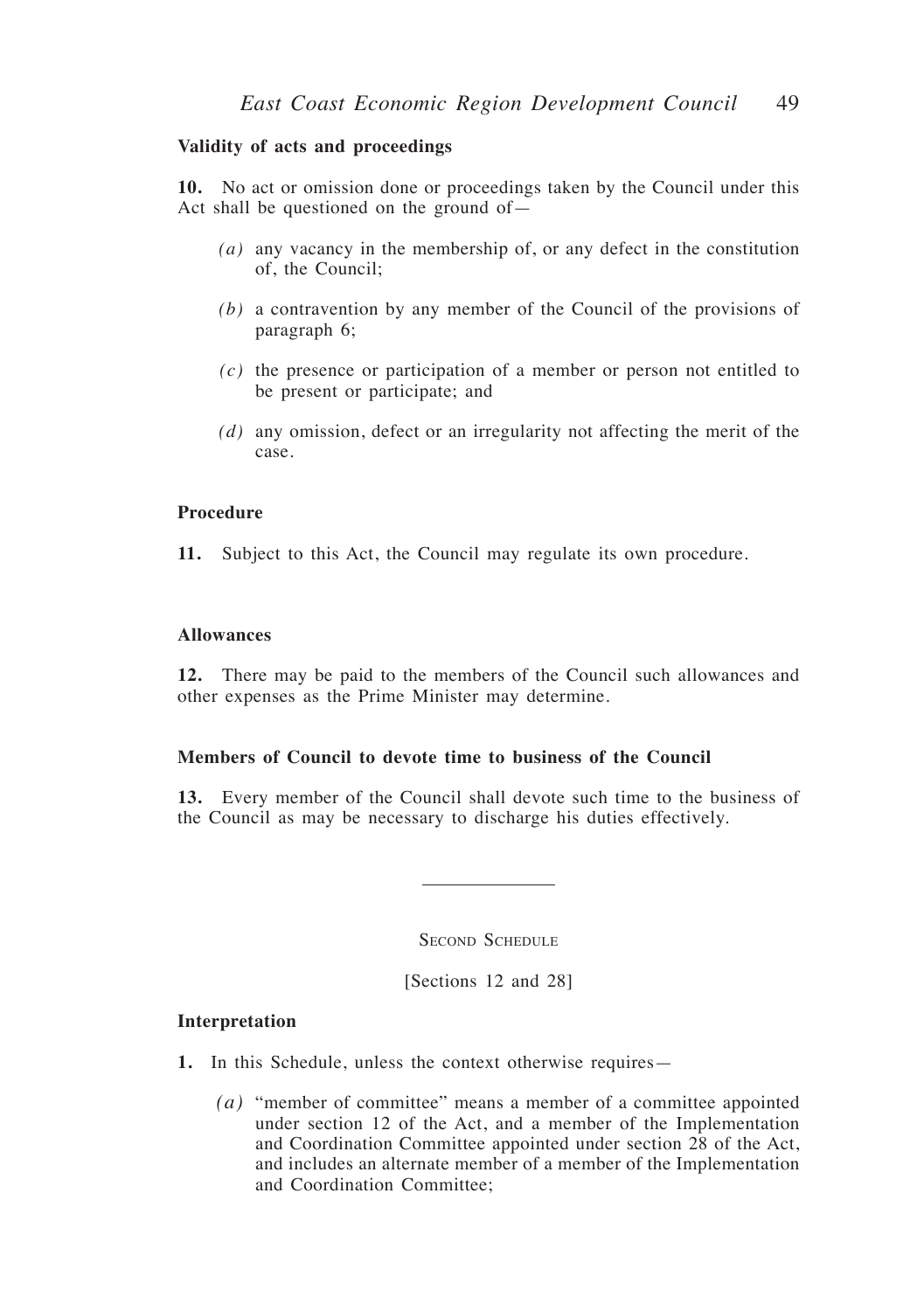- *(b)* "committee" means a committee appointed under section 12 of the Act and the Implementation and Coordination Committee appointed under section 28 of the Act; and
- *(c)* "chairman" means the chairman of the respective committee, or the chairman of the Implementation and Coordination Committee, as the case may be, and includes a member of a committee acting as chairman under subparagraph 3(2).

#### **Appointment, revocation and resignation**

**2.** (1) A member of a committee shall hold office for such term as may be specified in his letter of appointment and is eligible for reappointment.

(2) In relation to a committee appointed under section 12 of the Act, the Council may revoke the appointment of any member of the committee without assigning any reason for the revocation.

(3) In relation to the Implementation and Coordination Committee appointed under section 28 of the Act, the Prime Minister may revoke the appointment of any member of the Committee without assigning any reason for the revocation.

(4) Any member of a committee may at any time resign by giving a notice in writing to the Prime Minister.

(5) The Council may at any time discontinue or alter the constitution of a committee.

#### **Meetings of a committee**

**3.** (1) A committee shall meet at such times and places as the chairman of the committee may determine.

(2) The chairman shall preside at a meeting of the committee or in the absence of the chairman, the members present at the meeting shall appoint a chairman from amongst them.

(3) The chairman who presides at a meeting of a committee and two other members shall constitute a quorum of any meeting of a committee.

(4) Subject to subparagraph (5), the chairman who presides at a meeting of a committee and every member present at such meeting of the committee shall be entitled to one vote.

(5) For the avoidance of doubt, in all meetings of a committee the vote of the chairman who presides at a meeting of the committee shall be counted as one.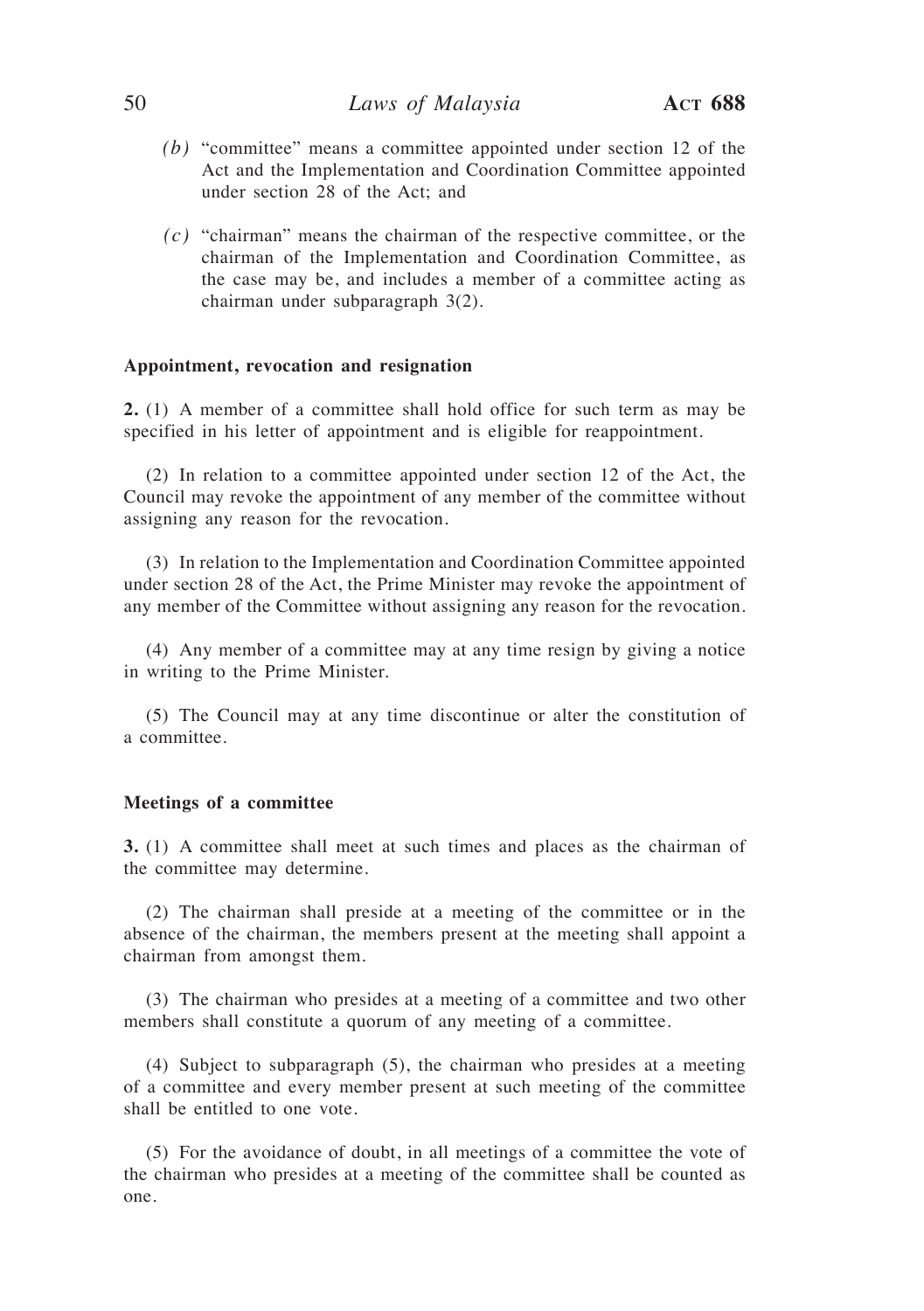(6) Decisions of a committee shall be made by a majority of votes of members present and entitled to vote at the relevant meeting.

(7) Notwithstanding subparagraph (6), if on a question to be determined by a committee, there is an equality of votes, the chairman who presides at a meeting shall have a casting vote.

#### **Committee may invite others to meetings**

**4.** (1) A committee may invite any person to attend any meeting or discussion of the committee for the purpose of advising the committee on any matter under discussion, but any person so attending shall have no right to vote at the meeting or discussion.

(2) Any person invited to attend any meeting or discussion of a committee under subparagraph (1) may be paid allowances and such other expenses as the Council may determine.

#### **Resolution without meetings**

**5.** (1) A resolution is taken to have been passed at a meeting of a committee if—

- *(a)* all members of the committee have been informed of the proposed resolution, or reasonable efforts have been made to inform all members of the committee of the proposed resolution; and
- *(b)* without meeting, all of the members of the committee indicate agreement with the resolution in accordance with the method determined by the committee under subparagraph (2).
- (2) Subparagraph (1) applies only if a committee—
	- *(a)* decides that the subparagraph applies; and
	- *(b)* decides the method by which members of the committee are to indicate agreement with the resolutions.

#### **Disclosure of interest**

**6.** (1) Any member of a committee who has or acquires a direct or indirect interest by himself, through a member of his family or his associate in relation to any matter under discussion or deliberation by the committee shall disclose to the chairman who presides at the meeting of the committee the fact of his interest and the nature of that interest.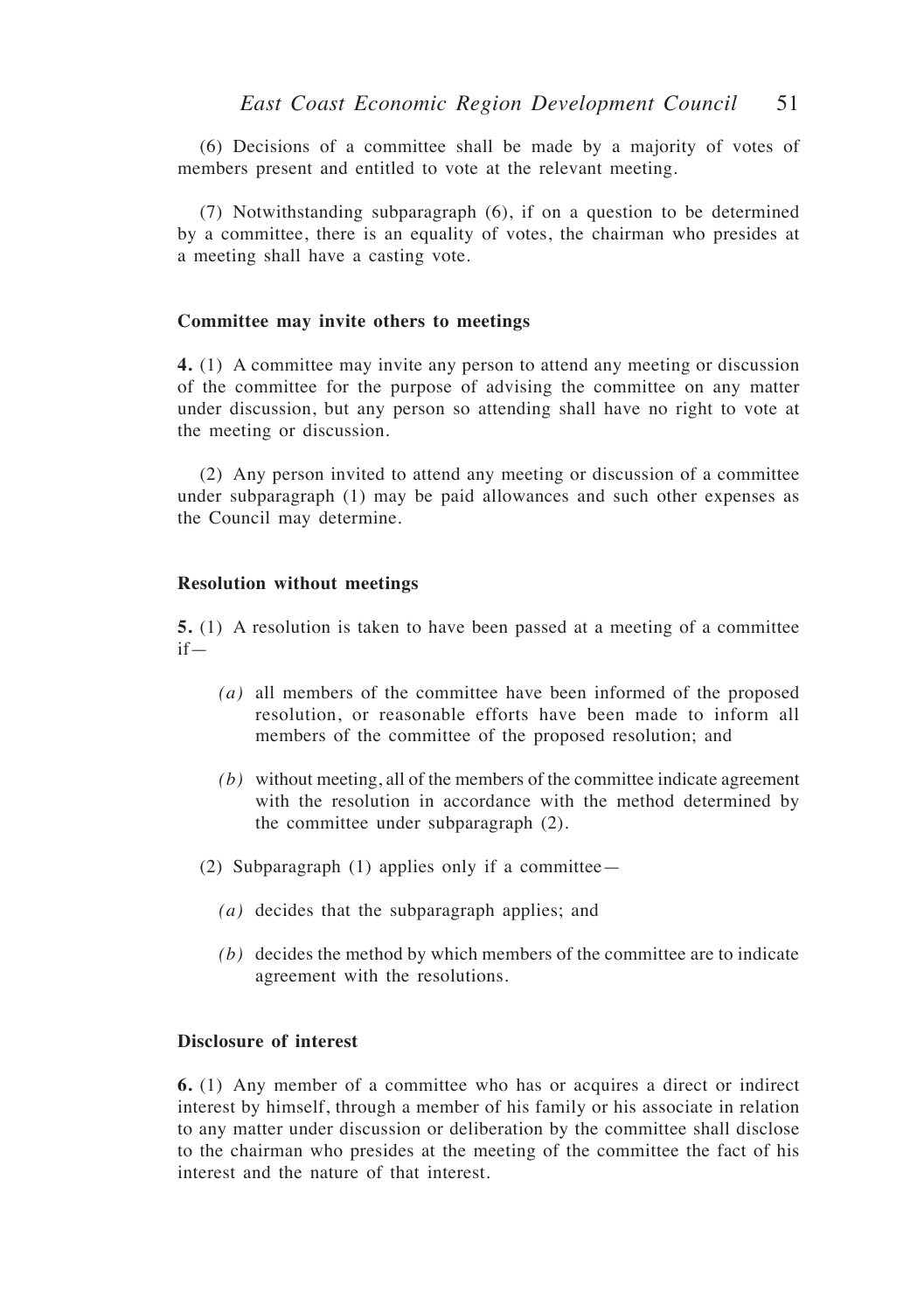(2) A disclosure under subparagraph (1) shall be recorded in the minutes of the meeting of the committee in which the matter is discussed or deliberated and, after the disclosure, the member—

- *(a)* shall not be present in any discussion or deliberation, or decision of the committee, when the matter is discussed or deliberated, or decided upon; and
- *(b)* shall be disregarded for the purpose of constituting a quorum of the committee when the matter is discussed or deliberated, or decided upon.
- (3) For the purpose of this paragraph—
	- *(a)* "a member of his family", in relation to a member of a committee includes—
		- (i) his spouse;
		- (ii) his parent including a parent of his spouse;
		- (iii) his child including an adopted child or stepchild;
		- (iv) his brother or sister including a brother or sister of his spouse; and
		- (v) a spouse of his child, brother or sister; and
	- *(b)* "associate", in relation to a member of a committee means—
		- (i) a person who is a nominee or an employee of the member;
		- (ii) a firm of which the member or any nominee of his is a partner;
		- (iii) a partner of the member;
		- (iv) a trustee of a trust under which the member or a member of his family is a beneficiary; or
		- (v) any corporation within the meaning of the \*Companies Act 1965 [*Act 125*], of which the member or any nominee of his or a member of the member's family is a director or has a substantial shareholding in the corporation.

#### **Live participation by video links,** *etc.*

**7.** The chairman may authorize, a meeting by, or a member to participate in any meeting of a committee by, live video, television links or other appropriate communication or multimedia facilities.

<sup>\*</sup>*NOTE—*The Companies Act 1965 [*Act 125*] has since been repealed by the Companies Act 2016 [*Act 777*] w.e.f. 31 January 2017 *see* subsection 620(1) of Act 777.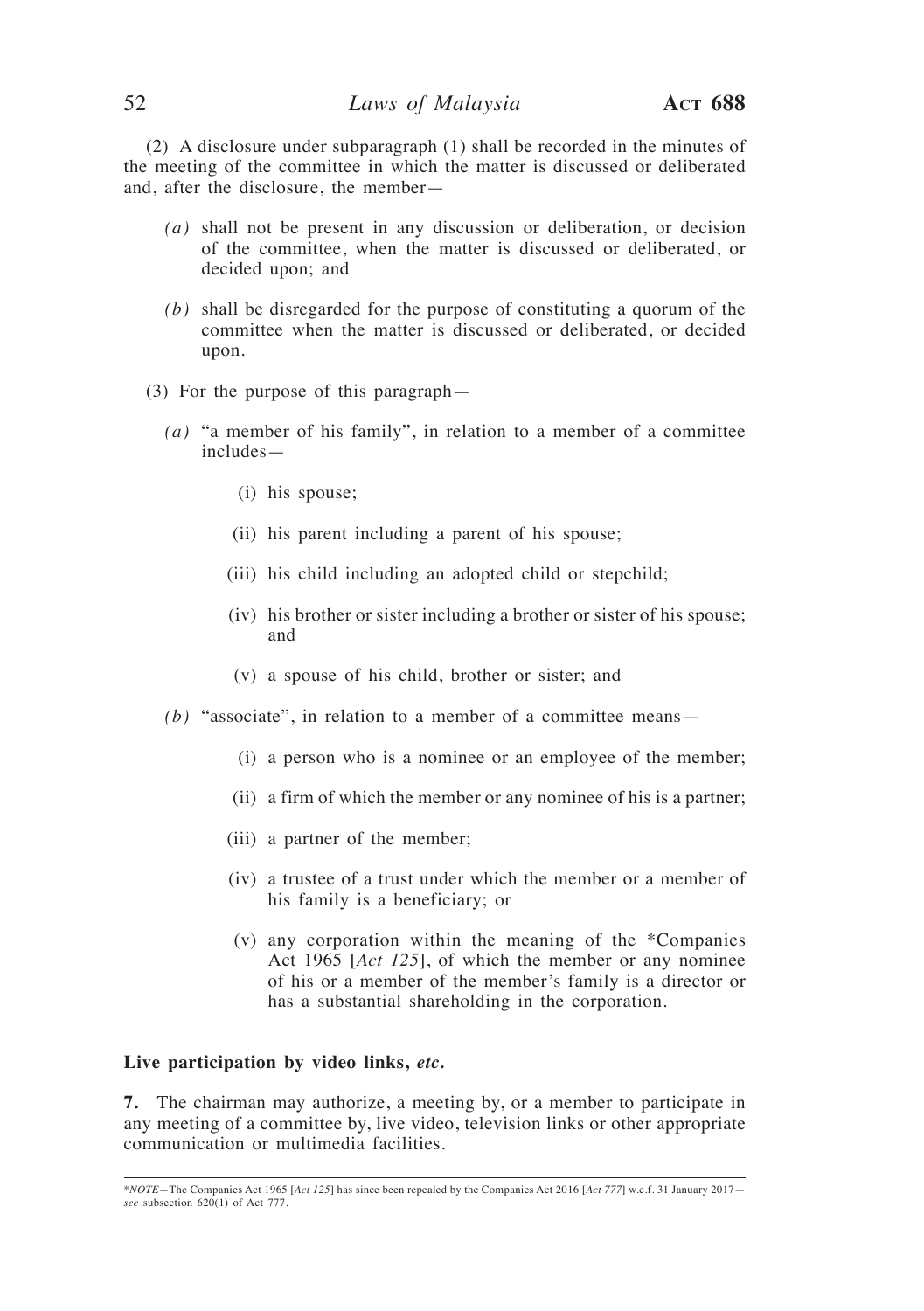#### **Minutes**

**8.** (1) A committee shall cause minutes of all its meetings to be maintained and kept in a proper form.

(2) Any minutes made of a meeting of a committee shall, if duly signed by the chairman presiding at the meeting, be admissible in evidence in all legal proceedings without further proof.

(3) Every meeting of a committee in respect of the proceedings of which minutes have been made in accordance with subparagraphs (1) and (2) shall be deemed to have been duly convened and held and all members thereat to have been duly qualified to act.

(4) A committee shall cause copies of the minutes of all its meetings to be submitted to the Council as soon as may be practicable.

#### **Validity of acts and proceedings**

**9.** No act or omission done or proceedings taken by any committee under this Act shall be questioned or invalidated on the ground of—

- *(a)* any vacancy in the membership of, or any defect in the constitution of, the committee;
- *(b)* a contravention by any member of the Council or committee of the provisions of paragraph 6;
- *(c)* the presence or participation of a member or person not entitled to be present or participate; and
- *(d)* any omission, defect or an irregularity not affecting the merit of the case.

#### **Procedure**

**10.** Subject to this Act and any directions of the Council a committee may regulate its own procedure.

#### **Committee subject to directions of Council**

**11.** A committee shall be subject to and act in accordance with any direction given to the committee by the Council.

#### **Allowances**

**12.** There shall be paid to the members of a committee such allowances or other expenses as the Chairman of the Council may determine.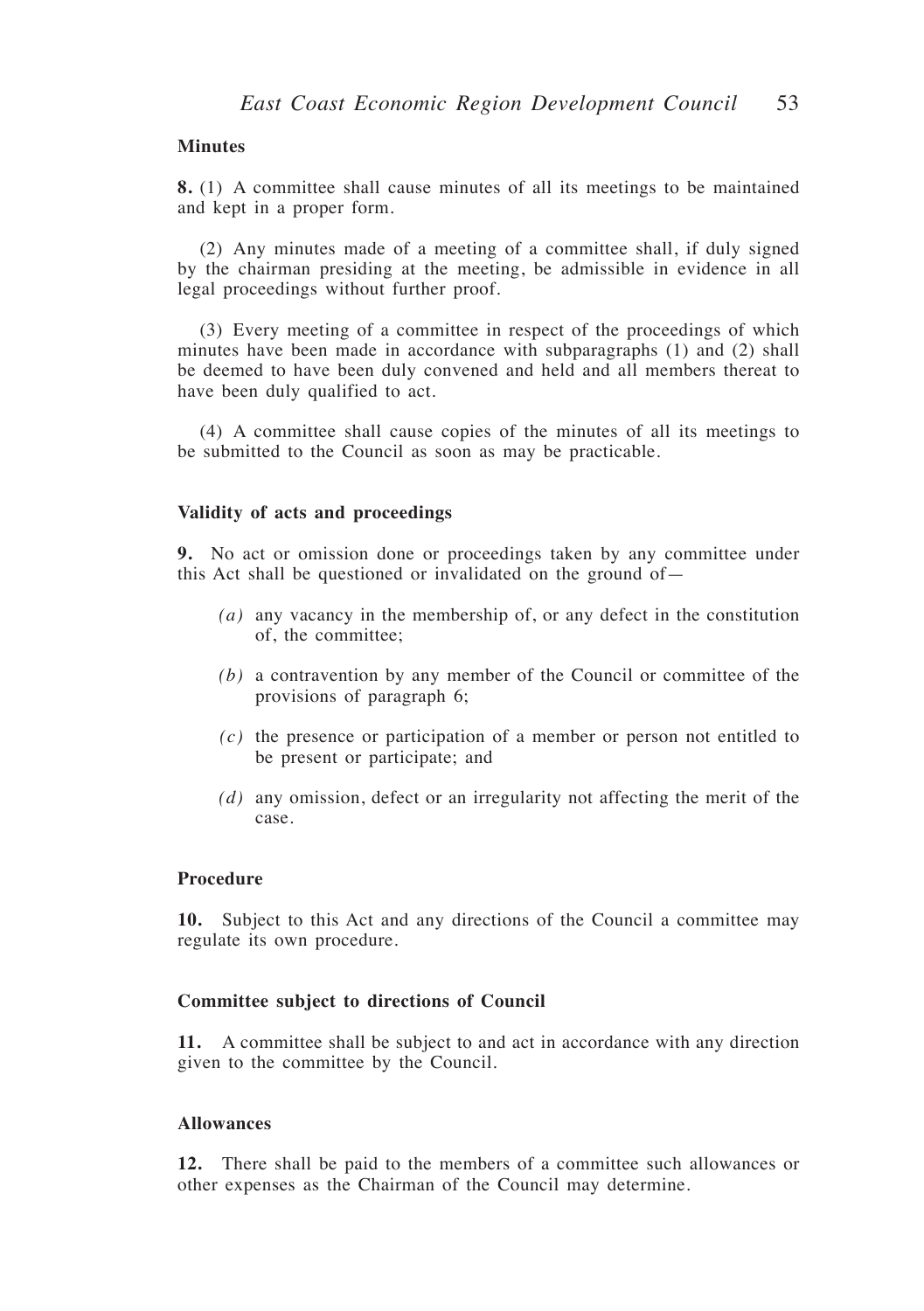## **Members of committee to devote time to business of the committee**

**13.** Every member of a committee shall devote such time to the business of the committee as may be necessary to discharge his duties effectively.

THIRD SCHEDULE

[Section 33]

1. Tourism Fund

- 2. Bumiputera Commercial and Industrial Community (BCIC) and Small Medium Enterprises (SME) Leverage Fund
- 3. Heritage and Handicraft Fund
- 4. Real Estate Trust Fund
- 5. Poverty Fund
- 6. Biodiversity and Biotechnology Fund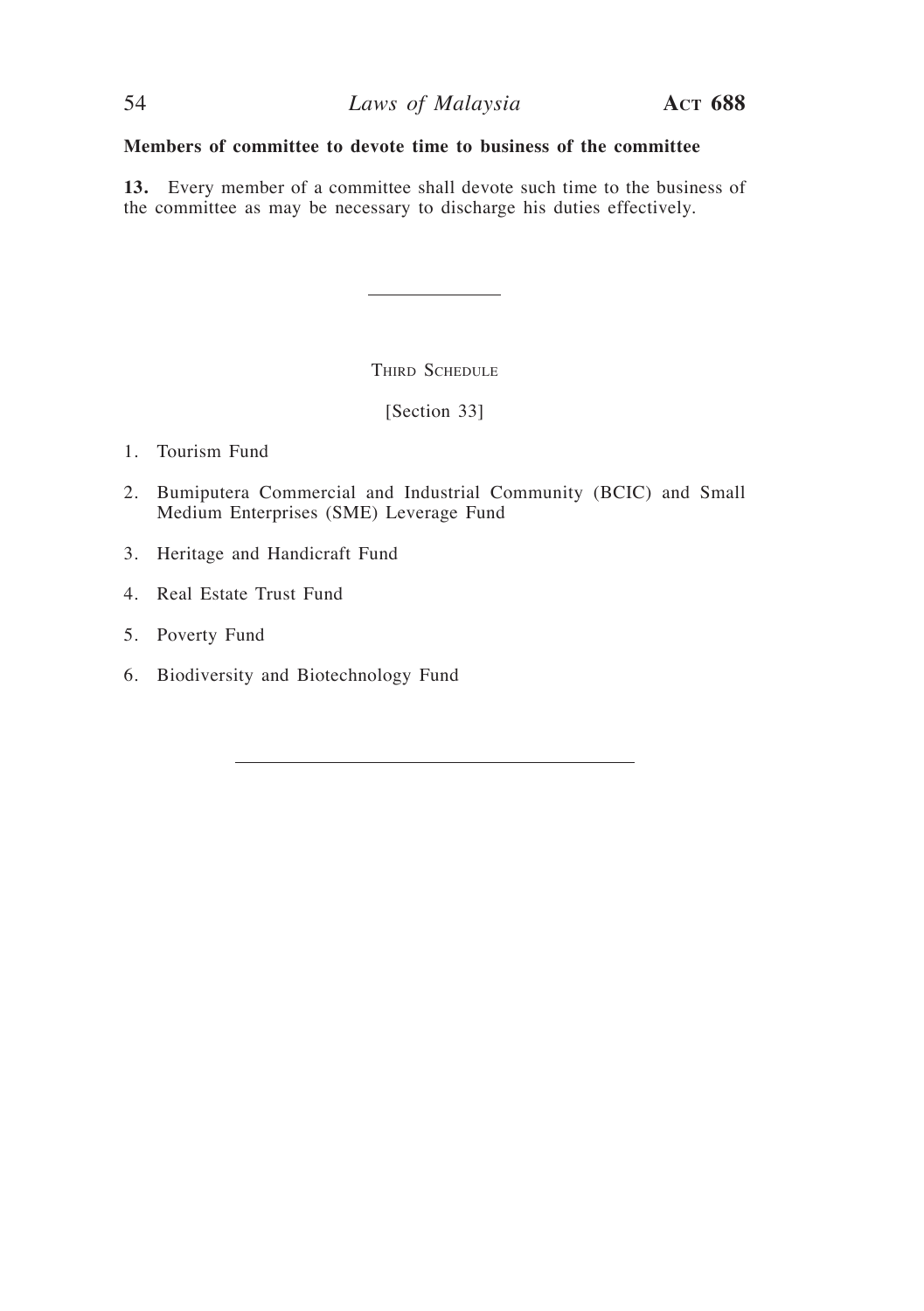# **LAWS OF MALAYSIA**

# **Act 688**

# **EAST COAST ECONOMIC REGION DEVELOPMENT COUNCIL ACT 2008**

## LIST OF AMENDMENTS

Amending law Short title In force from

 $-NIL-$